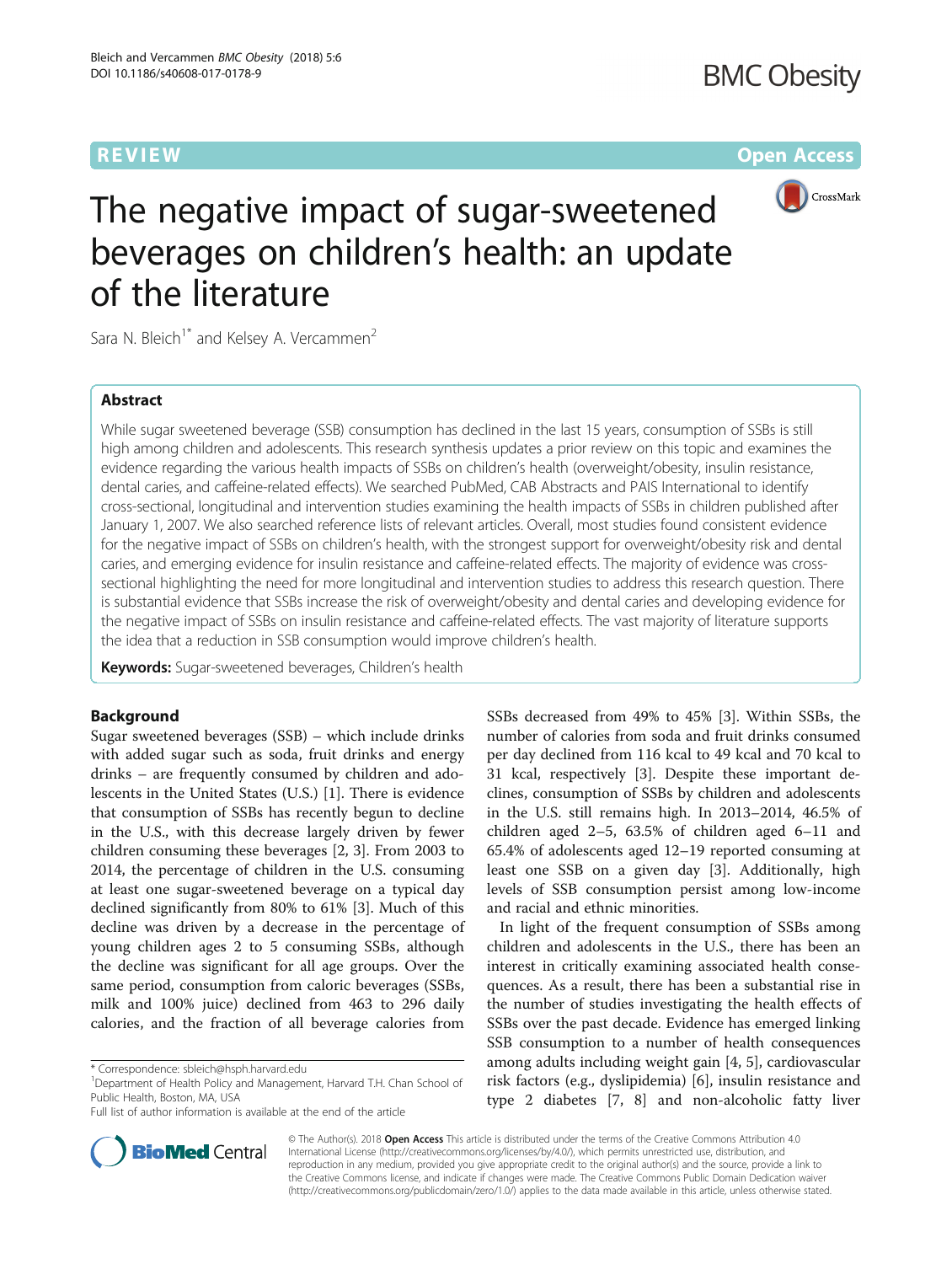disease [[9\]](#page-24-0). Studies among children are more limited and have generally focused on weight gain [\[4](#page-24-0)] and dental caries [\[10](#page-24-0)], as well as insulin resistance to a lesser extent [[11, 12](#page-24-0)]. An emerging body of research has also examined the association between caffeinated SSBs (e.g., energy drinks or colas) and caffeine-related health consequences including reduced sleep quality and headaches [[13](#page-24-0)]. Given the growing number of studies assessing SSBrelated health consequences, concise summaries of the evidence base are needed in order to inform policy and advocacy efforts focused on reducing SSB consumption.

This review aims to synthesize the existing evidence regarding the impact of SSB consumption on children's health. Unlike previous reviews which have been limited in scope (e.g., focusing on a single outcome such as weight gain) [[14, 15](#page-24-0)], this review summarizes evidence from cross-sectional, longitudinal and intervention studies on a broad range of health outcomes relevant to children including: obesity, insulin resistance, dental caries, and caffeine-related effects. A previous review published in 2009 summarized many early studies on SSBs and children's health [[16](#page-24-0)]. Using a narrative review approach, we update the literature by reviewing more recent studies published up until 2017.

# Search selection

For each of the health impacts (obesity, insulin resistance, dental caries and caffeine-related effects), separate searches were conducted of PubMed, Web of Science and PAIS International. For all searches, a search hedge was created in three parts: 1) terms relevant to SSBs including "beverage" and "sodas", 2) terms restricting to children and adolescents including "pediatric" and "teens" and 3) terms specific to the outcome being examined such as "body mass index" and "body weight" for the search on overweight and obesity risk (see Additional file [1](#page-23-0): Appendix for full list of search terms). These search terms were chosen to retrieve the most relevant results using an iterative process in consultation with a medical librarian. For searches of PubMed, MeSH subject headings were used. In addition to database searches, reference lists of SSB reviews and articles were searched. Following the removal of duplicate studies, one author (K.V.) screened titles, abstracts and full-texts and another author (S.B.) confirmed the inclusion of these studies. Included studies had to be peer-reviewed articles examining the effects of SSBs on a specific health outcome, be limited to children and adolescents, and be published after January 1, 2007. We selected 2007 as the start date because the most recent relevant review [\[16](#page-24-0)] included studies published prior to this. Studies were excluded if they were not published in English, were not conducted in high-income countries (defined as membership in Organisation for Economic Co-operation and Development) or were grey literature. We limited our scope to high-income countries to promote generalizability of results.

# Effects of SSBs on health outcomes in children Overweight and obesity risk

A large number of studies have reported on the association between SSB consumption and overweight/obesity risk, with the majority of a cross-sectional [\[17](#page-24-0)–[35\]](#page-24-0) or longitudinal design [\[36](#page-24-0)–[54\]](#page-25-0) and only a few intervention studies (Table [1](#page-2-0)).

# Cross sectional studies

Most cross-sectional studies found significant positive associations between SSB intake and obesity risk among children and adolescents [\[17](#page-24-0)–[19, 21](#page-24-0)–[25, 27, 29](#page-24-0)–[32](#page-24-0), [34](#page-24-0), [35,](#page-24-0) [55\]](#page-25-0). For example, among 12 to 19 year olds in the 1999–2004 National Health and Nutritional Examination Survey (NHANES), each additional SSB serving (250 g) consumed per day was associated with a 0.93 percentile increase in Body Mass Index (BMI) z-score [[34\]](#page-24-0). These positive findings were well-replicated across a range of OECD countries, including Canada, Spain, Greece and in Australia where those who consumed more than one SSB servings ( $\geq$ 250 g) per day were 26% more likely to be overweight or obese compared to those who consumed less than one serving per day [\[27](#page-24-0)]. They are also consistent with results focused on specific subgroups such as among Mexican-American children aged 8–10 years where each additional SSB serving (240 mL) per week was associated with a 1.29 greater odds of obesity [\[17](#page-24-0)] and among toddlers living in low-income families where no SSB intake was associated with a 31% lower obesity prevalence compared to households where toddlers consumed two or more SSB servings (serving = 12 fluid ounces) per day [[23\]](#page-24-0).

Some of the cross-sectional studies found positive associations only within subsets of the sample [\[18](#page-24-0), [19](#page-24-0), [21, 29](#page-24-0), [32](#page-24-0), [35,](#page-24-0) [55](#page-25-0)], including: boys [[32, 35](#page-24-0)], boys aged 6 to 11 [[21\]](#page-24-0), children aged 9 to 11 [[29](#page-24-0)], and among Mexican-American and non-Hispanic White adolescents only [\[18](#page-24-0)].

A small number of cross-sectional studies reported null findings [\[20](#page-24-0), [26, 33](#page-24-0)], and one study conducted in Korea among 9 to 14 year olds reported an inverse association among males [\[28](#page-24-0)].

# Longitudinal studies

Like the cross-sectional data, longitudinal studies generally demonstrated that increased SSB consumption was associated with weight-related outcomes among children and adolescents [[38, 39,](#page-24-0) [47](#page-25-0)–[49, 51, 53, 56\]](#page-25-0). For example, among a nationally representative survey of 2 to 5 year olds in the U.S., children who consumed more than one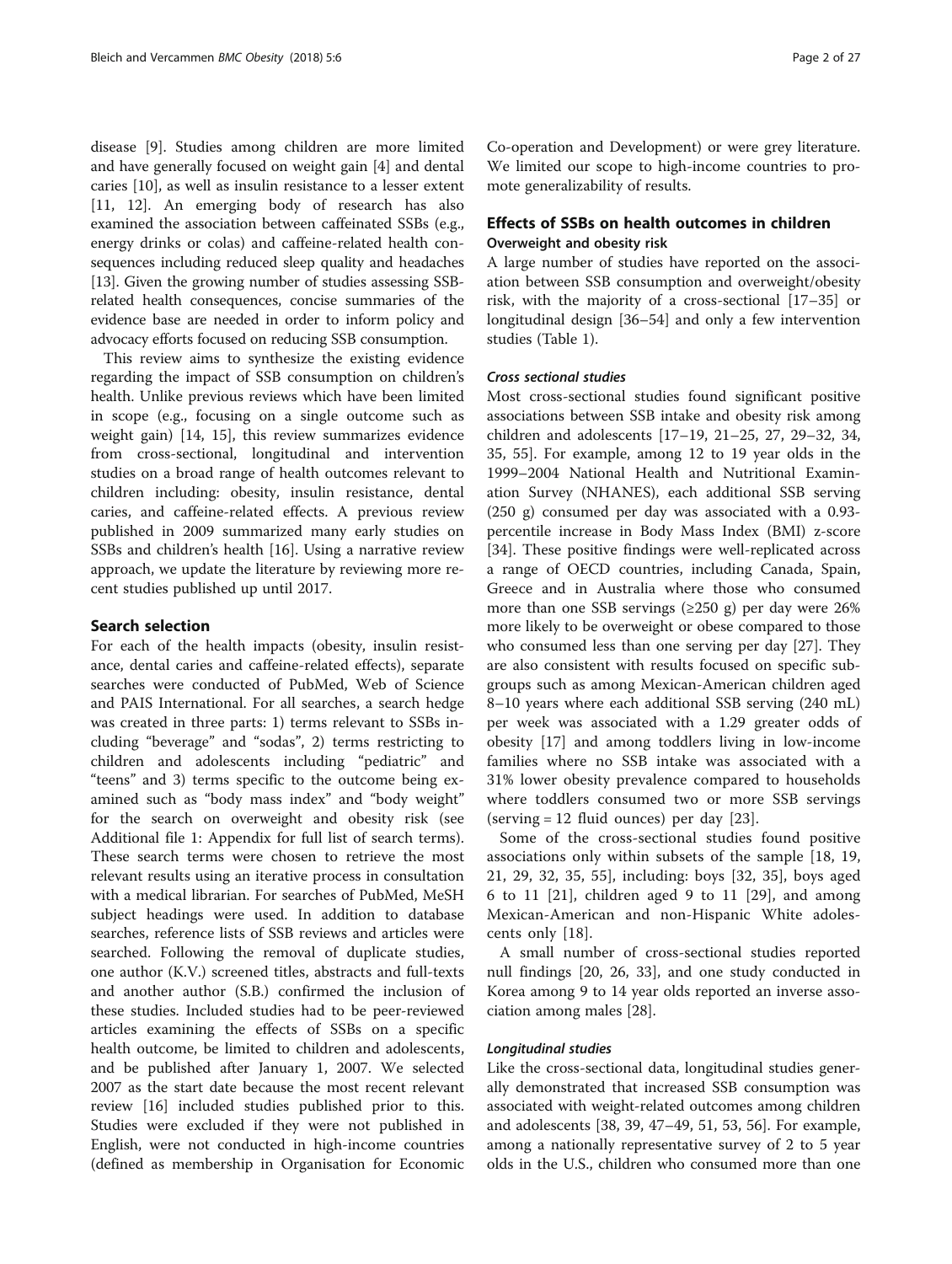<span id="page-2-0"></span>

| Author, Year            | Setting                                                                                                                   | Sample<br>Size                                   | Sample Age    | Method of Diet<br>Assessment                                              | SSB Unit of Analysis                                                                                                                                  | Primary Outcome                                                                                                                                                                                                              | Direction of<br>Association                                                  | Findings                                                                                                                                                                                                                   |
|-------------------------|---------------------------------------------------------------------------------------------------------------------------|--------------------------------------------------|---------------|---------------------------------------------------------------------------|-------------------------------------------------------------------------------------------------------------------------------------------------------|------------------------------------------------------------------------------------------------------------------------------------------------------------------------------------------------------------------------------|------------------------------------------------------------------------------|----------------------------------------------------------------------------------------------------------------------------------------------------------------------------------------------------------------------------|
| Cross-Sectional Studies |                                                                                                                           |                                                  |               |                                                                           |                                                                                                                                                       |                                                                                                                                                                                                                              |                                                                              |                                                                                                                                                                                                                            |
| Beck, 2013              | Northern California<br>Kaiser Permanente<br>Mexican American<br>children recruited<br>from enrollees of<br>Health Plan of | 319                                              | 8-10 years    | Youth/ Adolescent FFQ                                                     | of soda (1 serving = 240ml)<br>Increment of a serving/day                                                                                             | Odds of obesity                                                                                                                                                                                                              | Positive                                                                     | $OR = 1.29$ [95%CI: 1.13, 1.47]*                                                                                                                                                                                           |
| Bremer,<br>2010A        | representative sample<br>NHANES, 1988-1994,<br>of U.S. adolescents,<br>1999-2004<br>Nationally                            | 1988-<br>1999-<br>1994:<br>2004:<br>3234<br>6967 | 12-19 years   | Single 24-hour dietary<br>recall interview                                | Increment of a serving/day<br>of SSB (1 serving =250g)                                                                                                | Change in BMI percentile for<br>age-sex                                                                                                                                                                                      | one follow-<br>one follow-<br>Positive for<br>Null for<br>Mixed<br>qu<br>9   | $\beta = 0.93$ [SE: 0.18]*<br>$\beta = 0.38$ [SE: 0.45]<br>1999-2004<br>1988-1994                                                                                                                                          |
| Bremer,<br>2010B        | representative sample<br>NHANES, 1999-2004<br>of U.S. adolescents,<br>Nationally                                          | 6967                                             | $12-19$ years | Single 24-hour dietary<br>recall interview                                | Increment of a serving/day<br>of SSB $(1$ serving $=250g$ )                                                                                           | Change in BMI percentile for<br>age-sex                                                                                                                                                                                      | Null in one<br>dnoib-qns<br>Positive in<br>two sub-<br>groups<br>Mixed       | Non-Hispanic White:<br>Non-Hispanic Black:<br>$\beta = 1.08$ [SE: 0.21]*<br>Mexican-American:<br>$\beta = 0.59$ [SE: 0.29]*<br>$\beta = 0.37$ [SE: 0.26]                                                                   |
| Clifton, 2011           | Nutrition and Physical<br>Australian children as<br>National Children's<br>part of Australian<br>Activity Survey          | 4400                                             | 2-16 years    | Single 24-hour dietary<br>recall interview                                | Consumed any amount of<br>SSB in last 24 hours                                                                                                        | consumed SSBs vs. proportion<br>Proportion of obese children<br>Proportion of overweight or<br>of non-overweight children<br>compared to proportion of<br>non-overweight children<br>who consumed SSBs<br>obese children who | comparison<br>comparison<br>Positive for<br>Null for<br>Mixed<br>one<br>one  | Overweight and Obese vs.<br>Obese vs. Normal Weight<br>No measure of variation<br>No measure of variation<br>Normal Weight<br>59% vs. 47%*<br>50% vs. 47%<br>reported<br>reported                                          |
| Coppinger,<br>2011      | in south-west London,<br>British schoolchildren<br>š                                                                      | 248                                              | 9-13 years    | Three day diary (Friday-<br>Sunday)                                       | mL/day of SSB                                                                                                                                         | Correlation with BMI or BMI z-<br>score                                                                                                                                                                                      | $\overline{z}$                                                               | No significant correlation [r=<br>0.05 for soft drinks and BMI,<br>r=0.10 for fruit beverages]                                                                                                                             |
| Danyliw,<br>2012        | Representative survey<br>of Canadian children<br>and adolescents                                                          | 10,038                                           | 2-18 years    | Single 24-hour dietary<br>recall interview                                | Soft drink beverage cluster<br>cluster differed by gender<br>pattern (mean beverage<br>vs. moderate beverage<br>consumption in each<br>and age group) | Odds of overweight-obesity                                                                                                                                                                                                   | Positive in<br>other sub-<br>one sub-<br>groups<br>Null in<br>qroup<br>Mixed | OR= 2.3 [95%Cl: 1.2, 4.1] *<br>OR = 0.8 [95%CI: 0.4, 1.7]<br>OR = $0.7$ [95%CI: $0.4-1.2$ ]<br>Females 12-18 years old<br>Females, 6-11 years old<br>Males, 12-18 years old<br>Males, 6-11 years old<br>OR: 1.1 [0.6, 1.9] |
| Davis, 2012             | Angeles WIC program,<br>Low-income Hispanic<br>toddlers from Los<br>$2008$ data                                           | 1483                                             | 2-4 years     | Interview about early-life<br>feeding practices and<br>nutritional intake | $SSBs$ /day) (1 serving = 12<br>No SSB vs. High SSB (22<br>ounces)                                                                                    | Odds of obesity                                                                                                                                                                                                              | Positive                                                                     | OR= 0.69 [95%Cl: 0.47, 1.00]*                                                                                                                                                                                              |
| Davis, 2014             |                                                                                                                           | 2295                                             | $2-4$ years   |                                                                           |                                                                                                                                                       | Odds of obesity                                                                                                                                                                                                              | Positive                                                                     | AOR = $0.72$ [95%Cl: 0.5, 1.0]*                                                                                                                                                                                            |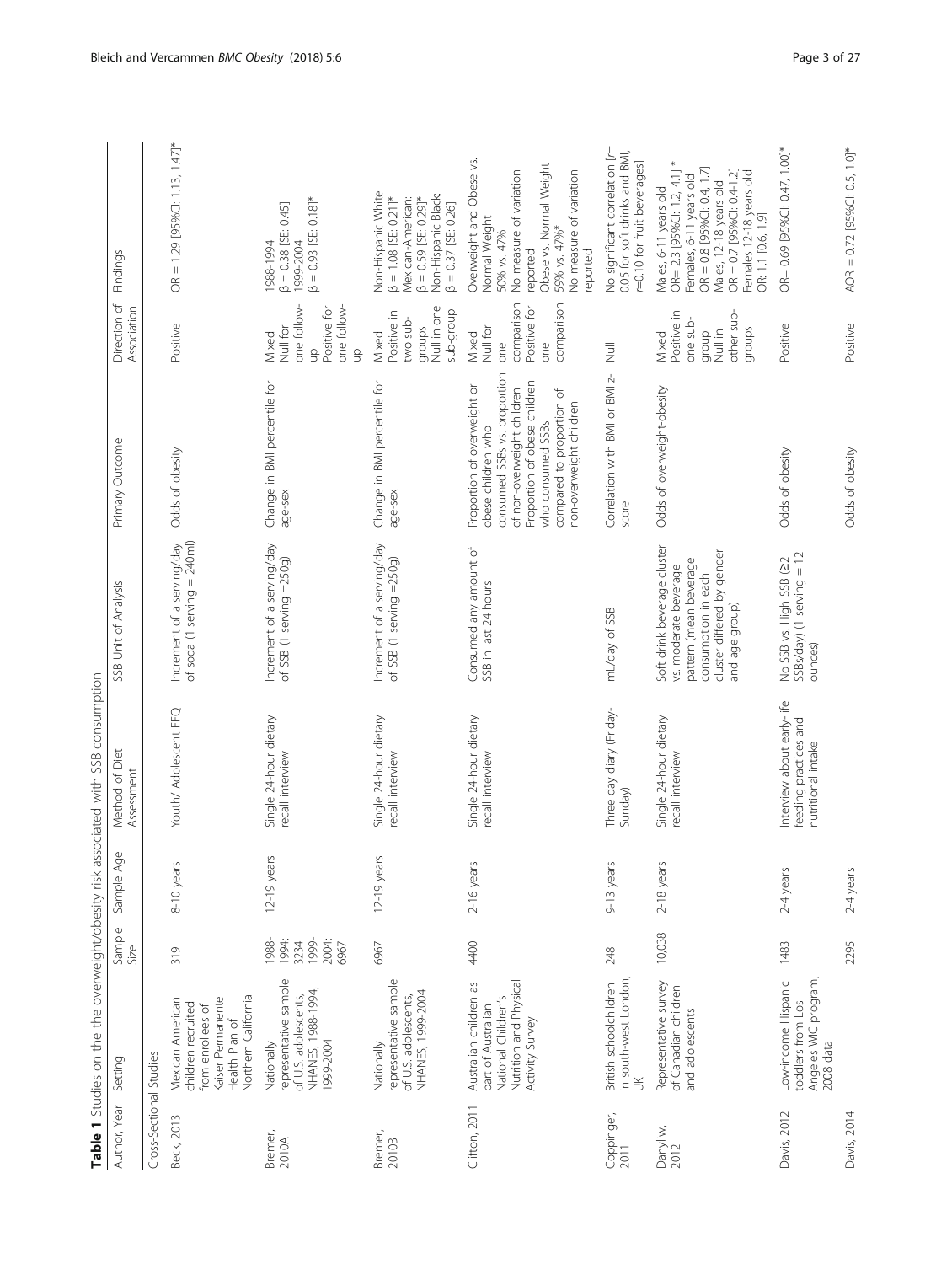|                               |                                                                                                                                        | 5<br>コフランシ     | こくこうしょう       | Dinhinosi<br><b>NPIRAC</b>                                                |                                                                                                                          |                                  |                                                                                            |                                                                                                                                                                                                            |
|-------------------------------|----------------------------------------------------------------------------------------------------------------------------------------|----------------|---------------|---------------------------------------------------------------------------|--------------------------------------------------------------------------------------------------------------------------|----------------------------------|--------------------------------------------------------------------------------------------|------------------------------------------------------------------------------------------------------------------------------------------------------------------------------------------------------------|
| Author, Year                  | Setting                                                                                                                                | Sample<br>Size | Sample Age    | Method of Diet<br>Assessment                                              | SSB Unit of Analysis                                                                                                     | Primary Outcome                  | Direction of<br>Association                                                                | Findings                                                                                                                                                                                                   |
|                               | Angeles WIC program,<br>Low-income Hispanic<br>toddlers from Los<br>2011 data                                                          |                |               | Interview about early-life<br>feeding practices and<br>nutritional intake | SSBs/day), (1 serving = 12<br>No SSB vs. High SSB (22<br>ounces)                                                         |                                  |                                                                                            |                                                                                                                                                                                                            |
| Gutiérrez,<br>Denova-<br>2009 | Adolescent children of<br>university in Mexico<br>institutes and one<br>workers at two                                                 | 1055           | 10-19 years   | Semi-quantitative FFQ                                                     | Increment of a serving/day<br>of sweetened beverage (1<br>$serving = 240mL$                                              | Odds of obesity<br>Change in BMI | Positive                                                                                   | OR=1.55 [95%CI: 1.32, 1.80]*<br>$\beta = 0.33$ 95%CI: 0.2, 0.5]*                                                                                                                                           |
| Gibson, 2007                  | Nutritional Survey of<br>National Dietary and<br>Children in the UK<br>Young People<br>part of the UK                                  | 1294           | 7-18 years    | Seven day weighed food<br>records                                         | vs. bottom tertile (<163kj/<br>drink intake (>396kJ/day))<br>Top tertile of caloric soft<br>day)                         | Odds of overweight               | Positive<br>Weakly                                                                         | OR=1.39 [95%CI: 0.96, 2.0]                                                                                                                                                                                 |
| Grimes, 2013                  | representative sample<br>of Australian children<br>Nationally                                                                          | 4283           | $2-16$ years  | Two 24-hour dietary<br>recalls                                            | More than one serving/day<br>vs. less than one serving/<br>day $(1$ serving = $250g$ )                                   | Odds of overweight-obese         | Positive                                                                                   | OR=1.26 [95%Cl: 1.03, 1.53]*                                                                                                                                                                               |
| Martinez,<br>2009<br>Gómez-   | Representative sample<br>of urban Spanish<br>adolescents                                                                               | 1523           | $13-18$ years | Single 24-hour dietary<br>recall                                          | consumption (>336g/day)<br>of sweetened soft drinks<br>moderate consumption<br>(<336q/day) vs. high<br>Non-consumers vs. | Mean BMI                         | $\overline{z}$                                                                             | BMI across SSB consumption<br>No significant differences in<br>groups                                                                                                                                      |
| Ha, 2016                      | studies conducted on<br>between 2002 and<br>Combination of 5<br>Korean children<br>2011                                                | 2599           | 9-14 years    | Three day dietary records                                                 | More than one serving/day<br>vs. no SSB (1 serving =<br>200mL)                                                           | Odds of obesity                  | Negative in<br>group<br>Null in one<br>quorb-quos<br>one sub-<br>Mixed                     | OR: 0.52 [95%CI: 0.26, 1.05]*<br>OR: 1.36 [95%CI: 0.62, 2.97]<br>Females<br>Males                                                                                                                          |
| Aguilar, 2009<br>Jiménez-     | Representative sample 10,689<br>Health and Nutrition<br>Mexican National<br>adolescents who<br>participated in<br>of Mexican<br>Survey |                | $10-19$ years | Semi-quantitative FFQ                                                     | of soda (1 serving = 240ml)<br>Increment of a serving/day                                                                | Change in BMI                    | Null in one<br>quorb-quos<br>Positive in<br>one sub-<br>qroup<br>Mixed                     | soda. See full paper for fruit<br>drinks, sugar beverages and<br>$\beta = 0.07$ [95%CI: -0.23, 0.10]<br>$\beta$ =0.17 [95%CI: 0.02, 0.32]*<br>Note: these results are for<br>Females<br>Males<br>SSBs.     |
| Kosova, 2013                  | representative sample<br>of U.S. children from<br>NHANES, 1994-2004<br>Nationally                                                      | 4880           | 3-11 years    | Single 24-hour dietary<br>recall interview                                | Increment of a serving/day<br>of SSB (1 serving $= 250g$ )                                                               | Change in BMI percentile         | Null overall<br>some sub-<br>Positive in<br>one sub-<br>qroups<br>and in<br>group<br>Mixed | $\beta = -0.46$ [SE=0.68]<br>9-11 year olds<br>3-5 year olds<br>6-8 year olds<br>$SF = 0.46$ <sup>*</sup><br>$[SE = 0.38]$<br>$[SE=0.65]$<br>$\beta = 0.19$<br>$\beta = 1.42$<br>$\beta = 0.71$<br>Overall |

Table 1 Studies on the the overweight/obesity risk associated with SSB consumption (Continued) Table 1 Studies on the the overweight/obesity risk associated with SSB consumption (Continued)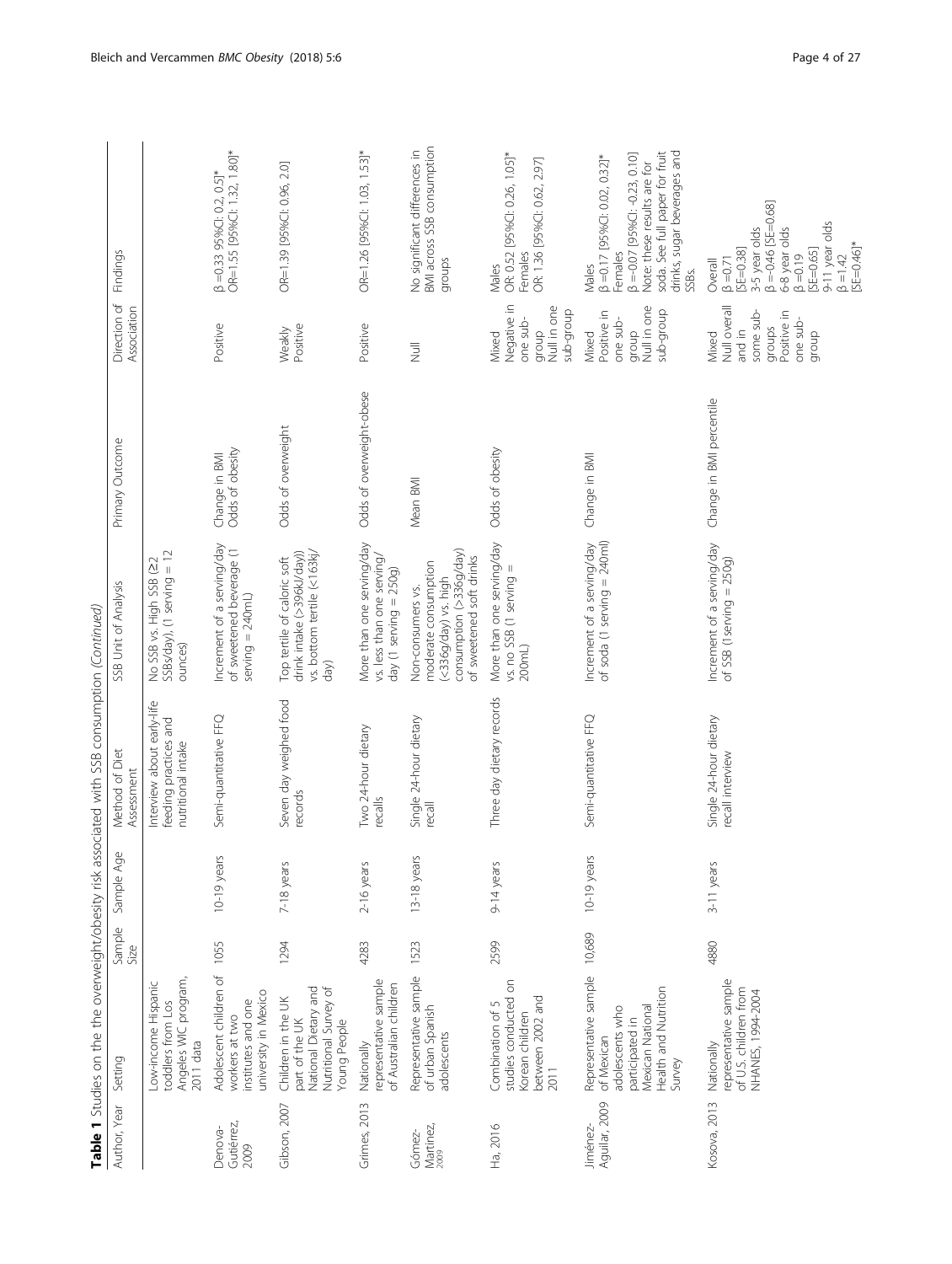|                                          |                                                                              |                          |                                                                            | Table 1 Studies on the the overweight/obesity risk associated with SSB consumption (Continued)      |                                                                                                                              |                                                                                       |                                                                                                 |                                                                                                                                                                  |
|------------------------------------------|------------------------------------------------------------------------------|--------------------------|----------------------------------------------------------------------------|-----------------------------------------------------------------------------------------------------|------------------------------------------------------------------------------------------------------------------------------|---------------------------------------------------------------------------------------|-------------------------------------------------------------------------------------------------|------------------------------------------------------------------------------------------------------------------------------------------------------------------|
| Author, Year                             | Setting                                                                      | Sample<br>Size           | Sample Age                                                                 | Method of Diet<br>Assessment                                                                        | SSB Unit of Analysis                                                                                                         | Primary Outcome                                                                       | Direction of<br>Association                                                                     | Findings                                                                                                                                                         |
| Linardakis,<br>2008                      | kindergartens in a<br>Children in public<br>single county in<br>Greece       | 856                      | 4-7 years                                                                  | Three day weighed<br>dietary records                                                                | day) vs. non/low consumers<br>of sugar-added beverage<br>High consumers (>250g/                                              | Odds of obesity                                                                       | Positive                                                                                        | No measure of variation<br>$OR = 2.35*$<br>reported                                                                                                              |
| Papandreou,<br>2013                      | Greek children in<br>Thessaloniki                                            | 607                      | 7-15 years                                                                 | Three 24-hour dietary<br>recalls                                                                    | High consumers (>360mL/<br>day) vs. low (<180mL/day)<br>of SSBs                                                              | Odds of obesity                                                                       | Positive                                                                                        | $OR = 2.57$ [95%Cl: 1.06, 3.38]*                                                                                                                                 |
| Schröder,<br>2014                        | Representative sample<br>adolescents<br>of Spanish                           | 1149                     | $10-18$ years                                                              | Single 24-hour dietary<br>recall                                                                    | Soft drink beverage cluster<br>(mean= 553g) vs. whole<br>milk cluster                                                        | One-unit increase in BMI z-<br>score                                                  | Positive                                                                                        | $OR = 1.29$ [95%Cl: 1.01, 1.65]*<br>Note: No soft drink cluster<br>was identified for females<br>Males                                                           |
| Longitudinal Studies<br>Valente,<br>2010 | children in Portugal<br>Elementary school                                    | 1675                     | 5-10 years                                                                 | Semi-quantitative FFQ                                                                               | >2 servings/day (330mL) vs.<br>less than 1 serving/day                                                                       | Odds of overweight                                                                    | $\overline{z}$                                                                                  | OR: 0.63 [95%CI: 0.33, 1.22]<br>[95%CI: 0.33, 1.52]<br>Females<br>OR: 0.64<br>Males                                                                              |
| Ambrosini,<br>2013                       | Adolescent offspring<br>Pregnancy Cohort<br>from Australian<br>(Raine) Study | 1433                     | followed-up at<br>14 years old,<br>17 years old                            | FFQ, at baseline and<br>follow-up                                                                   | vs. remaining in lower SSB<br>Movement into top tertile<br>servings/day) at follow-up<br>of SSB consumption (>1.3<br>tertile | Odds of overweight-obesity<br>at follow-up                                            | Null in one<br>dnoib-qns<br>Positive in<br>one sub-<br>group<br>Mixed                           | OR: 4.8 [95%CI: 2.1, 11.4] *<br>OR: 1.2 [95%CI: 0.6, 2.7]<br>Females<br>Males:                                                                                   |
| Chaidez,<br>2013                         | of Latino mother and<br>Convenience sample<br>toddler pairs                  | mothers<br>$\mathcal{O}$ | or 6 months<br>followed-up<br>1-2 years,                                   | Four 24-hour dietary recall<br>(2 at baseline, 2 at follow-<br>(qn                                  | (higher than median) vs.<br>High SSB consumption<br>low SSB consumption<br>(lower than median)                               | height z-score, and weight for<br>age z-score at follow-up<br>BMI z-score, weight for | $\tilde{\mathbf{p}}$<br>measures<br>measure.<br>Positive t<br>Null for<br>Mixed<br>other<br>ene | Weight for height z-score<br>No measure of variation<br>Weight for age z-score<br>BMI z-score<br>$\beta = 0.46*$<br>reported<br>$\beta = 0.13$<br>$\beta = 0.47$ |
| DeBoer,<br>2013                          | representative sample<br>of toddlers in the U.S.<br>Nationally               | 9600                     | 9 months, 2, 4<br>and 5 years<br>at each age)<br>at each age)<br>9 months, | interview with questions<br>consumption, at each<br>Computer-assisted<br>about beverage<br>follow-u | ≥1 serving/day vs. <1<br>serving/day of SSB (1<br>$serving = 8$ ounces)                                                      | (between 2 and 4 years and<br>BMI z-score at follow-up<br>between 4 and 5 years)      | Mixed                                                                                           | Positive for change between<br>Measure of association not<br>S<br>change between 4 and<br>2 and 4 years, null for<br>reported<br>years.                          |
| Dubois, 2007                             | Representative sample<br>of children in Quebec,<br>Canada                    | 1944                     | Q<br>at each age)<br>2.5, 3.5, 4.5<br>(followed-u<br>years                 | recall and FFQ at each<br>Single 24-hour dietary<br>follow-up                                       | meals) between ages 2.5<br>servings/week between<br>Regular consumers (4-6<br>and 4.5 years vs. non-<br>consumers of SSBs    | Odds of being overweight at<br>follow-up                                              | Positive                                                                                        | OR: 2.36 [OR: 1.10, 5.05]*                                                                                                                                       |
| Field, 2014                              | participants in the<br>Children of                                           | 7559                     |                                                                            | Youth/ Adolescent FFQ, at<br>baseline and follow-up                                                 | Increment of baseline and<br>change in sports drink                                                                          | BMI score at follow-up                                                                | Mixed                                                                                           | on type of SSB and whether<br>Results differed depending                                                                                                         |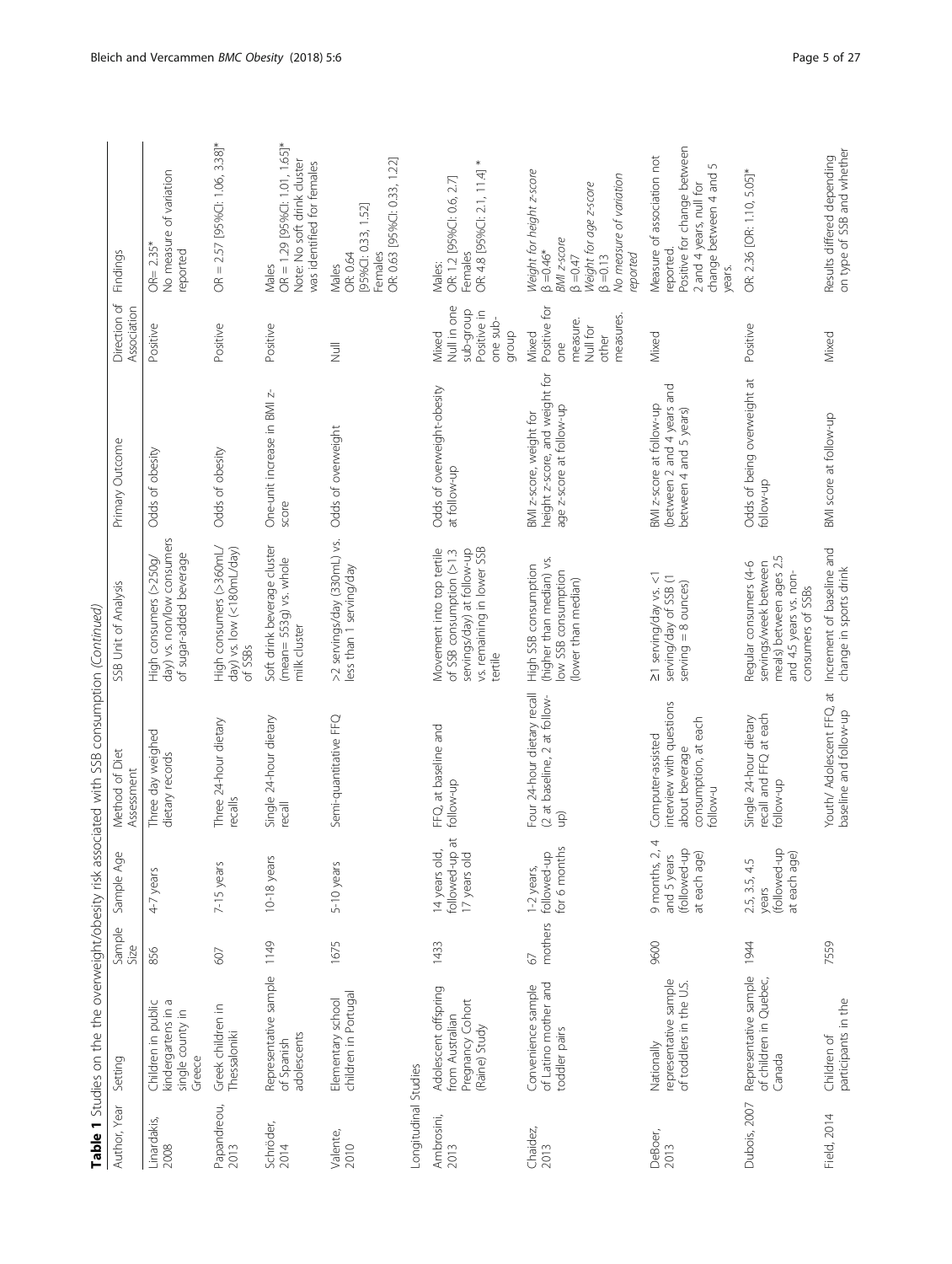|                  |                                                                                               |                |                                                        | Table 1 Studies on the the overweight/obesity risk associated with SSB consumption (Continued) |                                                                                                  |                                                                             |                             |                                                                                                                                                                                                                                                                                                                                                               |
|------------------|-----------------------------------------------------------------------------------------------|----------------|--------------------------------------------------------|------------------------------------------------------------------------------------------------|--------------------------------------------------------------------------------------------------|-----------------------------------------------------------------------------|-----------------------------|---------------------------------------------------------------------------------------------------------------------------------------------------------------------------------------------------------------------------------------------------------------------------------------------------------------------------------------------------------------|
| Author, Year     | Setting                                                                                       | Sample<br>Size | Sample Age                                             | Method of Diet<br>Assessment                                                                   | SSB Unit of Analysis                                                                             | Primary Outcome                                                             | Direction of<br>Association | Findings                                                                                                                                                                                                                                                                                                                                                      |
|                  | $\sim$<br>Nurses' Health Study<br>in the U.S.                                                 |                | followed-up<br>for 7 years<br>9-16 years,              |                                                                                                | $\overline{\mathbb{I}}$<br>serving/day (serving<br>can)                                          |                                                                             |                             | predictor was baseline intake<br>$\beta = 0.05$ [95%CI: $=-0.19$ , 0.29]<br>or change in intake. Results<br>[95%Cl: 0.03, 0.54]*<br>$\beta$ =0.33 [95%CI: 0.09, 0.58]*<br>$\beta = 0.43$ [95%CI: 0.19, 0.66]*<br>below are for sports drink<br>$\beta = 0.29$<br>Females<br>Baseline:<br>Baseline:<br>Change:<br>Change:<br>Males:<br>intake.                 |
| Fiorito, 2009    | Non-Hispanic white<br>girls in the U.S.                                                       | 170            | ₹<br>biennially un<br>assessed<br>15 years<br>5 years, | recalls at each follow-up<br>Three 24-hour dietary                                             | 22 servings of SSB/day vs.<br>< 1 serving of SSB/day at<br>age $5$ , (1 serving $= 8$<br>ounces) | each SSB consumption group<br>Percentage overweight in<br>at each follow-up | Positive                    | *Significant main effect<br>13 years old<br>15 years old<br>11 years old<br>5 years old<br>22: 38.5%<br>7 years old<br>9 years old<br>$1:15.1\%$<br>22:46.2%<br>22:53.9%<br>22:46.2%<br>$1:16.1\%$<br>22:46.2%<br>$<1:24.2\%$<br>$1:21.7\%$<br>22:32.0<br>1:185<br>1:222                                                                                      |
| Jensen,<br>2013A | entering school in<br>intervention study<br>Danish children<br>participating in<br>Copenhagen | 366            | 6, 9, 13 years<br>(followed-up<br>at each age)         | 7 day dietary record at 6<br>and 9 years                                                       | Increment of a serving/day<br>of SSBs at 6 or 9 years, (1<br>$serving = 100g$                    | years, 6 to 13 years or 9 to 13<br>Change in BMI from 6 to 9<br>years       | $\overline{a}$              | SSBs. See full paper for sweet<br>Intake at age 6, change from<br>Intake at age 6, change from<br>Intake at age 9, change from<br>Note: these results are for<br>$\beta = 0.059$ [95%C]:<br>$\beta = 0.005$ [95%C]:<br>$\beta = 0.008$ [95%C]:<br>$-0.059, 0.0489]$<br>6 to 13 years<br>9 to 13 years<br>$-0.098, 0.113$ ]<br>$-0.145, 0.027$<br>6 to 9 years |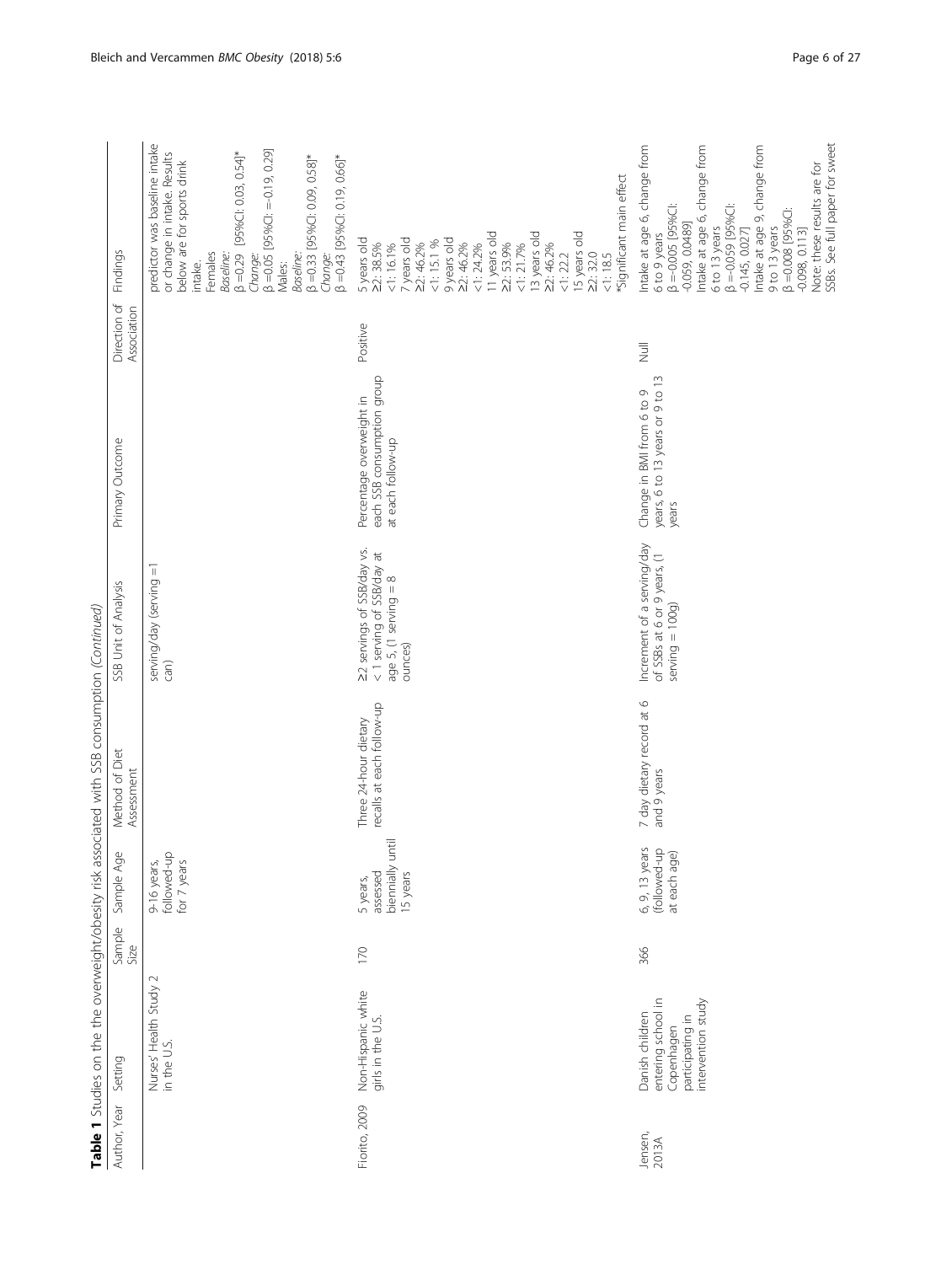| Author, Year        | Setting                                                                                                                    | Sample<br>Size | Sample Age                                                               | <b>IS THE PLAN CONSTRUCT OF A READ FOR THE READ OF THE READ FOR THE READ FOR THE READ FOR THE READ FOR THE READ FOR THE READ FOR THE READ FOR THE READ FOR THE READ FOR THE READ FOR THE READ FOR THE READ FOR THE READ FOR THE </b><br>Method of Diet<br>Assessment | SSB Unit of Analysis                                                                                                                             | Primary Outcome                                                               | Direction of<br>Association                                           | Findings                                                                                                                                                                    |
|---------------------|----------------------------------------------------------------------------------------------------------------------------|----------------|--------------------------------------------------------------------------|----------------------------------------------------------------------------------------------------------------------------------------------------------------------------------------------------------------------------------------------------------------------|--------------------------------------------------------------------------------------------------------------------------------------------------|-------------------------------------------------------------------------------|-----------------------------------------------------------------------|-----------------------------------------------------------------------------------------------------------------------------------------------------------------------------|
|                     |                                                                                                                            |                |                                                                          |                                                                                                                                                                                                                                                                      |                                                                                                                                                  |                                                                               |                                                                       | drinks and soft drinks<br>separately.                                                                                                                                       |
| Jensen,<br>2013B    | Comparison groups of<br>intervention studies in<br>Australia (BAEW, IYM)<br>experimental<br>two quasi-                     | 1465           | approximately<br>2 years later<br>followed-up<br>4-18 years,             | yesterday or last school<br>Asked participants how<br>much SSB consumed<br>day                                                                                                                                                                                       | Increment of a serving/day<br>of sweet drink at baseline,<br>$(1$ serving = 100mL)                                                               | BMI z-score at follow-up                                                      | $\overline{z}$                                                        | IYM study:<br>β =0.004 [95%C]:<br>B=0.005 [95%C]:<br>$-0.003, 0.012]$<br>BAEW study:<br>-0.002, 0.01]                                                                       |
| Kral, 2008          | children in U.S. born<br>at different risks for<br>obesity (based on<br>Cohort of white<br>pregnancy BMI)<br>maternal pre- | $\frac{1}{2}$  | $\vec{p}$<br>followed-up<br>ages 3, 4, 5<br>and 6 years<br>3-6 years,    | Three day weighed food<br>record                                                                                                                                                                                                                                     | Change in calories from<br>SSB from ages 3-5                                                                                                     | Change in BMI z-score over<br>follow-up                                       | $\overline{a}$                                                        | Measure of association not<br>reported                                                                                                                                      |
| Laska, 2012         | Adolescents enrolled<br>cohort studies in the<br>in two longitudinal<br>U.S. (IDEA, ECHO)                                  | 693            | $\sim$<br>followed-up<br>$6^{th}$ to $11^{th}$<br>years later<br>qrade,  | administered 24-hour<br>Three telephone-<br>dietary recalls                                                                                                                                                                                                          | Increment of a serving/day<br>$(1$ serving = not reported)                                                                                       | BMI at follow-up                                                              | Null in one<br>dnoib-qns<br>Positive in<br>one sub-<br>group<br>Mixed | Note: Above association was<br>no longer significant when<br>correcting for multiple<br>$\beta = 0.25$ [SE: 0.10]*<br>$3 = -0.09$ [SE: 0.16]<br>Females<br>testing<br>Males |
| Laurson,<br>2008    | Cohort of children in<br>three rural U.S. states                                                                           | 268            | for 18 months<br>followed-up<br>10 years,                                | about SSB consumption<br>Questionnaire asking                                                                                                                                                                                                                        | SSB consumption (1 serving<br>= not reported)                                                                                                    | BMI at baseline or follow-up<br>Spearman correlation with<br>or change in BMI | $\overline{\overline{z}}$                                             | Follow-up<br>Follow-up<br>$r = 0.009$<br>$r = 0.033$<br>Females<br>Baseline<br>Baseline<br>Change<br>Change<br>100041<br>$-0.033$<br>Males<br>0.073<br>0.077                |
| Lee, 2015           | African-American girls<br>Caucasian and<br>Non-Hispanic<br>in the U.S.                                                     | 2021           | followed-up<br>9-10 years,<br>for 1 year                                 | Three day food records                                                                                                                                                                                                                                               | Increment of one teaspoon<br>of added sugar (liquid<br>form)                                                                                     | Change in BMI z-score at<br>follow-up                                         | Positive                                                              | $\beta = 0.002$ [95%Cl: 0.001,<br>$0.003)*$                                                                                                                                 |
| Leermakers,<br>2015 | prospective cohort<br>Dutch children in<br>population-based<br>study                                                       | 2371           | $\overline{a}$<br>followed-up a<br>ages 2, 3, 4<br>13 months,<br>and $6$ | validation against 24-hour<br>Semi-quantitative FFQ,<br>recalls                                                                                                                                                                                                      | containing beverages at 13<br>High intake (15 servings/<br>servings/week) of sugar-<br>week) vs. low intake (3<br>months, (1 serving =<br>150ml) | Change in BMI z-score at<br>different follow-up ages                          | some sub-<br>groups<br>Null in<br>Mixed                               | β = -0.01 [95%Cl: -0.15, 0.12]<br>4 year olds<br>2 year olds<br>β =-0.01 [95%CI: -0.15, 0.12]<br>3 year olds<br>Males                                                       |

Table 1 Studies on the the overweight/ghesity risk associated with SSB consumption (Continued) Table 1 Studies on the the overweight/obesity risk associated with SSB consumption (Continued)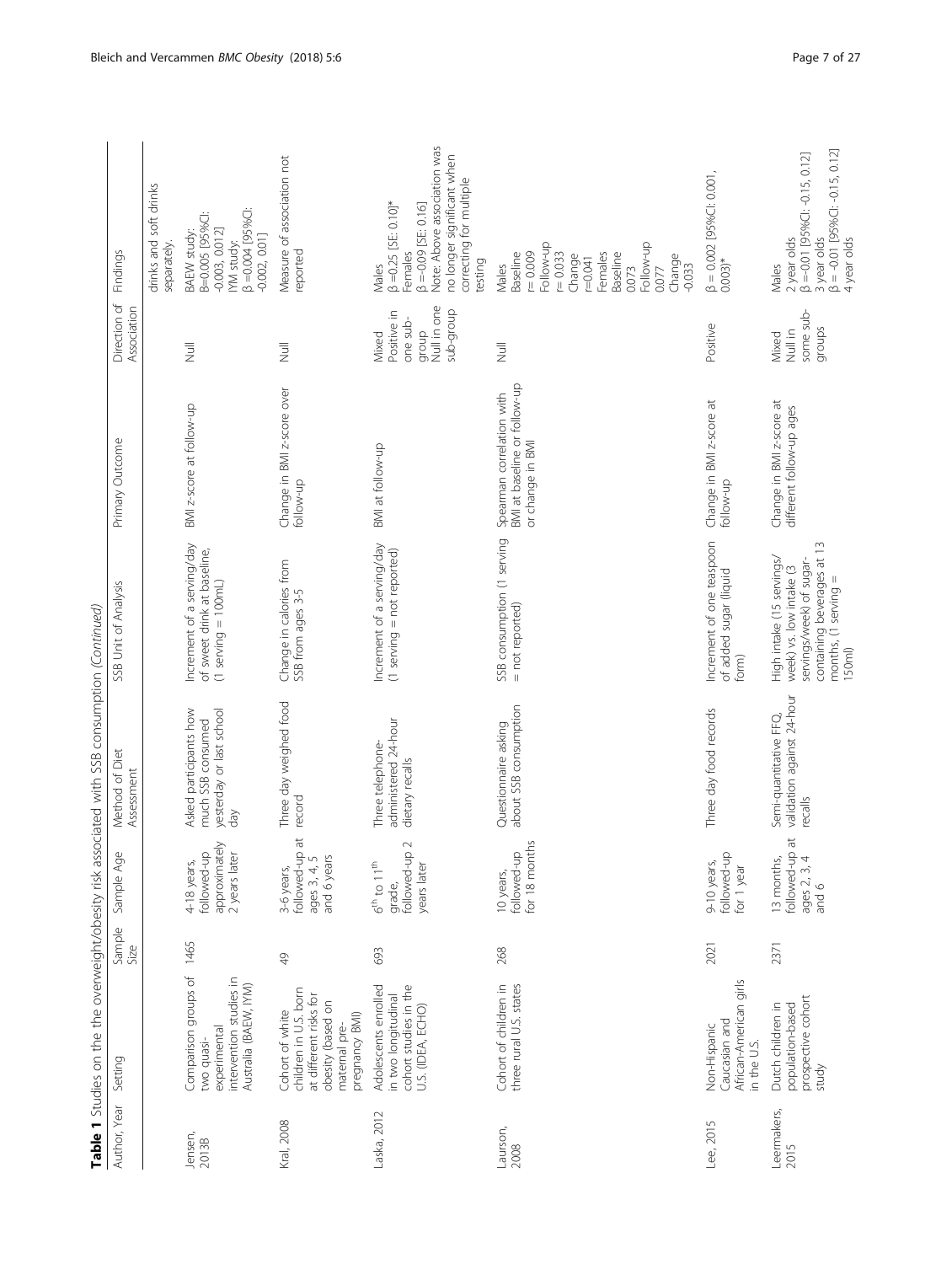|                   |                                                                               |                |                                            | Table 1 Studies on the the overweight/obesity risk associated with SSB consumption (Continued) |                                                                                                                                              |                                                            |                                     |                                                                                                                                                                                                                                                                                                                                |
|-------------------|-------------------------------------------------------------------------------|----------------|--------------------------------------------|------------------------------------------------------------------------------------------------|----------------------------------------------------------------------------------------------------------------------------------------------|------------------------------------------------------------|-------------------------------------|--------------------------------------------------------------------------------------------------------------------------------------------------------------------------------------------------------------------------------------------------------------------------------------------------------------------------------|
| Author, Year      | Setting                                                                       | Sample<br>Size | Sample Age                                 | Method of Diet<br>Assessment                                                                   | SSB Unit of Analysis                                                                                                                         | Primary Outcome                                            | Direction of<br>Association         | Findings                                                                                                                                                                                                                                                                                                                       |
|                   |                                                                               |                |                                            |                                                                                                |                                                                                                                                              |                                                            | other sub-<br>Positive in<br>groups | $\beta = 0.15$ [95%Cl: 0.01, 0.30]*<br>$\beta = 0.14$ [95%Cl: 0.01, 0.27]*<br>$\beta = 0.13$ [95%Cl: 0.01, 0.25]*<br>$\beta = 0.11$ [0.00, 0.23]*<br>$6$ year olds<br>$\beta = 0.05$ [95%C]:<br>$\beta = 0.01$ [95%C]<br>3 year olds<br>4 year olds<br>2 year olds<br>6 year olds<br>$-0.12, 0.09$<br>$-0.08, 0.18$<br>Females |
| Libuda, 2008      | German adolescents<br>longitudinal study<br>participating in<br>(DONALD)      | 244            | followed-up<br>9-18 years,<br>for 5-years  | Three day weighed<br>dietary records                                                           | Baseline and change in<br>regular soft drink<br>consumption                                                                                  | BMI z-score at follow-up                                   | $\overline{z}$                      | Change in baseline soft drink<br>Change in baseline soft drink<br>Measures of variation not<br>Baseline soft drink<br>Baseline soft drink<br>consumption<br>consumption<br>consumption<br>consumption<br>$\beta = -0.291$<br>$\beta = 0.046$<br>$6000 - 8$<br>$\beta = 0.055$<br>Females<br>reported<br>Males                  |
| Lim, 2009         | Low-income African-<br>American children                                      | 365            | followed-up<br>for 2 years<br>3-5 years,   | <b>Block Kids FFQ</b>                                                                          | Increment of an ounce/day<br>of SSB at baseline                                                                                              | overweight at 2-year follow-<br>Odds of incidence of<br>qn | Positive                            | OR=1.04 [95%Cl: 1.01, 1.07]*                                                                                                                                                                                                                                                                                                   |
| Millar, 2014      | representative cohort<br>of Australian children<br>Nationally                 | 4164           | followed-up<br>for 6 years<br>4-10 years,  | Parental interview asked<br>about SSB consumption<br>in past 24 hours                          | Increment of a serving/day<br>(serving = not reported)                                                                                       | Change in BMI z-score at<br>follow-up                      | Positive                            | β =0.015 [95%Cl: 0.004,<br>0.025]*                                                                                                                                                                                                                                                                                             |
| Pan, 2014         | Cohort Study in U.S.<br>Children in Infant<br>Feeding Practices               | 1189           | followed-up at<br>10-12 months,<br>6 years | questions about SSB<br>Survey including<br>consumption                                         | times/week) vs. no intake of<br>never consumed during<br>Ever consumed SSBs vs.<br>High intake of SSBs (23<br>SSBs during infancy<br>infancy | Odds of obesity at 6 years                                 | Positive                            | OR: 2.00 [95%CI: 1.02, 3.90]*<br>Ever Consumed vs. Never<br>[95%CI: 1.09, 2.68]*<br>High vs. No SSBs<br>consumed:<br>OR: 1.71                                                                                                                                                                                                  |
| Vanselow,<br>2009 | U.S. Adolescents from<br>ethnic background in<br>socioeconomic and<br>various | 2294           | Adolescents,<br>followed-up<br>for 5 years | Youth/ Adolescent FFQ                                                                          | $\frac{1}{20}$<br>serving/week (0, 0.5-6,<br>number of soft drinks<br>Stratified by different                                                | Change in BMI over 5-year<br>follow-up                     | $\overline{z}$                      | $\beta = 1.74$ [SEM= 0.18]<br>$\beta$ =1.92 [SEM=0.10]<br>27 servings<br>0.5-6 servings<br>0 servings                                                                                                                                                                                                                          |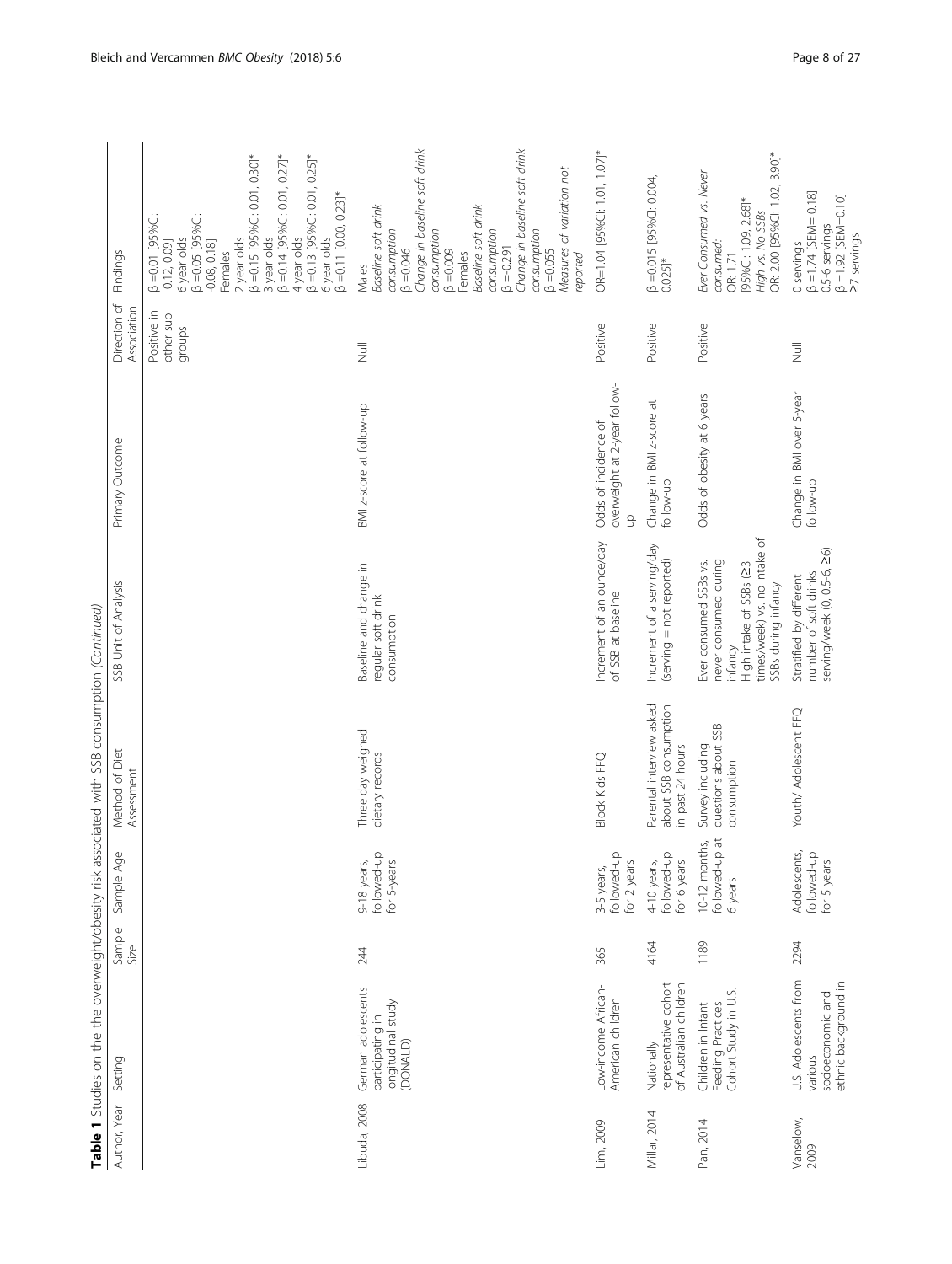| Author, Year         | Setting                                                                                              | Sample<br>Size | Sample Age                                                | <b>Labor Labora</b> and the contemporary with the conditional contemporary of the contemporary of the condition of the condition of the condition of the condition of the condition of the condition of the condition of the cond<br>Method of Diet<br>Assessment | SSB Unit of Analysis                                                                                                        | Primary Outcome                                                                                                                                                     | Direction of<br>Association                     | Findings                                                                                                                                                                                                                                                                                                        |
|----------------------|------------------------------------------------------------------------------------------------------|----------------|-----------------------------------------------------------|-------------------------------------------------------------------------------------------------------------------------------------------------------------------------------------------------------------------------------------------------------------------|-----------------------------------------------------------------------------------------------------------------------------|---------------------------------------------------------------------------------------------------------------------------------------------------------------------|-------------------------------------------------|-----------------------------------------------------------------------------------------------------------------------------------------------------------------------------------------------------------------------------------------------------------------------------------------------------------------|
|                      | Minneapolis/St Paul<br>metropolitan area                                                             |                |                                                           |                                                                                                                                                                                                                                                                   |                                                                                                                             |                                                                                                                                                                     |                                                 | soft drinks. See full paper for<br>No significant differences<br>Note: these results are for<br>punch, low-calorie soft<br>1.80 [SEM=0.15]<br>across groups<br>drinks, etc.                                                                                                                                     |
| Weijs, 2011          | Dutch children                                                                                       | 120            | followed-up 8<br>4-13 months,<br>years later              | Two day dietary record                                                                                                                                                                                                                                            | Beverage sugar intake per<br>one percent of energy<br>intake                                                                | Odds of overweight                                                                                                                                                  | Positive                                        | OR: 1.13 [95%Cl: 1.03, 1.24]*                                                                                                                                                                                                                                                                                   |
| Zheng, 2014          | Danish children part<br>of European Youth<br>Heart Study                                             | 283            | ages 15 and<br>$\frac{21}{21}$<br>followed-at<br>9 years, | qualitative food record<br>conducted at baseline<br>24-hour dietary recall,<br>and first follow-up<br>supplemented by<br>from same day,                                                                                                                           | none at 9 years or 15 years<br>21 serving (12 ounces) vs.<br>from 9 to 15 years vs. no<br>Increase in SSB serving<br>change | years or from 15 to 21 years<br>Change in BMI from 9 to 21                                                                                                          | Mixed                                           | Change in BMI from 15 to 21<br>Change in BMI from 15 to 21<br>years, using 15 years SSB as<br>change in SSB from 9 to 15<br>Change in BMI from 9 to 21<br>years, using 9 years SSB as<br>years as predictor<br>0.92 [SE: 0.54]*<br>1.42 [SE: 0.68]<br>0.91 [SE: 0.57]<br>years, using<br>predictor<br>predictor |
| Intervention Studies |                                                                                                      |                |                                                           |                                                                                                                                                                                                                                                                   |                                                                                                                             |                                                                                                                                                                     |                                                 |                                                                                                                                                                                                                                                                                                                 |
| Author, Year         | Setting                                                                                              | Sample<br>Size | Sample Age                                                | Intervention                                                                                                                                                                                                                                                      | Control                                                                                                                     | Primary Outcome                                                                                                                                                     | Association<br>Direction<br>$\overline{\sigma}$ | Findings                                                                                                                                                                                                                                                                                                        |
| de Ruyter,<br>2012   | Normal weight Dutch<br>children                                                                      | 541            | 4-11 years                                                | artificially sweetened<br>250mL sugar-free,<br>beverage                                                                                                                                                                                                           | Similar sugar-containing<br>beverage (104 calories)                                                                         | Difference in change of BMI z-<br>score from baseline at 18-<br>month follow-up                                                                                     | Positive                                        | $-0.13$ [95%C]:<br>$-0.21, -0.05$ <sup>*</sup>                                                                                                                                                                                                                                                                  |
| Ebbeling,<br>2012    | obese adolescents in<br>consuming at least<br>U.S. who reported<br>Overweight and<br>12oz of SSB/day | 224            | $\supseteq$<br>Grade 9 or                                 | designed to decrease SSB<br>1-year intervention<br>consumption                                                                                                                                                                                                    | supermarket gift cards as<br>No beverage (given<br>retention strategy)                                                      | Difference in change of BMI z-<br>score from baseline to 1 year<br>and from 1 year to 2 years<br>(Change in experimental<br>group minus change in<br>control group) | Mixed                                           | l-year follow-up<br>2-year follow-up<br>$-0.57$ [SE: 0.28]*<br>-0.3 [SE: 0.40]                                                                                                                                                                                                                                  |
| James, 2007          | Longitudinal follow-up<br>of children involved in<br>intervention in United<br>Kingdom               | 434            | 7-11 years                                                | from consuming SSBs and<br>education during each of<br>provided one hour of<br>Discouraged children<br>four school terms<br>additional health                                                                                                                     | No beverage                                                                                                                 | Odds of overweight at 1 year<br>and 3-years after baseline<br>intervention (intervention<br>ended at 1 year)                                                        | Mixed                                           | OR=0.58 [95%Cl: 0.37, 0.89] *<br>OR=0.79 [95%Cl: 0.52, 1.21]<br>-year follow-up<br>3-year follow-up                                                                                                                                                                                                             |

intinn (Continued) Table 1 Studies on the the overweight/obesity risk associated with SSB consumption (Continued) Table 1 Studies on the the overweight/obesity risk associated with SSB consum

Note: \*indicates statistical significance (p<0.05) as reported by each study Note: \*indicates statistical significance (p<0.05) as reported by each study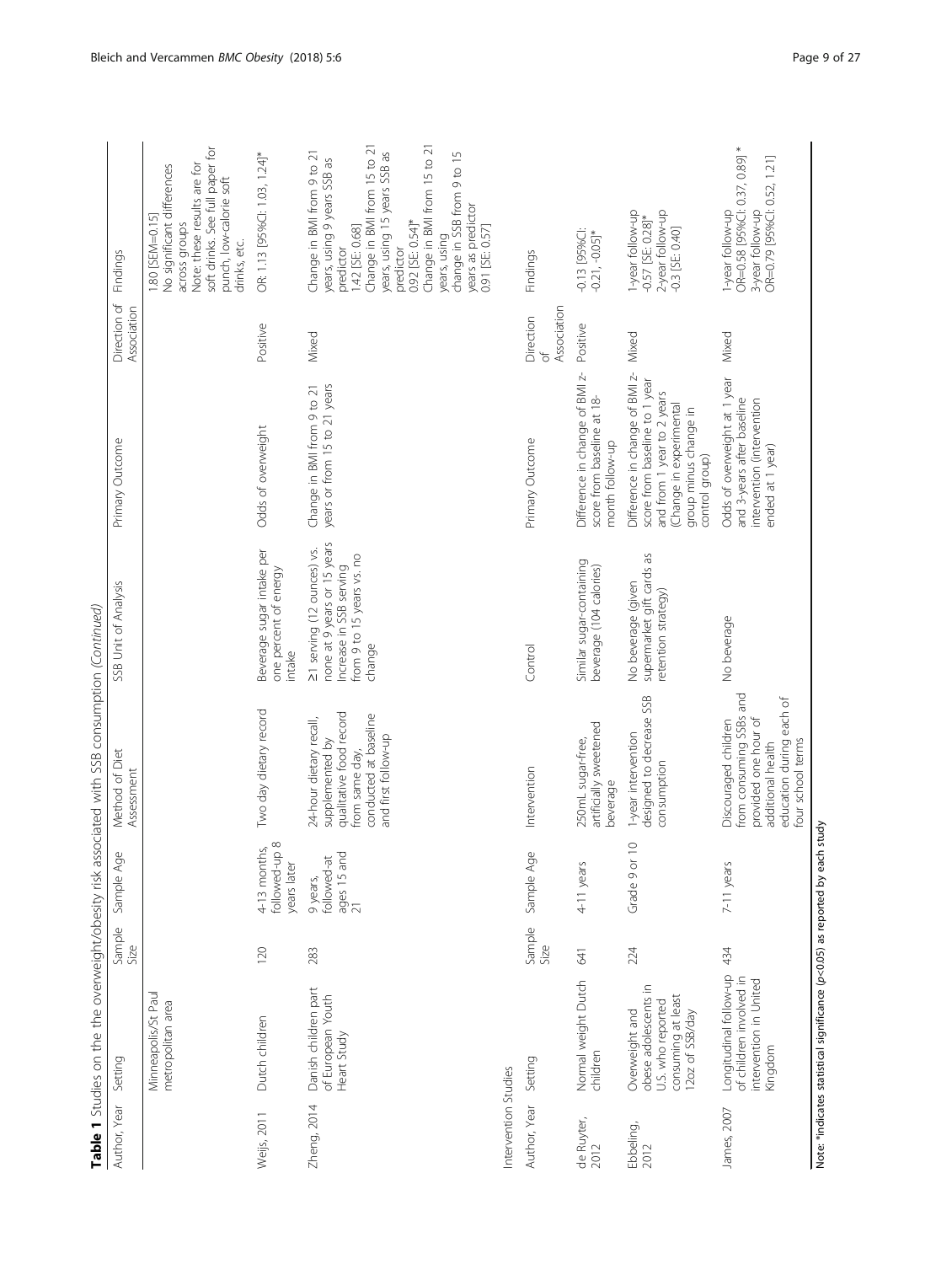SSB serving (serving = 8 fluid ounces) per day at 2 years old had a significantly greater increase in BMI z-score over the next 2 years compared to infrequent/non SSB drinkers [[38\]](#page-24-0). Two of the positive studies examined longitudinal associations between SSB consumption and obesity risk among minority populations, with one finding that high SSB intake (defined as greater than median intake in study population) among Latino toddlers was associated with a 0.46 unit increase in weight for height z-score at 6-month follow-up [\[37](#page-24-0)] and the other finding that SSBs were positively associated with 2-year overweight risk among African-American preschool children [[47](#page-25-0)].

Some studies found mixed results [[36](#page-24-0)–[38, 40,](#page-24-0) [44, 45](#page-25-0), [52](#page-25-0)], with two reporting the positive association between SSB intake and increased weight was only significant among girls [[36](#page-24-0), [45](#page-25-0)]. The first study found high SSB intake (≥15 servings/week) at 13 months old was significantly associated with an increased BMI among girls at ages 2, 3, 4, and 6 years old [[45](#page-25-0)]. Another study found that girls who moved to the top tertile of SSB consumption  $(>335 \text{ g/day})$  between 14 and 17 years of age had increased BMI and nearly a five-fold greater odds of overweight or obesity risk compared to girls who remained in the lowest tertile of SSB consumption [\[36\]](#page-24-0). One study found a positive association when using SSB consumption at 15 years to predict change in BMI from ages 15–21 and found null results when using SSB consumption at 9 years as a predictor [[52](#page-25-0)].

Some of the longitudinal studies found no association between SSBs and BMI or BMI z-scores [\[41](#page-24-0)–[44](#page-25-0), [46, 50](#page-25-0), [54, 57](#page-25-0)].

# Intervention studies

A small number of intervention studies have examined SSB consumption and overweight and obesity risk among children [\[58](#page-25-0)–[60\]](#page-25-0). Three recent randomized controlled trials found a reduction in BMI or obesity risk in the intervention group compared to the control. De Ruyter and colleagues conducted a double-blinded placebo-controlled trial wherein 641 normal weight Dutch children were randomized to receive either a 250 mL of an SSB or a sugar-free beverage each day for 18 months [\[58](#page-25-0)]. At the end of the trial, the difference in BMI z-score was significantly different between the two groups, with the SSB group increasing on average by 0.15 units (compared to 0.02 units in the sugar-free group). The second study randomized 224 overweight and obese American adolescents who regularly consumed SSBs to either participate in a program to reduce SSB consumption or receive no intervention [\[59\]](#page-25-0). At the end of the 1-year intervention, those in the intervention group had beneficial changes in BMI and weight compared to those who did not receive the intervention, but these differences were no longer significant when participants were followed-up for an additional year after

the end of the intervention. However, in a pre-planned subgroup analysis of Hispanic participants, there were significant differences in BMI between groups at both follow-up periods. The third study was a cluster randomized trial in which schools in the United Kingdom were randomized to either an intervention discouraging consumption of SSBs or no intervention for one year [[61\]](#page-25-0). A significant difference in BMI z-score and overweight/obesity risk between groups was observed at the end of the first year, supporting a positive association between SSBs and obesity risk [\[61](#page-25-0)]. Two years after the intervention had been discontinued, the researchers completed a follow-up assessment and reported the differences between the groups were no longer significant [[60](#page-25-0)].

#### Insulin resistance

A modest number of studies reported a positive association between SSB consumption and insulin resistance risk among children and adolescents, with the majority conducted cross-sectionally [\[62](#page-25-0)–[65\]](#page-25-0), one conducted longitudinally [\[66](#page-25-0)] and no intervention studies conducted (Table [2\)](#page-10-0).

#### Cross sectional studies

A number of cross-sectional studies found a positive association in the whole or a subset of their study population [\[62](#page-25-0)–[65\]](#page-25-0). For example, among 12–19 year olds in NHANES, each additional SSB serving (250 g) consumed per day was associated with a 5% increase in HOMA-IR (a marker of insulin resistance which is calculated using fasting glucose and insulin levels) [\[55](#page-25-0)]. One study reported associations by race, with positive associations found among White and African Americans, but null associations among Mexican Americans [[18\]](#page-24-0). Another study reported a stronger association between SSB consumption and higher HOMA-IR among overweight/obese participants compared to normal weight participants [[64\]](#page-25-0).

#### Longitudinal studies

Only one longitudinal study was conducted to examine this association, reporting that an additional 10 g/day of added sugar from liquid sources was associated with a 0.04 mmol/L higher fasting glucose, 2.3 pmol/L higher fasting insulin and a 0.01 unit increase in HOMA-IR over two year follow-up [[66](#page-25-0)].

#### Dental caries

A growing number of studies have examined the relationship between SSB consumption and dental caries (cavities or tooth decay) among children and adolescents, with almost all evidence pointing towards a strong positive association (Table [3](#page-11-0)). While the majority of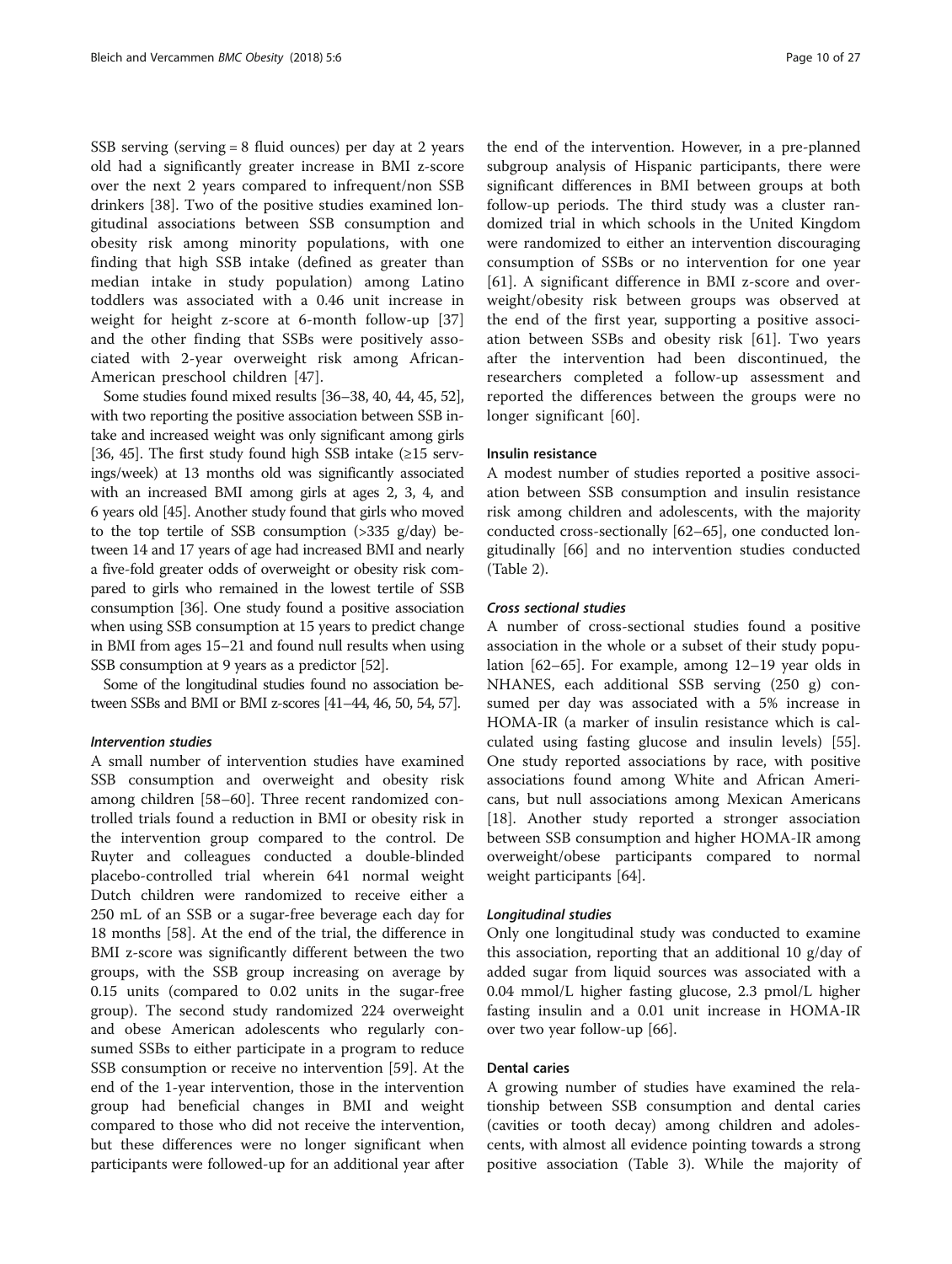<span id="page-10-0"></span>

|                           | Table 2 Studies on the insulin resistance risk associated with SSB consumption |                |                    |                                                                |                                                                                                                                |                      |                                                                                   |                                                                                                                                                                                                                                                                    |
|---------------------------|--------------------------------------------------------------------------------|----------------|--------------------|----------------------------------------------------------------|--------------------------------------------------------------------------------------------------------------------------------|----------------------|-----------------------------------------------------------------------------------|--------------------------------------------------------------------------------------------------------------------------------------------------------------------------------------------------------------------------------------------------------------------|
| Author, Year              | Setting                                                                        | Sample<br>Size | Sample<br>Age      | Method of Diet Assessment                                      | SSB Unit of Analysis                                                                                                           | Outcome<br>Primary   | Direction of<br>Association                                                       | Findings                                                                                                                                                                                                                                                           |
| Cross-Sectional Studies   |                                                                                |                |                    |                                                                |                                                                                                                                |                      |                                                                                   |                                                                                                                                                                                                                                                                    |
| Bremer,<br>2009           | Nationally representative sample of U.S.<br>adolescents, NHANES, 1994-2004     | 6967           | $12-19$<br>years   | Single 24-hour dietary recall<br>interview                     | Increment of a serving/day<br>$(serving = 250g)$                                                                               | Change in<br>HOMA-IR | Positive                                                                          | $= 0.05$ [SE= 0.02]*<br>$\infty$                                                                                                                                                                                                                                   |
| Bremer,<br>2010           | Nationally representative sample of U.S.<br>adolescents, NHANES, 1999-2004     | 6967           | $12 - 19$<br>years | Single 24-hour dietary recall<br>interview                     | Increment of a serving/day<br>$(serving = 250g)$                                                                               | Change in<br>HOMA-IR | Mixed                                                                             | Mexican Americans:<br>Non-Hispanic Black:<br>$\beta = 0.06$ [SE=0.02]*<br>$\beta = 0.12$ [SE=0.05]*<br>$[50.04]$ $[SE=0.04]$<br>Non-Hispanic<br>White:                                                                                                             |
| Kondaki,<br>2012          | Adolescents in large multicenter European<br>study                             | 546            | $12 - 17$<br>years | Mini FFQ from Health Behavior in<br>School-Aged Children study | 21 time/day vs. <1 time/week<br>5-6 times/week vs. <1 time/week<br>2-4 times/week vs. <1 time/week<br>(serving = not reported) | Change in<br>HOMA-IR | Positive                                                                          | $\geq$ 1 time/day vs. $\leq$<br>5-6 times/week vs.<br>2-4 times/week vs.<br>$\beta = 0.080$ [95%C]:<br>$\beta = 0.19$ [95%C]:<br>$\leq 1$ time/week<br>$\beta = 0.28$ [95%Cl:<br>≤ 1 time/week<br>$-0.084, 0.245$<br>$0.003, 0.38$ ]*<br>0.07, 0.49]*<br>time/week |
| Torres, 2016<br>Santiago- | Hispanic children attending inner-city<br>school in Milwaukee                  | 187            | $10 - 14$<br>years | Block for Kid's FFQ with Hispanic<br>foods                     | SSB consumption, (serving = not<br>reported)                                                                                   | Change in<br>HOMA-IR | Positive                                                                          | variation reported<br>No measure of<br>$\beta = 0.104*$                                                                                                                                                                                                            |
| Wang, 2012                | Caucasian children recruited from primary<br>schools in Canada                 | 632            | years<br>$8 - 10$  | Three 24-hour dietary recalls                                  | Increment of a serving/day<br>$(serving = 100ml)$                                                                              | Change in<br>HOMA-IR | Positive in one<br>Null overall<br>sub-group<br>Null in one<br>quorg-que<br>Mixed | Among all children:<br>variation reported<br>No measure of<br>$\beta = 0.024$<br>> 85 <sup>th</sup> BMI<br>$\beta = 0.097$ *<br>percentile<br>percentile<br>$-85th$ BMI<br>$\beta = -0.027$                                                                        |
| Longitudinal Studies      |                                                                                | 564            | $8-10$             |                                                                |                                                                                                                                | HOMA-IR              |                                                                                   |                                                                                                                                                                                                                                                                    |
| Wang, 2014                | Caucasian Canadian children with at least<br>one obese parent                  |                | years              | Three 24-hour dietary recalls                                  | Increment of 10g/day of added<br>sugar from liquid sources                                                                     |                      | Positive                                                                          | Among all children:<br>0.091 [95%Cl: 0.034,<br>Overweight/ obese:<br>0.121 [95%CI: 0.013,<br>Normal weight:<br>0.046 [95%C]:<br>$-0.003, 0.096$<br>$0.247]$ *<br>$*$ [6 $+10$                                                                                      |

Note: \*indicates statistical significance (p<0.05) as reported by each study Note: \*indicates statistical significance (p<0.05) as reported by each study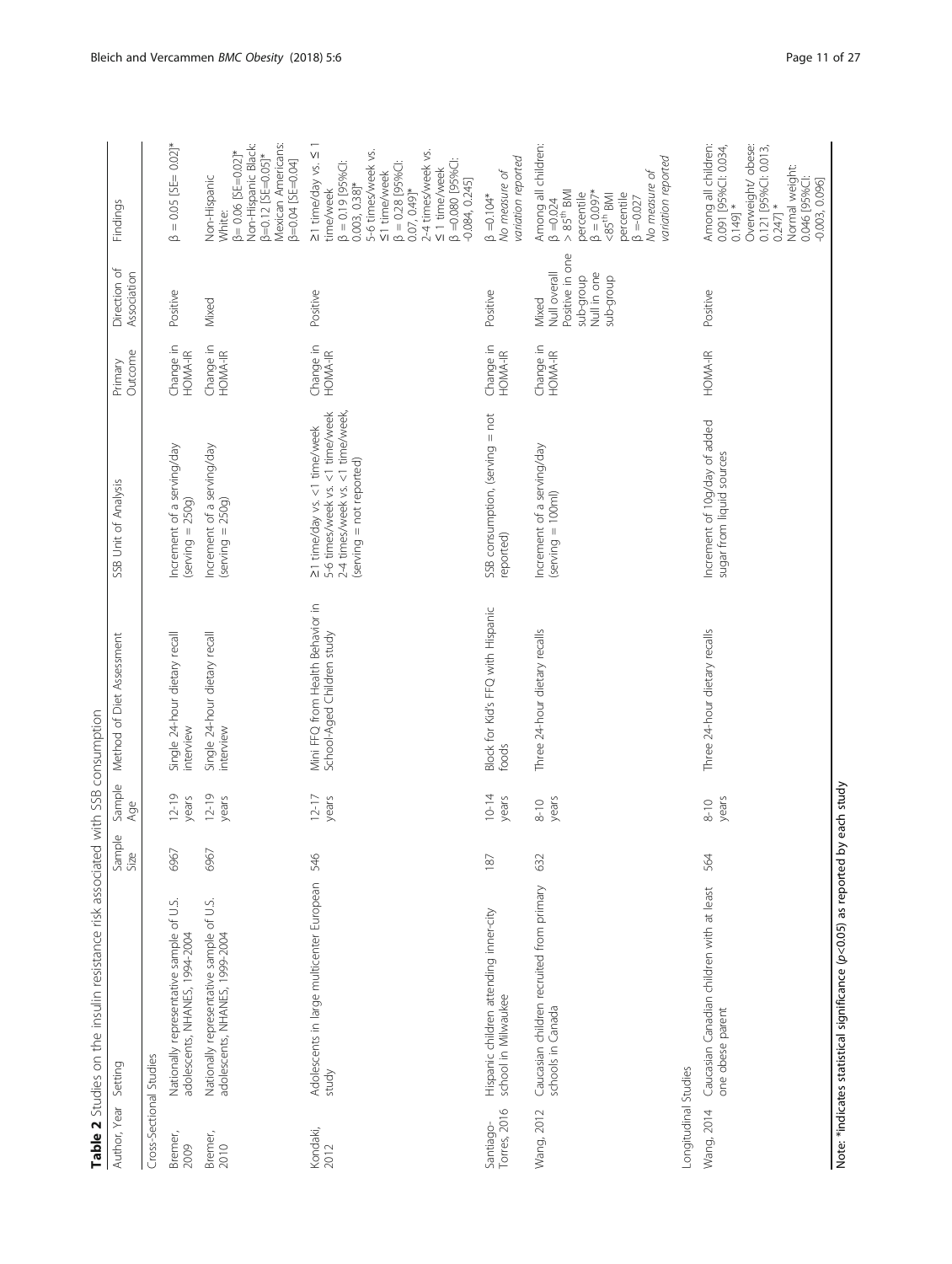<span id="page-11-0"></span>

|                         |                                                                            | Table 3 Studies on the dental caries risk associated with SSB consumption |                      |                                                                                                                                     |                                                                                                                                                                                                                           |                                                                                                                                                     |                                        |                                                                                                                                                                                                                                                                                                                                               |
|-------------------------|----------------------------------------------------------------------------|---------------------------------------------------------------------------|----------------------|-------------------------------------------------------------------------------------------------------------------------------------|---------------------------------------------------------------------------------------------------------------------------------------------------------------------------------------------------------------------------|-----------------------------------------------------------------------------------------------------------------------------------------------------|----------------------------------------|-----------------------------------------------------------------------------------------------------------------------------------------------------------------------------------------------------------------------------------------------------------------------------------------------------------------------------------------------|
| Author, Year Setting    |                                                                            | Sample Size                                                               | Sample<br>Age        | Method of Diet<br>Assessment                                                                                                        | SSB Unit of Analysis                                                                                                                                                                                                      | Primary Outcome                                                                                                                                     | Association<br>Direction<br>$\sqrt{2}$ | Findings                                                                                                                                                                                                                                                                                                                                      |
| Cross-Sectional Studies |                                                                            |                                                                           |                      |                                                                                                                                     |                                                                                                                                                                                                                           |                                                                                                                                                     |                                        |                                                                                                                                                                                                                                                                                                                                               |
| Armfield,<br>2013       | Australian children<br>enrolled in school<br>dental services               | 16,508                                                                    | 5-16 years           | parents asked about SSB<br>Questionnaire given to<br>consumption                                                                    | 23/day, 1-2/day vs. 0/<br>day, (1 serving = "1<br>medium glass")                                                                                                                                                          | Decayed, missing<br>Decayed, missing<br>permanent teeth<br>deciduous teeth<br>(for ages $11-16$ )<br>(for ages $5-10$ )<br>and filled<br>and filled | Positive                               | 23 vs. 0 servings/day<br>23 vs. 0 servings/day<br>1-2 vs. 0 servings/<br>I-2 vs. 0 servings/<br>$\beta = 0.46$ [95%C]:<br>$\beta = 0.27$ [95%C]:<br>$\beta = 0.16$ [95%C]:<br>$\beta = 0.34$ [95%C]:<br>11-16 years old<br>5-10 years old<br>$0.29, 0.64$ ]*<br>$0.23, 0.45$ ]*<br>$0.13, 0.41$ <sup>*</sup><br>$0.06, 0.26$ ]*<br>day<br>day |
| Chi, 2015               | Convenience sample<br>of Alaska Native<br>Yup'ik children                  | 5                                                                         | 6-17 years           | survey, including questions<br>on beverage consumption<br>and Snack Questionnaire<br>adapted from Beverage<br>Verbally administered | sugar in 12-ounce soda)<br>40 grams/day of added<br>Note: Biomarker would<br>added sugar, not just<br>include all sources of<br>sugar (i.e. amount of<br>measured using hair<br>biomarker and self-<br>report.<br>liquid. | Proportion of<br>carious tooth<br>surfaces                                                                                                          | Mixed                                  | association reported<br>Null. No measure of<br>6.4% [95%CI: 1.2,<br>Self-Report:<br>Biomarker:<br>$11.6%$ <sup>*</sup>                                                                                                                                                                                                                        |
| Derlerck,<br>2008       | Preschool children in<br>geographical areas<br>four distinct<br>of Belgium | 2533                                                                      | year olds<br>3 and 5 | parents with structured<br>Questionnaire given to<br>open-ended questions<br>about dietary habits                                   | consumption of SSBs at<br>SSBs between meals vs.<br>Daily consumption of<br>night vs. none<br>Daily or more<br>none                                                                                                       | British Association<br>experience (using<br>for the Study of<br>Odds of caries<br>criteria from<br>Community<br>Dentistry)                          | Positive                               | SSB consumption at<br>$OR = 1.64 [95%C1$<br>SSB consumption<br>OR= 7.96 [95%CI:<br>OR= 2.60 [95%C]:<br>OR=1.47 [95%C]:<br>between meals<br>$1.57,40.51$ ] *<br>$1.16, 5.84$ ] *<br>5-year olds<br>5 year-olds<br>3 year-olds<br>3 year-olds<br>0.18, 14.63<br>0.36, 6.04]<br>night                                                            |
| Evans, 2013             | Low-income children<br>pediatric dental<br>recruited from                  | 883                                                                       | 2-6 years            | Parent-completed 24-hour<br>recall and interviewer-<br>administered FFQ                                                             | 1.7 to 14 servings SSB/<br>day vs. 0 servings/day<br>Using 24-hour recall                                                                                                                                                 | early childhood<br>Odds of severe<br>caries                                                                                                         | Positive                               | Using 24-hour recall<br>$OR = 2.02$ [95%C]:<br>1.33, 3.06]*                                                                                                                                                                                                                                                                                   |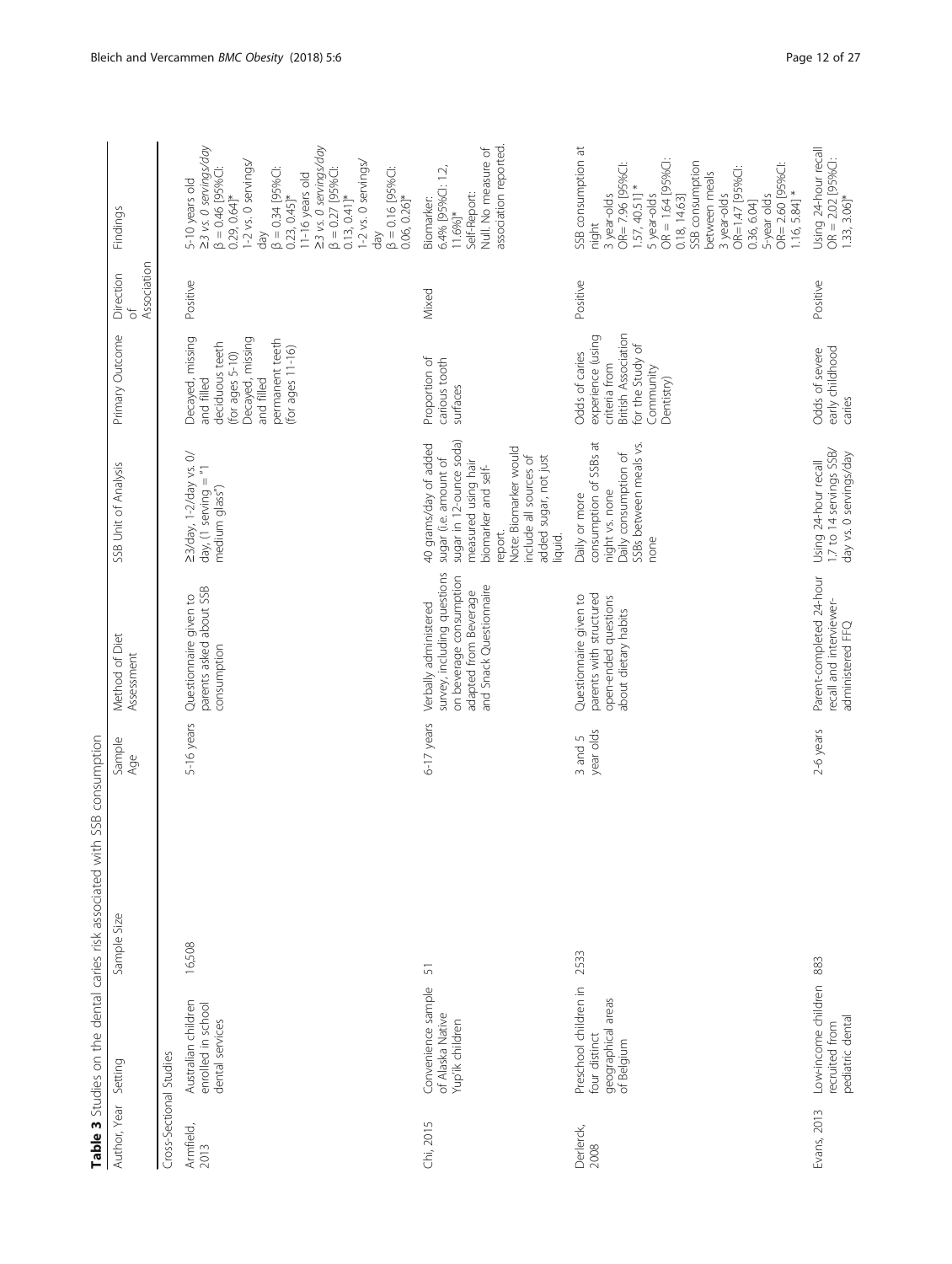|                      |                                                                                                                                  | Table 3 Studies on the dental caries risk associated with SSB consumption (Continued) |                      |                                                                                                        |                                                                                                                                           |                                                                                                        |                                      |                                                                                                                                                                                                                |
|----------------------|----------------------------------------------------------------------------------------------------------------------------------|---------------------------------------------------------------------------------------|----------------------|--------------------------------------------------------------------------------------------------------|-------------------------------------------------------------------------------------------------------------------------------------------|--------------------------------------------------------------------------------------------------------|--------------------------------------|----------------------------------------------------------------------------------------------------------------------------------------------------------------------------------------------------------------|
| Author, Year         | Setting                                                                                                                          | Sample Size                                                                           | Sample<br>Age        | Method of Diet<br>Assessment                                                                           | SSB Unit of Analysis                                                                                                                      | Primary Outcome                                                                                        | Association<br>Direction<br>$\sigma$ | Findings                                                                                                                                                                                                       |
|                      | clinics in D.C. and<br>Ohio                                                                                                      |                                                                                       |                      |                                                                                                        | day vs. < 0.16 servings/<br>0.63 to 7 servings SSB/<br>day (1 serving $= 8$<br>Using FFQ<br>ounces)                                       |                                                                                                        |                                      | $OR = 4.63$ [95%C]:<br>2.86, 7.49]*<br>Using FFQ                                                                                                                                                               |
| Guido, 2011          | Children from small<br>rural villages in<br>Mexico                                                                               | 162                                                                                   | $2-13$ years         | questions about beverage<br>consumption specific to<br>ones sold in local stores<br>Questionnaire with | Drinking soda at least<br>onece/day                                                                                                       | Decayed, missing<br>Decayed, missing<br>permanent teeth<br>deciduous teeth<br>and filled<br>and filled | Positive                             | association reported<br>No measures of<br>p=0.04*<br>$p=0.71$                                                                                                                                                  |
| Hoffmeister,<br>2015 | Chile from a daycare<br>children in southern<br>Random sample of<br>center register                                              | 2987                                                                                  | $2$ and $4$<br>years | parents with questions<br>Survey filled out by<br>about sugary drink<br>frequency                      | vs. < 3 servings of sugar<br>drinks/week at bedtime<br>drinks/week at bedtime<br>>3 servings of sugary<br>$(1$ serving = not<br>reported) | Prevalence ratio of<br>decayed, missing<br>deciduous teeth<br>and filled                               | Positive                             | PR = 1.30 [95%C]:<br>PR = 1.43 [95%CI:<br>$0.97, 2.101$ *<br>4 year olds<br>$1.06, 1.591*$<br>2 year olds                                                                                                      |
| Jerkovic,<br>2009    | from primary schools<br>in northern region of<br>including low and<br>Children recruited<br>high SES schools<br>the Netherlands, | 301                                                                                   | 6 and 10<br>years    | Questionnaire filled out by<br>information on nutritional<br>parents including<br>care                 | 25 glasses of fruit juice/<br>soft drinks vs. 54 glasses<br>of fruit juice/soft drinks                                                    | Prevalence of<br>caries                                                                                | Positive                             | association not<br>Measures of<br>p<0.001 *<br>reported.                                                                                                                                                       |
| Jurzak, 2015         | Pediatric patients<br>from university<br>dental clinic in<br>Poland                                                              | 686                                                                                   | 1-6 years            | Questionnaire including<br>questions about SSB<br>consumption                                          | Infrequent consumption<br>Frequent consumption<br>carbonated drinks vs.<br>of fruit juices and<br>$(1$ serving = not<br>reported)         | missing and filled<br>Odds of decayed,<br>teeth                                                        | depending<br>on age<br>Mixed,        | OR=2.134 [95%C]:<br>2.60 [95%CI: 0.77,<br>2.23 [95%Cl: 1.25,<br>3.96] *<br>OR= 2.25 [95%C]:<br>1-2 years old<br>3-4 years old<br>6 years old<br>5 years old<br>$1.03, 4.92$ <sup>*</sup><br>0.84, 5.44<br>8.74 |
| Kolker, 2007         | 2000 federal poverty<br>household incomes<br>below 250% of the<br>African American<br>children with<br>level                     | 436                                                                                   | 3-5 years            | <b>Block Kids FFQ</b>                                                                                  | Consumption of soda (1<br>serving = not reported)                                                                                         | missing and filled<br>score of decayed<br>deciduous teeth<br>Odds of higher                            | $\overline{z}$                       | paper for powdered<br>drinks, sports drinks,<br>Note: this result is<br>OR = 1.00 [95%C]:<br>for soda. See full<br>ruit drinks, etc.<br>1.0, 1.1                                                               |
| Lee, 2010            | Convenience sample<br>of healthy primary                                                                                         | 266                                                                                   | 4-12 years           | Prat Questionnaire asked<br>about consumption of<br>sweet drinks                                       | Sweet drinks consumed<br>in the evening/night vs.                                                                                         | in past 12 months<br>Caries experience                                                                 | Positive                             | 18% vs. 29%<br>$p=0.004*$                                                                                                                                                                                      |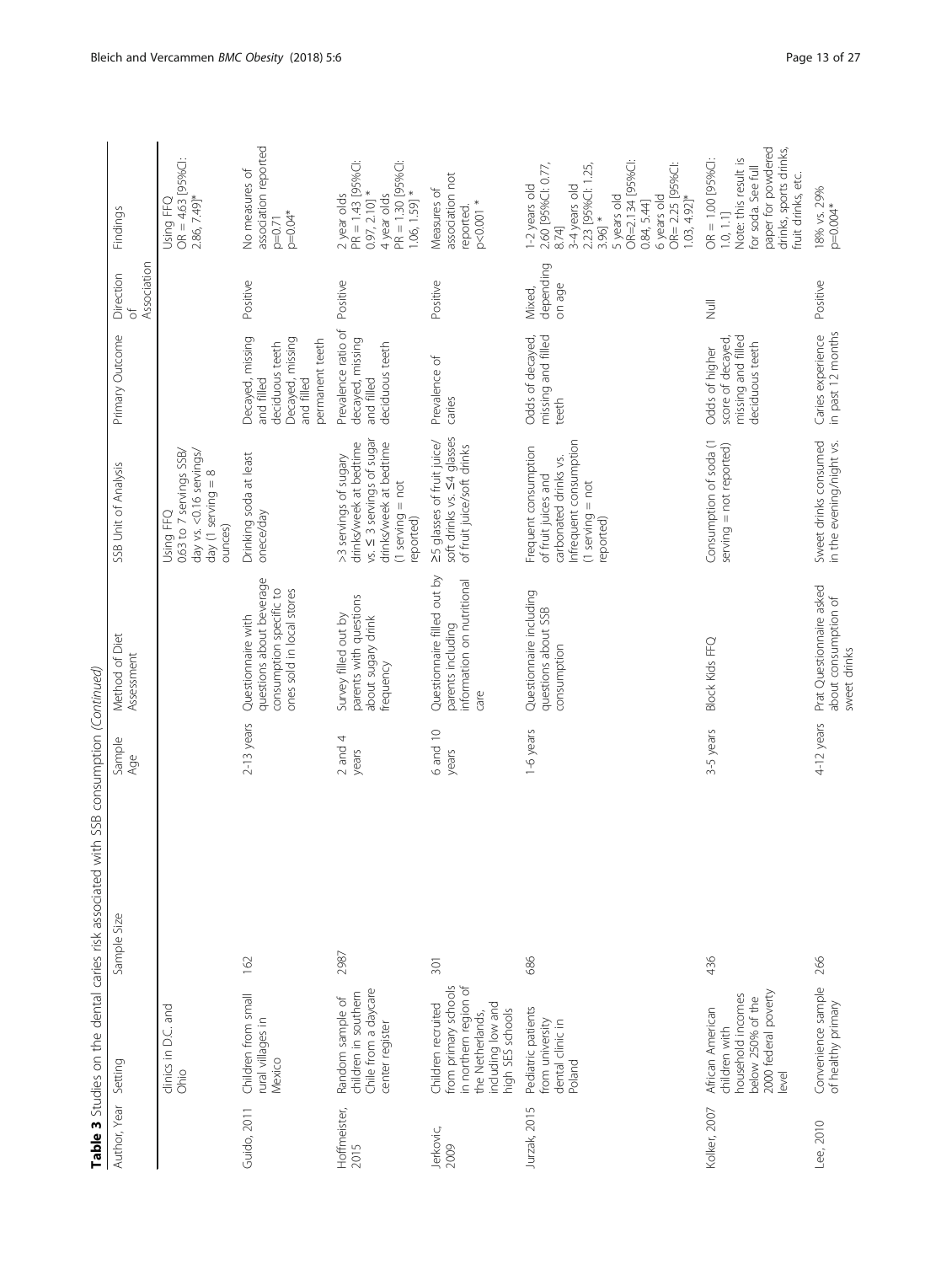| J<br>è               | ipii iPh Din I iPh Cannast                                              | כ<br>ר<br>A DUIBDOCRO ACE CDIBD | ו השפחה האפורה בא   |                                                                                                                    |                                                                                                                                                         |                                                                                       |                               |                                                                                                                                                                                                        |
|----------------------|-------------------------------------------------------------------------|---------------------------------|---------------------|--------------------------------------------------------------------------------------------------------------------|---------------------------------------------------------------------------------------------------------------------------------------------------------|---------------------------------------------------------------------------------------|-------------------------------|--------------------------------------------------------------------------------------------------------------------------------------------------------------------------------------------------------|
| Author, Year Setting |                                                                         | Sample Size                     | Sample<br>Age       | Method of Diet<br>Assessment                                                                                       | SSB Unit of Analysis                                                                                                                                    | Primary Outcome                                                                       | Association<br>Direction<br>ď | Findings                                                                                                                                                                                               |
|                      | school children in<br>Australia                                         |                                 |                     |                                                                                                                    | no sweet drinks<br>consumed                                                                                                                             |                                                                                       |                               | association not<br>Measure of<br>reported.                                                                                                                                                             |
| Majorana,<br>2014    | Italian toddlers born<br>obstetric wards<br>attending two<br>to mothers | 2395                            | months<br>24-30     | questionnaire for mothers<br>with questions about SSB<br>Self-administered<br>consumption                          | 22 servings day vs. 51<br>servings of SSBs, (1<br>$serving = 250m1$                                                                                     | Caries Detection<br>and Assessment<br>Odds of higher<br>System score<br>International | Positive                      | OR = 1.18 [95%C]:<br>$0.99 - 1.40$ <sup>*</sup>                                                                                                                                                        |
| Mello, 2008          | schoolchildren in<br>Sample of<br>Portugal                              | 700                             | 13 years            | Semi-quantitative FFQ                                                                                              | other soft drinks and any<br>drinks derived from cola,<br>22 servings/week vs. 52<br>soft drinks (1 serving =<br>not reported)<br>servings/week of soft | decayed, missing<br>and filled teeth<br>Odds of 24                                    | Positive                      | Soft drinks from cola<br>$OR = 2.23$ [95%C]:<br>$OR = 1.54 [95%C1$<br>$OR = 1.88$ [95%C]:<br>Other soft drinks<br>Any soft drinks<br>$1.50, 3.31$ ]*<br>$.05, 2.26]$ *<br>$1.07, 3.29$ <sup>*</sup>    |
| Nakayama,<br>2015    | Japanese infants                                                        | 1675                            | months<br>$18 - 23$ | or guardian with questions<br>Questionnaire for parents<br>about SSB consumption                                   | week vs. <4 times/week,<br>Drinking soda 24 times/<br>$(1$ serving = not<br>reported)                                                                   | childhood caries<br>Odds of early                                                     | Positive                      | $OR = 3.70$ [95%C]:<br>$1.07, 12.81$ ] *                                                                                                                                                               |
| Pacey, 2010          | Inuit preschool-aged<br>children in Nunavut,<br>Canada                  | 388                             | 3-5 years           | FFQ, 24-hour dietary recall<br>Past-month qualitative<br>recalls on 20% of sub-<br>(with repeat 24-hour<br>sample) | Mean SSB consumption<br>compared between<br>groups of Reported<br>Caries Experience                                                                     | Experience (RCE)<br>Reported Caries                                                   | Positive                      | difference between<br>among those with<br>consumption /day<br>consumption /day<br>among those<br>without RCE<br>0.8 [SE=0.1]<br>0.5 [SE=0.1]<br>*Significant<br>Mean SSB<br>Mean SSB<br>groups.<br>RCE |
| Skinner,<br>2015     | Random sample of<br>adolescents in<br>Australia                         | 1187                            | 14 to 15<br>years   | Questionnaire including<br>questions about SSB<br>consumption                                                      | day vs. 3+ cups per day<br>cordial vs. 1-2 cups per<br>0 cup of soft drinks or                                                                          | missing and filled<br>permanent teeth<br>Mean decayed,                                | Positive                      | between groups.<br>1-2 cups per day<br>3+ cups per day<br>0 cups per day<br>Female: 1.47<br>Female: 1.39<br>Female: 0.81<br>*Significant<br>Male: 1.12<br>Male: 1.69<br>Male: 1.14<br>difference       |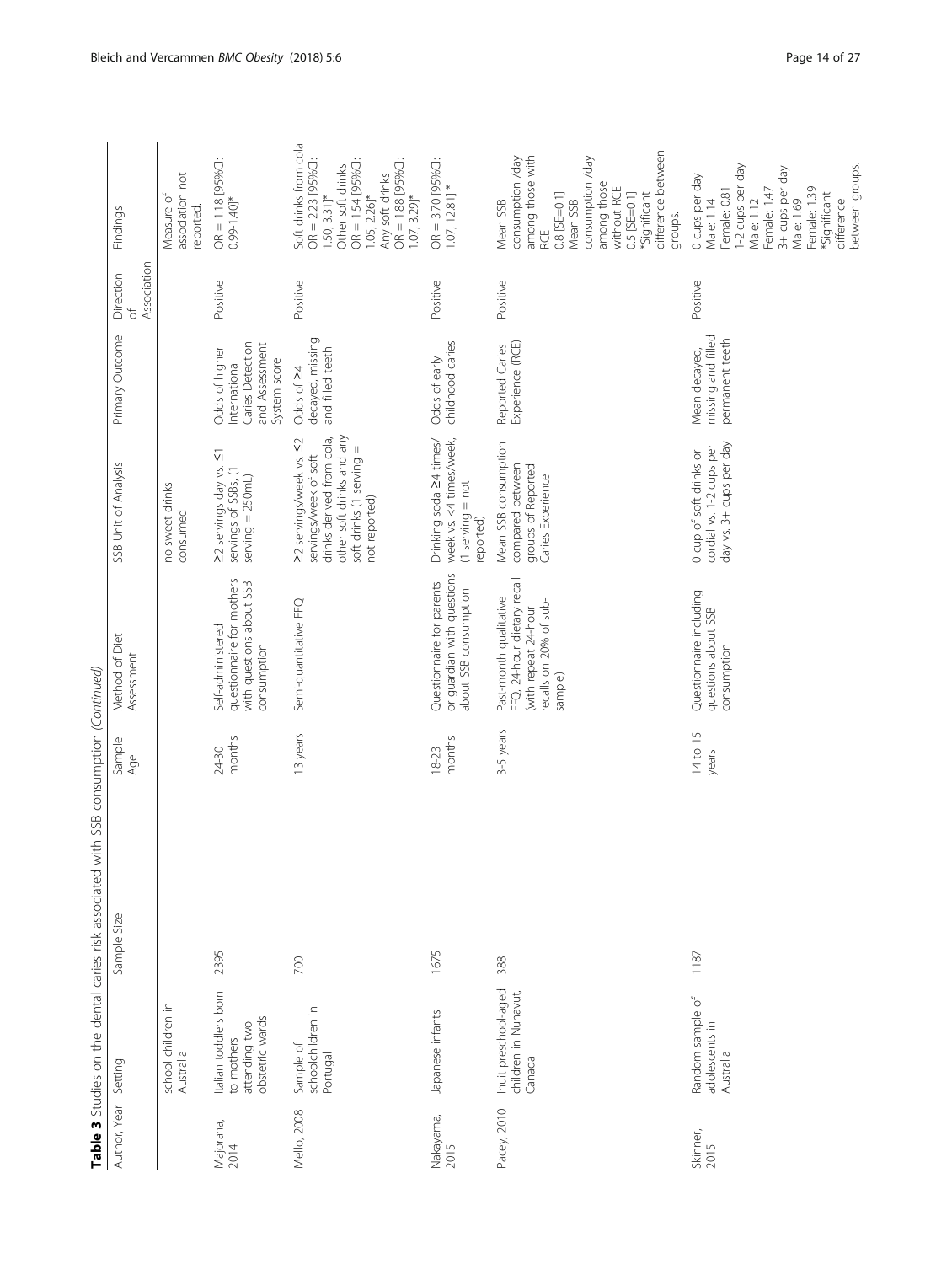|                                      |                                                                                       | Table 3 Studies on the dental caries risk associated with SSB consumption (Continued) |                                                                |                                                                                                     |                                                                                                                                                                                                                                                                      |                                                                                                                |                                        |                                                                                                                                                                                                                                                                                                                                                                                                                                                                                                            |
|--------------------------------------|---------------------------------------------------------------------------------------|---------------------------------------------------------------------------------------|----------------------------------------------------------------|-----------------------------------------------------------------------------------------------------|----------------------------------------------------------------------------------------------------------------------------------------------------------------------------------------------------------------------------------------------------------------------|----------------------------------------------------------------------------------------------------------------|----------------------------------------|------------------------------------------------------------------------------------------------------------------------------------------------------------------------------------------------------------------------------------------------------------------------------------------------------------------------------------------------------------------------------------------------------------------------------------------------------------------------------------------------------------|
| Author, Year                         | Setting                                                                               | Sample Size                                                                           | Sample<br>Age                                                  | Method of Diet<br>Assessment                                                                        | SSB Unit of Analysis                                                                                                                                                                                                                                                 | Primary Outcome                                                                                                | Association<br>Direction<br>$\sqrt{2}$ | Findings                                                                                                                                                                                                                                                                                                                                                                                                                                                                                                   |
|                                      |                                                                                       |                                                                                       |                                                                |                                                                                                     |                                                                                                                                                                                                                                                                      |                                                                                                                |                                        | paper for sweetened<br>Measure of variation<br>fruit juice, diet soft<br>Note: this result is<br>drinks and sports<br>for soft drinks or<br>cordial. See full<br>not reported<br>drinks.                                                                                                                                                                                                                                                                                                                   |
| Longitudinal Studies<br>Wilder, 2016 | School-based sample<br>students in Georgia,<br>of third grade<br>U.S.                 | 2944                                                                                  | 8 and 9<br>years                                               | including questions about<br>Supplemental survey<br>SSB consumption                                 | day of SSB, (1 serving =<br>Increment of a serving/<br>not reported)                                                                                                                                                                                                 | Prevalence ratio of<br>caries experience                                                                       | Positive                               | PR: 1.22 [95%Cl: 1.13,<br>1.32]*                                                                                                                                                                                                                                                                                                                                                                                                                                                                           |
| Lim, 2008                            | American children in<br>Low-income African<br>Detroit                                 | 369                                                                                   | up 2 years<br>3-5 years,<br>followed-<br>later                 | <b>Block Kids FFQ</b>                                                                               | consumers at both time<br>consumption cluster to<br>high SSB consumption<br>Change from low SSB<br>cluster vs. low<br>periods                                                                                                                                        | and incident filled<br>surfaces at follow-<br>Incident decayed,<br>missing and filled<br>deciduous teeth<br>qu | Positive                               | New filled surface:<br>IRR=2.67 [95%C]:<br>RR=1.75 [95%C]:<br>$1.16, 2.64$ <sup>*</sup><br>$1.36, 5.23$ ]*<br>New d <sub>2</sub> mfs:                                                                                                                                                                                                                                                                                                                                                                      |
| Park, 2015                           | U.S. children in Infant 1274<br>Study II and Follow-<br>Feeding Practices<br>up Study |                                                                                       | followed<br>months,<br>years of<br>up at 6<br>$10 - 12$<br>age | asked about intake of SSBs<br>through infancy, which<br>10 postpartum surveys<br>during past 7 days | week, 23 times/week vs.<br>consumed SSBs during<br>SSB introduction at or<br>introduction before 6<br>time/week, 1-3 times/<br>SSB consumption < 1<br>Any SSBs vs. no SSBs<br>after 6 months, SSB<br>months vs. Never<br>during infancy<br><b>Vo SSBs</b><br>infancy | child's lifetime at<br>Dental caries in<br>follow-up                                                           | Mixed                                  | 6 months vs. no SSB<br>Consumed <1 time/<br>SSB intro at or after<br>SSBs during infancy<br>SSBs during infancy<br>months vs. no SSB<br>times/week vs. No<br>times/week vs. No<br>$OR = 1.07$ [95%C]:<br>SSB intro before 6<br>$OR = 1.14 [95%C1:$<br>OR = 1.29 [95%C]:<br>$OR = 0.85$ [95%C]:<br>$OR = 1.15$ [95%C]:<br>week vs. No SSBs<br>Any vs. No intake<br>during infancy<br>Consumed 1-3<br>Consumed 23<br>during infancy<br>0.48, 1.49]<br>0.82, 1.57<br>0.76, 1.52]<br>0.61, 2.18]<br>0.77, 2.17 |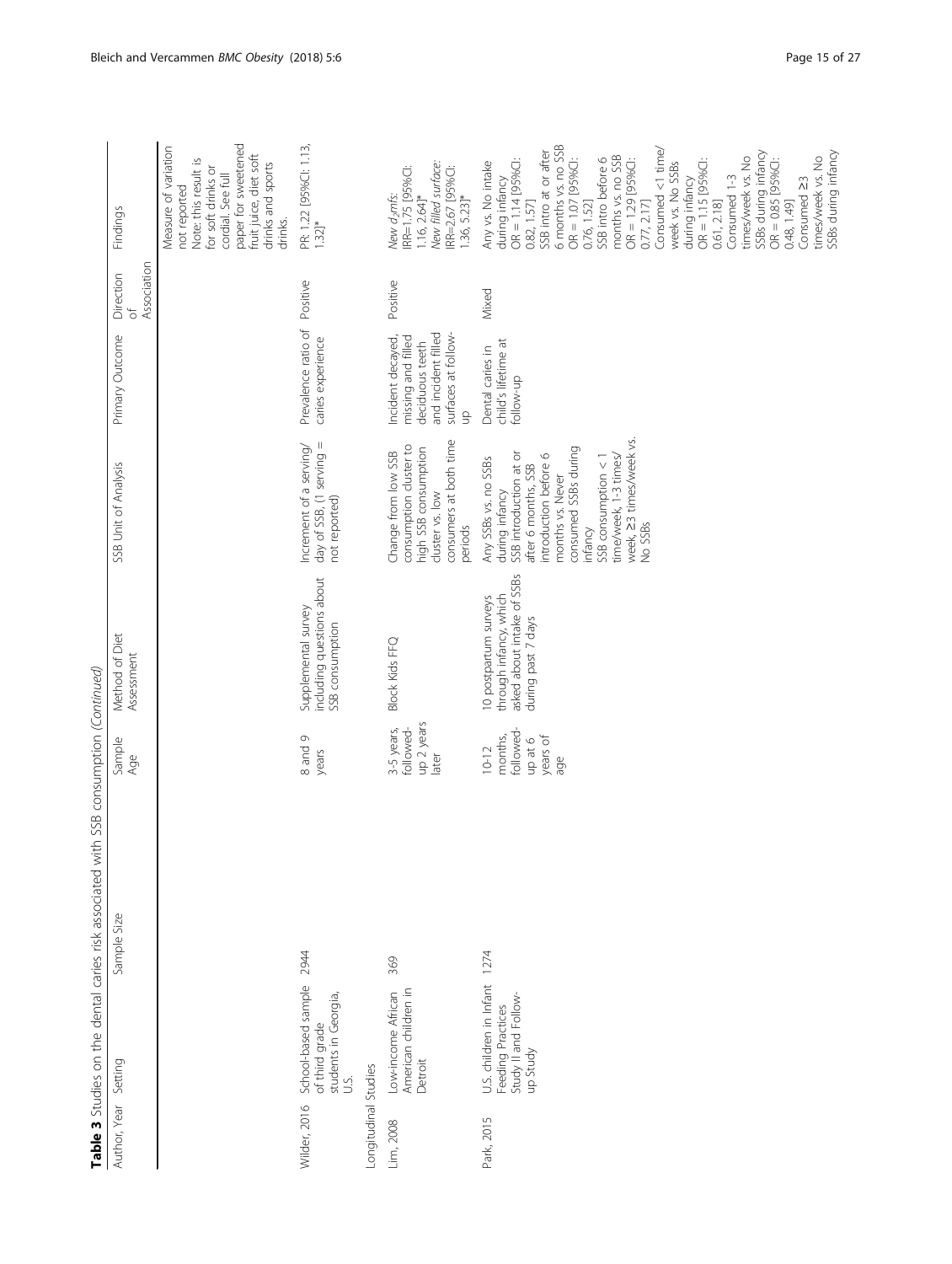|                      |                                                                         | Table 3 Studies on the dental caries risk associated with SSB consumption (Continued)                                                                                                                                                  |                                                                                             |                                                                                                                                                                                                                                                               |                                                                                    |                                                                                                   |                                      |                                                                                                                                                                                                                                          |
|----------------------|-------------------------------------------------------------------------|----------------------------------------------------------------------------------------------------------------------------------------------------------------------------------------------------------------------------------------|---------------------------------------------------------------------------------------------|---------------------------------------------------------------------------------------------------------------------------------------------------------------------------------------------------------------------------------------------------------------|------------------------------------------------------------------------------------|---------------------------------------------------------------------------------------------------|--------------------------------------|------------------------------------------------------------------------------------------------------------------------------------------------------------------------------------------------------------------------------------------|
| Author, Year Setting |                                                                         | Sample Size                                                                                                                                                                                                                            | Sample<br>Age                                                                               | Method of Diet<br>Assessment                                                                                                                                                                                                                                  | SSB Unit of Analysis                                                               | Primary Outcome                                                                                   | Direction<br>ď                       | Findings                                                                                                                                                                                                                                 |
|                      |                                                                         |                                                                                                                                                                                                                                        |                                                                                             |                                                                                                                                                                                                                                                               |                                                                                    |                                                                                                   | Association                          |                                                                                                                                                                                                                                          |
|                      |                                                                         |                                                                                                                                                                                                                                        |                                                                                             |                                                                                                                                                                                                                                                               |                                                                                    |                                                                                                   |                                      | $OR = 1.83$ [95%C]:<br>$1.14, 2.92$ <sup>*</sup>                                                                                                                                                                                         |
| Warren,<br>2009      | community in lowa<br>Children in rural<br>enrolled in WIC<br>program    | 212                                                                                                                                                                                                                                    | up 9 and<br>18<br>followed<br>months,<br>months<br>later<br>6-24                            | about SSB consumption at<br>Questionnaire asking<br>each follow-up                                                                                                                                                                                            | SSB consumption vs. no<br>SSB consumption at<br>baseline                           | 18-month follow-<br>Odds of caries at<br>$\frac{\Omega}{\Omega}$                                  | Positive                             | $OR = 3.0$ [95%Cl: 1.1,<br>$8.6$ <sup>*</sup>                                                                                                                                                                                            |
| Warren,<br>2016      | Northern Plains Tribal<br>American Indian<br>infants from<br>community  | 232                                                                                                                                                                                                                                    | 28 and 36<br>up at 4, 8,<br>12, 16, 22,<br>followed-<br>months<br>Infants                   | lowa Fluoride study, a 24-<br>for parents adapted from<br>ood habit questionnaire<br>frequency questionnaire<br>h dietary recall tool and<br>Validated beverage                                                                                               | Added-sugar beverage<br>intake as proportion of<br>total                           | Odds of caries<br>experience at<br>follow-up                                                      | Positive                             | $OR = 1.02$ [95%C]:<br>$1.00, 1.04$ <sup>*</sup>                                                                                                                                                                                         |
| Watanabe,<br>2014    | recruited from Kobe<br>City Public Health<br>Japanese infants<br>Center | 31,202                                                                                                                                                                                                                                 | followed-<br>1.5 years,<br>~3 years<br>months<br>later (at<br>up 21<br>$\frac{1}{\sqrt{2}}$ | Questionnaire for parents<br>consumption and<br>asking about SSB<br>frequency                                                                                                                                                                                 | vs. no SSB consumption,<br>Daily SSB consumption<br>at baseline                    | caries at 3-years<br>Odds of dental                                                               | Positive                             | $OR = 1.56 [95%C1$<br>1.46, 1.65]*                                                                                                                                                                                                       |
| Wigen, 2015          | Norwegian Mother<br>and Child Cohort<br>Children in the<br>Study        | 1095                                                                                                                                                                                                                                   | followed-<br>1.5 years,<br>years old<br>up at 5                                             | Questionnaire for parents<br>asking about SSB<br>consumption                                                                                                                                                                                                  | than once a week, at 1.5<br>once a week vs. less<br>SSBs offered at least<br>years | Odds of decayed,<br>missing and filled<br>deciduous teeth                                         | Positive                             | $OR = 1.8$ [95%CI: 1.1,<br>$2.9$ ]*                                                                                                                                                                                                      |
| Intervention Studies |                                                                         |                                                                                                                                                                                                                                        |                                                                                             |                                                                                                                                                                                                                                                               |                                                                                    |                                                                                                   |                                      |                                                                                                                                                                                                                                          |
| Author, Year         | Setting                                                                 | Sample Size                                                                                                                                                                                                                            | Sample<br>Age                                                                               | Intervention                                                                                                                                                                                                                                                  | Control                                                                            | Primary Outcome                                                                                   | Association<br>Direction<br>$\sigma$ | Findings                                                                                                                                                                                                                                 |
| Maupomé,<br>2010     | American Indian<br>toddlers in U.S.                                     | = 80 enrolled, 69 completed. Group<br>62 enrolled, 56 completed; Group C<br>enrolled, 53 completed. Group B =<br>Four geographically separate tribal<br>groups (3 intervention groups, 1<br>control group); Group $A = 63$<br>$D = NR$ | months,<br>$18 - 30$                                                                        | measured at pre and post;<br>also compared to control<br>promote consumption of<br>increase breastfeeding, 2)<br>limit SSB consumption, 3)<br>Each intervention group<br>3-pronged approach: 1)<br>group to account for<br>water for thirst<br>secular trends | No intervention<br>received                                                        | by incident caries<br>affected mouths<br>d1t and d2t)<br>difference in<br>fraction of<br>Post-pre | Positive                             | $-0.574$ [SDE: 0.159]*<br>-0.300 [SDE: 0.140]*<br>$-0.449$ [SDE: 0.180]*<br>$-0.430$ [SDE: 0.153]*<br>Group C:<br>-0.342 [SDE: 0.181]<br>$-0.631$ [0.157]*<br>Group C:<br>Group A:<br>Group A:<br>Group B:<br>Group B:<br>$\beta$<br>dlt |

Note: \* indicates statistical significance (p<0.05) as reported by each study Note: \* indicates statistical significance (p<0.05) as reported by each study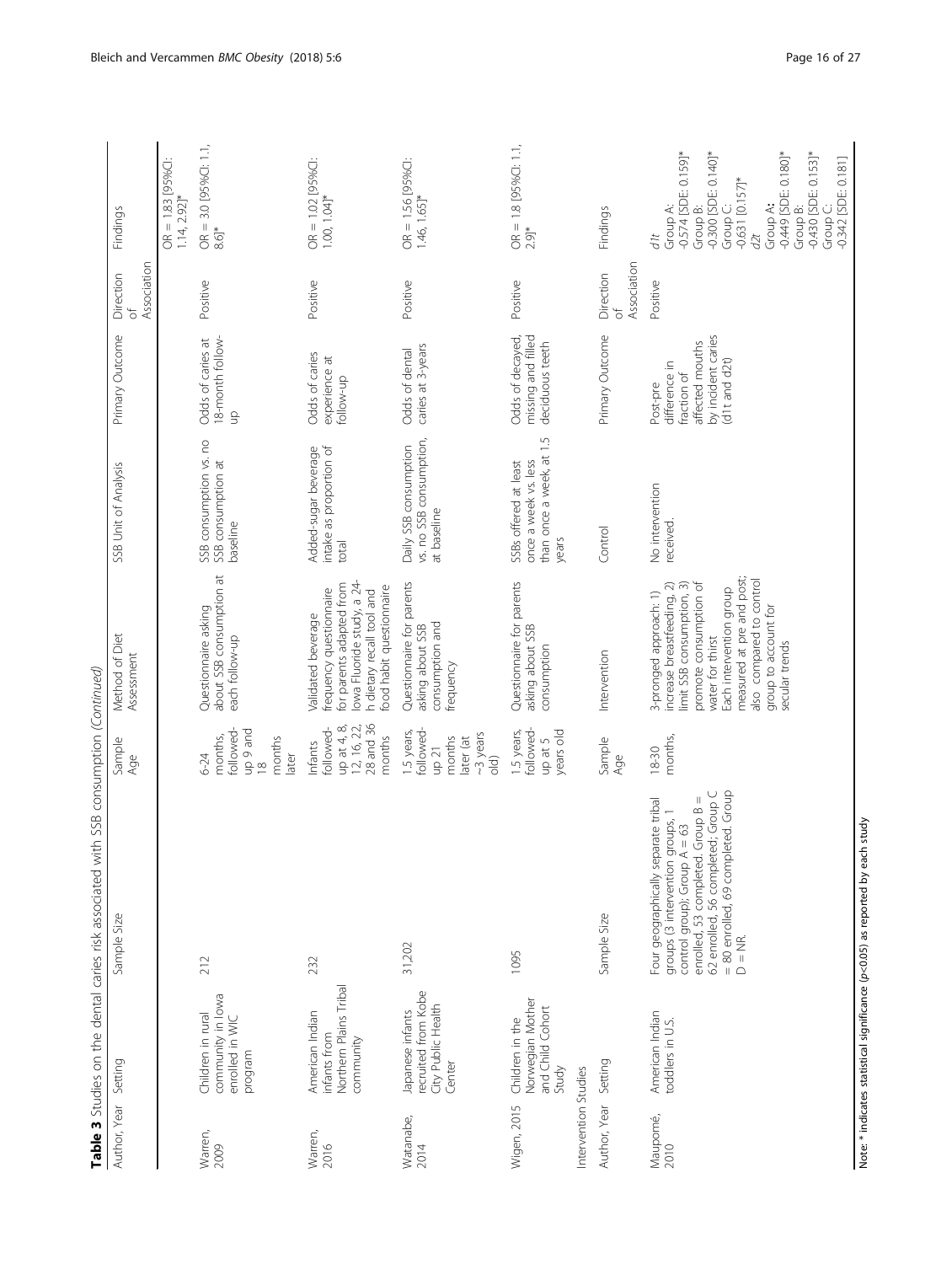studies examining SSB intake and dental caries are cross-sectional [[67](#page-25-0)–[82](#page-25-0)], there have been several longitudinal studies [\[83](#page-25-0)–[88\]](#page-26-0) and one intervention study [[89](#page-26-0)].

# Cross sectional studies

The vast majority of cross-sectional studies found evidence for a positive association between SSB consumption and dental caries [\[67, 69](#page-25-0)–[82](#page-25-0)]. For example, one study reported that the prevalence of caries was 22% higher for each additional SSB serving consumed by children per day [\[81](#page-25-0)]. Several studies replicated this positive association among low-income children [[70](#page-25-0), [73, 75](#page-25-0)], with one study reporting that high SSB consumption  $(\geq 5 \text{ oz/day})$  was associated with a 4.6 greater odds of dental caries compared to those with lower SSB consumption [[70](#page-25-0)]. Some studies examined how specific timing of SSB consumption affects dental caries, with one study [[72](#page-25-0)] finding an association with dental caries and SSBs consumed at bedtime and another [\[69\]](#page-25-0) finding an association with dental caries and SSBs consumed at nighttime among 3 year-olds and for SSBs consumed between meals among 5-year olds.

One cross-sectional study reported null results, finding no association between self-reported SSB consumption and dental caries among Alaska Natives – a result which may have been related to the small sample size  $(N = 51)$  [[68\]](#page-25-0).

#### Longitudinal studies

All longitudinal studies included in this review found a positive or mixed association between SSB consumption and dental caries in at least part of the study population [[83](#page-25-0)–[88](#page-26-0)]. One study reported that a high consumption of SSBs (≥3 servings per week) among infants 10 to 12 months old was associated with a 1.83 greater odds of dental caries at age 6, compared with infants who did not consume SSBs during infancy [[84\]](#page-25-0). Some studies reported these positive findings among specific subgroups including: low-income [[86\]](#page-26-0), African American [\[83](#page-25-0)] and American Indian children [[85\]](#page-26-0). For example, Lim et al. conducted a cluster analysis and reported that African American children who changed from being low consumers of SSBs at baseline (mean consumption = 567.4 mL/day) to high consumers of SSBs at 2-year follow-up (mean consumption =  $1032.4$  mL/day) had a 1.75 times higher mean number of new dental caries compared with high consumers of milk-juice at both baseline and 2-year follow-up [[83\]](#page-25-0).

# Intervention studies

Only one intervention study has been conducted to assess SSB consumption and dental caries [\[89\]](#page-26-0). Maupo[mé](https://en.wiktionary.org/wiki/%C3%A9) et al. conducted community-wide interventions to reduce SSB consumption, improve breastfeeding practices, and promote consumption of water for thirst among American Indian toddlers. While the intervention communities demonstrated improvements in the number of dental caries, it is not possible to attribute this specifically to reduction in SSB consumption as the intervention was a multi-pronged approach.

# Caffeine-related effects

A growing number of studies reported on the caffeine-related effects associated with SSB consumption with studies almost exclusively cross-sectional (Table [4\)](#page-17-0).

# Cross sectional studies

A number of cross-sectional studies examined the effects of energy drink consumption among children and adolescents [[90](#page-26-0)–[97](#page-26-0)], with each study often reporting on multiple outcomes. Some studies found evidence for an association between energy drink consumption and sleep-related issues such as sleep dissatisfaction, tiredness/fatigue and late bedtime [\[92](#page-26-0), [93](#page-26-0), [95\]](#page-26-0), and others reported an association between energy drink intake and increased headaches [[91](#page-26-0)–[93](#page-26-0)]. One study reported an association between energy drink consumption and risktaking behaviors such as cigarette, marijuana and drug use [\[90](#page-26-0)], and two studies found an association between energy drink consumption and stress, depressive symptoms, and suicidal ideation, plan or attempt [\[90, 95](#page-26-0)]. Other outcomes examined in these cross-sectional studies reported include irritation [\[92\]](#page-26-0), stomach ache and low appetite [[93\]](#page-26-0).

Some of the cross-sectional studies examined caffeinerelated effects of cola drinks [[93, 96, 97\]](#page-26-0). One found that both low and high consumption of cola were associated with lower stress and found null associations with anxiety and depression [\[96](#page-26-0)]. Another examined both cola and energy drinks and found that higher consumption of both beverages was associated with headaches, stomach-aches, sleeping problems and low appetite [\[93](#page-26-0)]. More specifically, among males, drinking more than one cola per day was associated with a 1.34 greater odds of sleeping problems and among females drinking more than one cola per day was associated with a 1.55 greater odds of sleeping problems.

#### Longitudinal studies

One longitudinal study was conducted and it found evidence that increased energy drink consumption was associated with attention deficit/hyperactivity disorder inattention and hyperactivity at 16-month follow-up, but did not find evidence for associations with depression, panic and anxiety [[94\]](#page-26-0).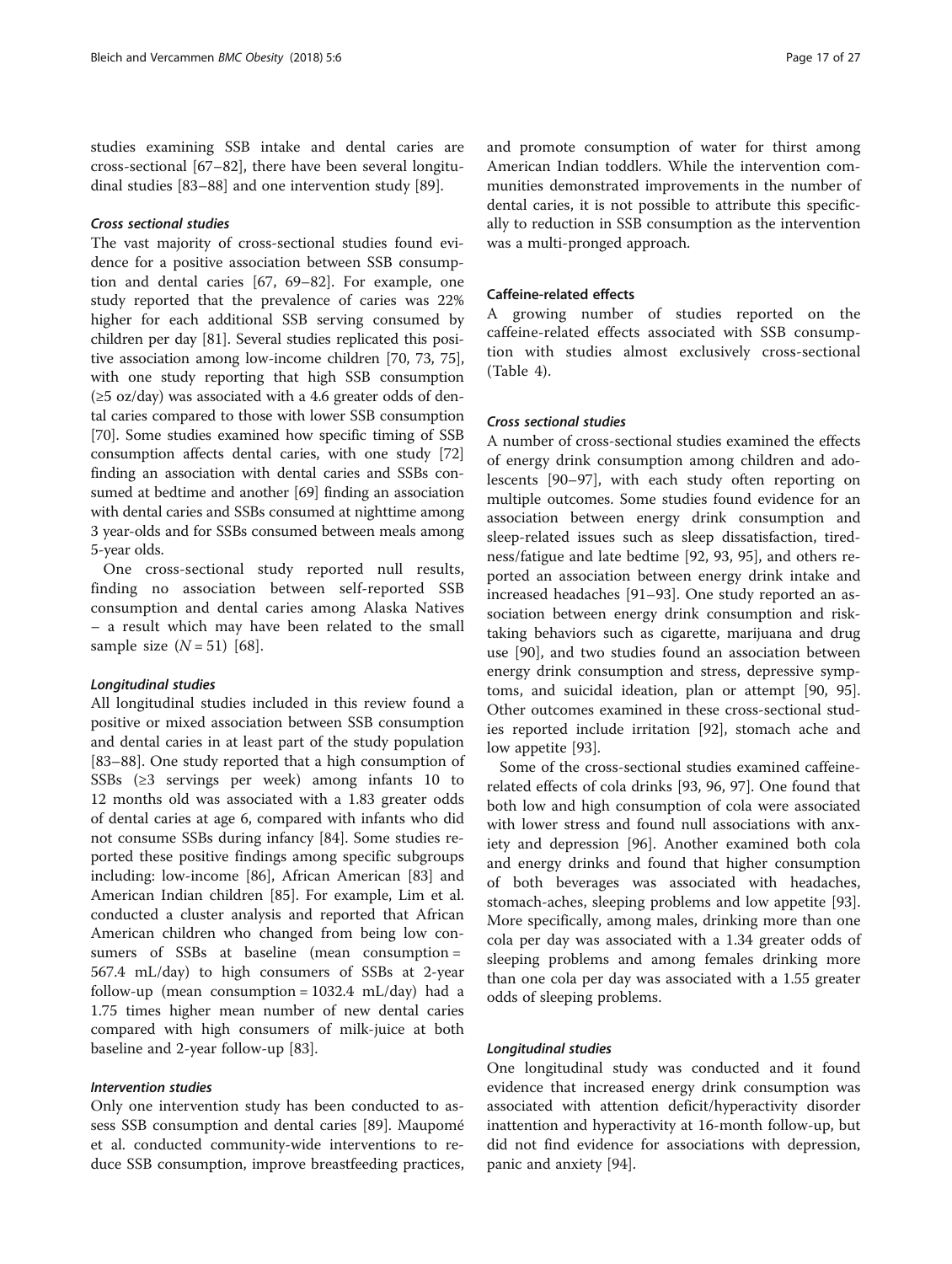<span id="page-17-0"></span>

|                         |                                                                                          |                |                                  | Table 4 Studies on caffeine-related effects associated with SSB consumption                                    |                                                                                                              |                                                                                                                |                                      |                                                                                                                                                                                                                                                                                                                                                                                                                                                                                                                        |
|-------------------------|------------------------------------------------------------------------------------------|----------------|----------------------------------|----------------------------------------------------------------------------------------------------------------|--------------------------------------------------------------------------------------------------------------|----------------------------------------------------------------------------------------------------------------|--------------------------------------|------------------------------------------------------------------------------------------------------------------------------------------------------------------------------------------------------------------------------------------------------------------------------------------------------------------------------------------------------------------------------------------------------------------------------------------------------------------------------------------------------------------------|
| Author, Year            | Setting                                                                                  | Sample<br>Size | Sample<br>Age                    | Method of Diet Assessment                                                                                      | SSB Unit of Analysis                                                                                         | Primary Outcome                                                                                                | Association<br>Direction<br>$\sigma$ | Findings                                                                                                                                                                                                                                                                                                                                                                                                                                                                                                               |
| Cross-Sectional Studies |                                                                                          |                |                                  |                                                                                                                |                                                                                                              |                                                                                                                |                                      |                                                                                                                                                                                                                                                                                                                                                                                                                                                                                                                        |
| Azagba, 2014            | Adolescents attending<br>public schools in<br>Atlantic Canada                            | 8210           | Grades 7,<br>$9, 10$ and<br>$12$ | consumption of caffeinated<br>energy drinks in past year<br>Self-reported survey with<br>question asking about | a month vs. one to two times<br>Energy drink more than once                                                  | Odds of depression, sensation<br>seeking, substance use                                                        | Positive                             | Depressive symptoms,<br>Depressive symptoms,<br>somewhat elevated<br>OR = 1.08 [95%C]:<br>$OR = 1.87$ [95%C]:<br>$OR = 2.48$ [95%C]:<br>$OR = 1.17 [95%C1$<br>OR = 1.95 [95%C]:<br>$OR = 2.58$ [95%C]:<br>$OR = 1.80$ [95%C]:<br>Sensation Seeking<br>Other drug use<br>Marijuana use<br>Cigarette use<br>very elevated<br>$1.11, 1.22$ <sup>*</sup><br>Alcohol use<br>$1.36, 2.79$ <sup>*</sup><br>$1.83, 3.36$ <sup>*</sup><br>1.71, 3.89]*<br>$1.37, 2.56$ <sup>*</sup><br>$1.26, 2.57$ <sup>*</sup><br>0.80, 1.47] |
| Bashir, 2016            | of patients in waiting<br>Convenience sample<br>areas of emergency<br>department in U.S. | 612            | $12 - 18$<br>years               | Questionnaire asking about<br>frequency of energy drink<br>consumption                                         | consumers of energy drinks<br>month) vs. Infrequent (less<br>Frequent (at least once a<br>than once a month) | of headache, anger and increased<br>infrequent consumers experience<br>Proportion of frequent vs.<br>urination | Positive                             | number of outcomes.<br>47% [95%Cl: 40-54] vs.<br>24 [95%CI: 18-30] vs.<br>32% [95%Cl: 27-36]*<br>76% [95%CI: 69-81]<br>Increased urination<br>13 [95%Cl: 10-16]*<br>vs. 60% [95%Cl: 55-<br>See paper for full<br>Study provides a<br>Headache<br>results.<br>Anger<br>$\frac{4}{3}$                                                                                                                                                                                                                                    |
| Koivusilta,<br>2016     | 7 <sup>th</sup> grade students in<br>Classroom survey of<br>Finland                      | 9446           | 13 years                         | Self-reported online survey<br>energy drink consumption<br>asking about frequency of                           | Several times a day vs. not at                                                                               | problems, irritation, tiredness/<br>Odds of headache, sleeping<br>fatigue, late bedtime                        | Positive                             | $OR = 4.6$ [95%CI: 2.8,<br>$OR = 3.6$ [95%C]: 2.2<br>Sleeping problems<br>Headache<br>Irritation<br>7.7]<br>5.8]                                                                                                                                                                                                                                                                                                                                                                                                       |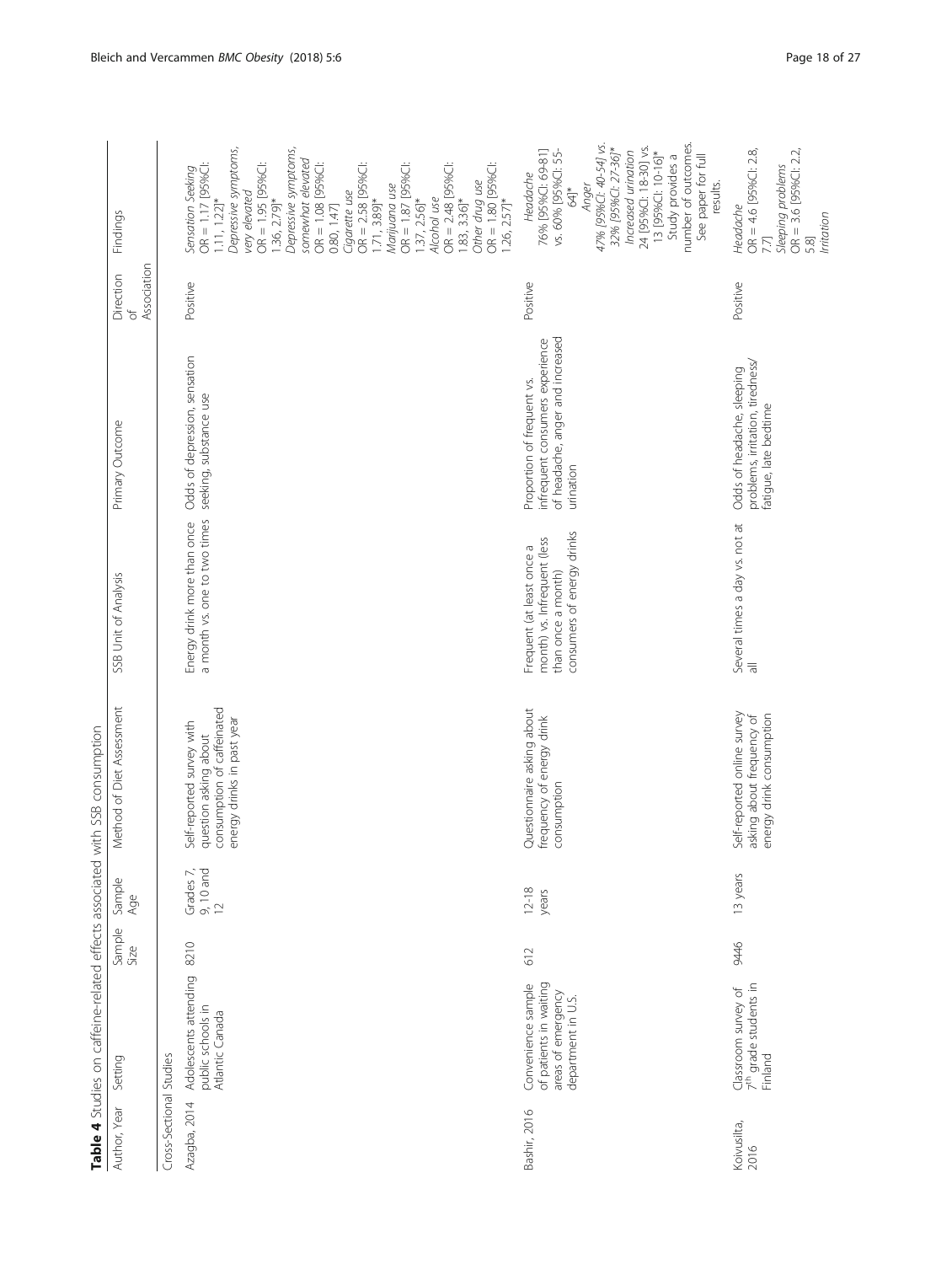| $\begin{bmatrix} 1 & 0 & 0 \\ 0 & 0 & 0 \\ 0 & 0 & 0 \\ 0 & 0 & 0 \\ 0 & 0 & 0 \\ 0 & 0 & 0 \\ 0 & 0 & 0 \\ 0 & 0 & 0 & 0 \\ 0 & 0 & 0 & 0 \\ 0 & 0 & 0 & 0 \\ 0 & 0 & 0 & 0 & 0 \\ 0 & 0 & 0 & 0 & 0 \\ 0 & 0 & 0 & 0 & 0 \\ 0 & 0 & 0 & 0 & 0 & 0 \\ 0 & 0 & 0 & 0 & 0 & 0 \\ 0 & 0 & 0 & 0 & 0 & 0 \\ 0 & 0 & 0 & 0 & 0 & $ |  |
|--------------------------------------------------------------------------------------------------------------------------------------------------------------------------------------------------------------------------------------------------------------------------------------------------------------------------------|--|
|                                                                                                                                                                                                                                                                                                                                |  |
|                                                                                                                                                                                                                                                                                                                                |  |
|                                                                                                                                                                                                                                                                                                                                |  |
| I                                                                                                                                                                                                                                                                                                                              |  |
|                                                                                                                                                                                                                                                                                                                                |  |
|                                                                                                                                                                                                                                                                                                                                |  |
|                                                                                                                                                                                                                                                                                                                                |  |
|                                                                                                                                                                                                                                                                                                                                |  |
|                                                                                                                                                                                                                                                                                                                                |  |
|                                                                                                                                                                                                                                                                                                                                |  |
| $\ddot{\phantom{a}}$                                                                                                                                                                                                                                                                                                           |  |
|                                                                                                                                                                                                                                                                                                                                |  |
|                                                                                                                                                                                                                                                                                                                                |  |
|                                                                                                                                                                                                                                                                                                                                |  |
|                                                                                                                                                                                                                                                                                                                                |  |
| I                                                                                                                                                                                                                                                                                                                              |  |
| j                                                                                                                                                                                                                                                                                                                              |  |
|                                                                                                                                                                                                                                                                                                                                |  |
| i                                                                                                                                                                                                                                                                                                                              |  |
|                                                                                                                                                                                                                                                                                                                                |  |
|                                                                                                                                                                                                                                                                                                                                |  |
|                                                                                                                                                                                                                                                                                                                                |  |
|                                                                                                                                                                                                                                                                                                                                |  |
|                                                                                                                                                                                                                                                                                                                                |  |
|                                                                                                                                                                                                                                                                                                                                |  |
|                                                                                                                                                                                                                                                                                                                                |  |
| ֠                                                                                                                                                                                                                                                                                                                              |  |
| j<br>S                                                                                                                                                                                                                                                                                                                         |  |
|                                                                                                                                                                                                                                                                                                                                |  |
| Ï                                                                                                                                                                                                                                                                                                                              |  |
|                                                                                                                                                                                                                                                                                                                                |  |
|                                                                                                                                                                                                                                                                                                                                |  |
|                                                                                                                                                                                                                                                                                                                                |  |
|                                                                                                                                                                                                                                                                                                                                |  |
|                                                                                                                                                                                                                                                                                                                                |  |
| こういい リリー                                                                                                                                                                                                                                                                                                                       |  |
|                                                                                                                                                                                                                                                                                                                                |  |
|                                                                                                                                                                                                                                                                                                                                |  |
| i                                                                                                                                                                                                                                                                                                                              |  |
| i                                                                                                                                                                                                                                                                                                                              |  |
|                                                                                                                                                                                                                                                                                                                                |  |
|                                                                                                                                                                                                                                                                                                                                |  |
|                                                                                                                                                                                                                                                                                                                                |  |
| i                                                                                                                                                                                                                                                                                                                              |  |
|                                                                                                                                                                                                                                                                                                                                |  |
| うりりり                                                                                                                                                                                                                                                                                                                           |  |
|                                                                                                                                                                                                                                                                                                                                |  |
|                                                                                                                                                                                                                                                                                                                                |  |
|                                                                                                                                                                                                                                                                                                                                |  |
|                                                                                                                                                                                                                                                                                                                                |  |
|                                                                                                                                                                                                                                                                                                                                |  |
|                                                                                                                                                                                                                                                                                                                                |  |
|                                                                                                                                                                                                                                                                                                                                |  |
|                                                                                                                                                                                                                                                                                                                                |  |
| $\frac{1}{2}$                                                                                                                                                                                                                                                                                                                  |  |
| これよう くろく                                                                                                                                                                                                                                                                                                                       |  |
|                                                                                                                                                                                                                                                                                                                                |  |
|                                                                                                                                                                                                                                                                                                                                |  |
|                                                                                                                                                                                                                                                                                                                                |  |
|                                                                                                                                                                                                                                                                                                                                |  |
|                                                                                                                                                                                                                                                                                                                                |  |
|                                                                                                                                                                                                                                                                                                                                |  |
|                                                                                                                                                                                                                                                                                                                                |  |
|                                                                                                                                                                                                                                                                                                                                |  |
| うりりり                                                                                                                                                                                                                                                                                                                           |  |
|                                                                                                                                                                                                                                                                                                                                |  |
|                                                                                                                                                                                                                                                                                                                                |  |
|                                                                                                                                                                                                                                                                                                                                |  |
| <br> <br>                                                                                                                                                                                                                                                                                                                      |  |
|                                                                                                                                                                                                                                                                                                                                |  |
|                                                                                                                                                                                                                                                                                                                                |  |
|                                                                                                                                                                                                                                                                                                                                |  |
|                                                                                                                                                                                                                                                                                                                                |  |

|                       |                                         |                |                    | Table 4 Studies on caffeine-related effects associated with SSB consumption (Continued)                   |                                                          |                                                                     |                                      |                                                                                                                                                                                                                                                                                                                                                                                                                                                                                                                                                                                                                                                                            |
|-----------------------|-----------------------------------------|----------------|--------------------|-----------------------------------------------------------------------------------------------------------|----------------------------------------------------------|---------------------------------------------------------------------|--------------------------------------|----------------------------------------------------------------------------------------------------------------------------------------------------------------------------------------------------------------------------------------------------------------------------------------------------------------------------------------------------------------------------------------------------------------------------------------------------------------------------------------------------------------------------------------------------------------------------------------------------------------------------------------------------------------------------|
| Author, Year          | Setting                                 | Sample<br>Size | Sample<br>Age      | Method of Diet Assessment                                                                                 | SSB Unit of Analysis                                     | Primary Outcome                                                     | Association<br>Direction<br>$\sigma$ | Findings                                                                                                                                                                                                                                                                                                                                                                                                                                                                                                                                                                                                                                                                   |
|                       |                                         |                |                    |                                                                                                           |                                                          |                                                                     |                                      | $OR = 7.9$ [95%Cl: 5.7,<br>OR= 4.1 [95%CI: 2.7,<br>OR=3.7 [95%CI: 2.4,<br>Tiredness/ fatigue<br>Late bedtime<br>10.9]<br>5.7]<br>$6.1$ ]                                                                                                                                                                                                                                                                                                                                                                                                                                                                                                                                   |
| Kristjansson,<br>2013 | children in Iceland<br>School survey of | 11,267         | $10 - 12$<br>years | Questions on population-based<br>survey asking about frequency<br>of energy drink and cola<br>consumption | 21 energy drink/ day vs.<br>21 cola/day vs. none<br>none | Odds of headaches, stomachaches,<br>sleeping problems, low appetite | Positive                             | $OR = 1.13$ [95%Cl:<br>0.87, 1.47]<br>OR = 1.29 [95%CI:<br>OR = 1.40 [95%C]:<br>$OR = 1.31 [95%C1]$<br>$OR = 1.55$ [95%C]:<br>$OR = 1.34 [95%C1]$<br>$OR = 1.37$ [95%C]:<br>OR = 1.44 [95%CI:<br>$OR = 1.68$ [95%C]:<br>$OR = 1.87$ [95%C]:<br>Sleeping problems<br>Females:<br>Stomachaches<br>Energy Drinks<br>Low appetite<br>$1.21, 1.98$ <sup>*</sup><br>$1.03, 1.83$ <sup>*</sup><br>$1.17, 2.41$ <sup>*</sup><br>$1.03, 1.62$ <sup>*</sup><br>1.03, 1.67<br>1.09, 1.66<br>$1.12, 1.86$ <sup>*</sup><br>Headaches<br>$1.08, 1.80$ <sup>*</sup><br>Headaches<br>Females:<br>Females:<br>Females:<br>Females<br>Males:<br>Males:<br>Males:<br>Males:<br>Males<br>Colas |
|                       |                                         |                |                    |                                                                                                           |                                                          |                                                                     |                                      | $1.43, 2.46$ <sup>*</sup>                                                                                                                                                                                                                                                                                                                                                                                                                                                                                                                                                                                                                                                  |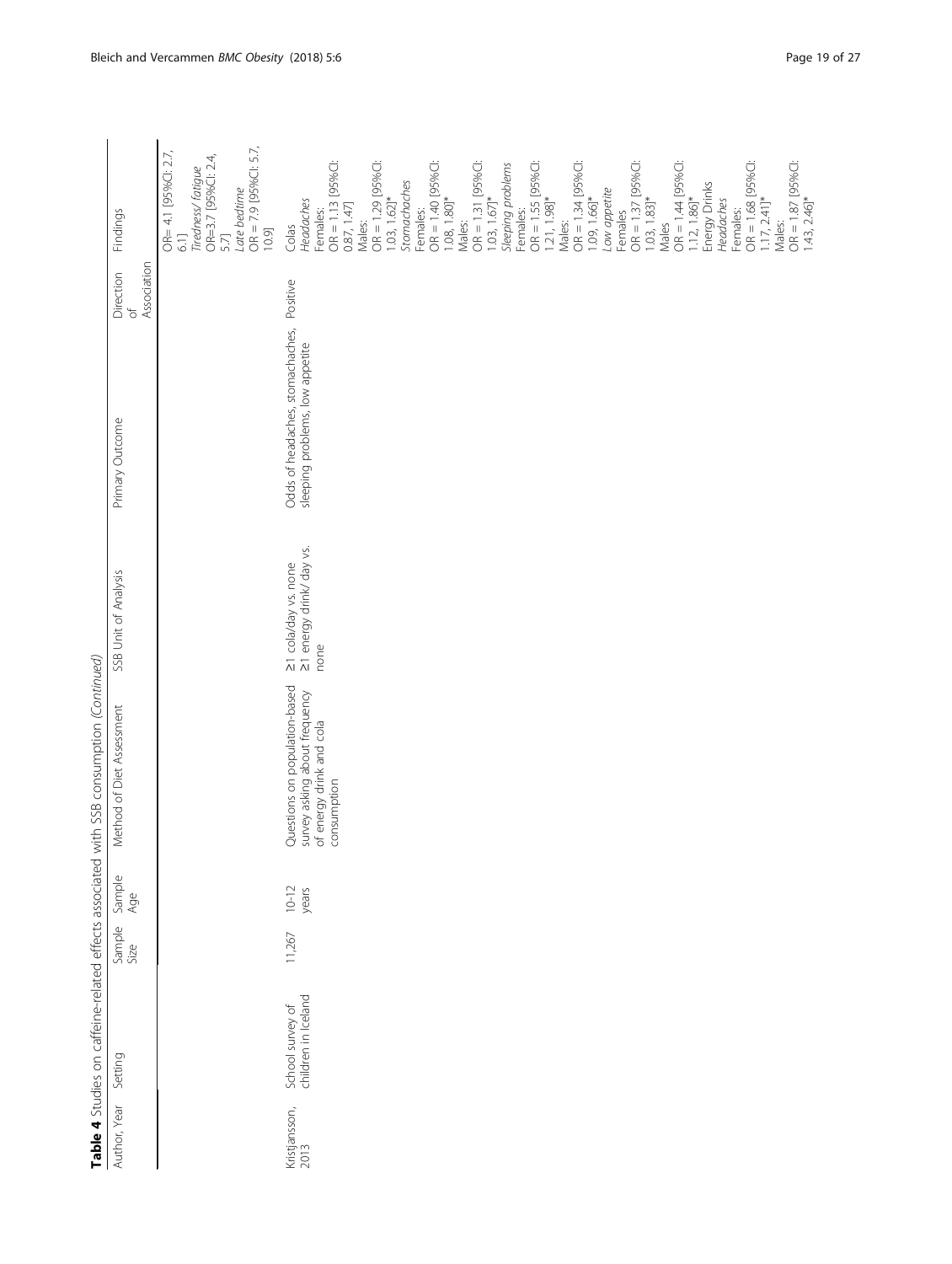|              | Table 4 Studies on caffeine-related effects associated       |                |                  | with SSB consumption (Continued)                                  |                                                                                                                                                                                                                               |                                                                                                                                        |                         |                                                                                                                                                                                                                                                                                                                                                                                                                                                                                                                          |
|--------------|--------------------------------------------------------------|----------------|------------------|-------------------------------------------------------------------|-------------------------------------------------------------------------------------------------------------------------------------------------------------------------------------------------------------------------------|----------------------------------------------------------------------------------------------------------------------------------------|-------------------------|--------------------------------------------------------------------------------------------------------------------------------------------------------------------------------------------------------------------------------------------------------------------------------------------------------------------------------------------------------------------------------------------------------------------------------------------------------------------------------------------------------------------------|
| Author, Year | Setting                                                      | Sample<br>Size | Sample<br>Age    | Method of Diet Assessment                                         | SSB Unit of Analysis                                                                                                                                                                                                          | Primary Outcome                                                                                                                        | Direction<br>$\sqrt{2}$ | Findings                                                                                                                                                                                                                                                                                                                                                                                                                                                                                                                 |
|              |                                                              |                |                  |                                                                   |                                                                                                                                                                                                                               |                                                                                                                                        | Association             |                                                                                                                                                                                                                                                                                                                                                                                                                                                                                                                          |
|              |                                                              |                |                  |                                                                   |                                                                                                                                                                                                                               |                                                                                                                                        |                         | OR = 1.76 [95%C]:<br>$OR = 2.45$ [95%C]:<br>$OR = 2.31$ [95%C]:<br>$OR = 1.56 [95%C1$<br>$OR = 1.30 [95%C1$<br>$OR = 1.63$ [95%C]:<br>Sleeping problems<br>Stomachaches<br>Low appetite<br>$1.25, 2.12$ <sup>*</sup><br>$1.86, 3.23$ <sup>*</sup><br>$1.21, 2.54$ <sup>*</sup><br>1.58, 3.39]*<br>$1.07, 2.25$ <sup>*</sup><br>0.95, 1.78]<br>Females:<br>Females:<br>Females<br>Males:<br>Males:<br>Males                                                                                                               |
| Park, 2016   | of Korean adolescents<br>representative cohort<br>Nationally | 68,043         | $12-18$<br>years | questions on energy drink<br>Web-based survey with<br>consumption | Highly frequent energy drink<br>week) vs. infrequent energy<br>consumer (25 times/week)<br>drink consumer (1-4 times/<br>vs. infrequent energy drink<br>Moderate frequent energy<br>consumer (<1 time/week)<br>drink consumer | depressive mood, suicidal ideation,<br>Odds of sleep dissatisfaction,<br>suicide plan, suicide attempt<br>perceived stress, persistent | Positive                | Sleep dissatisfaction<br>Moderate frequent<br>nfrequent energy<br>$OR = 2.23 [95%C1]$<br>$OR = 1.64$ [95%C]<br>3.14 [95%CI: 3.07,<br>2.59 [95%C]: 2.54,<br>6.79 [95%C]: 6.59,<br>4.65 [95%CI: 4.53,<br>Depressive mood<br>Suicidal ideation<br>Highly frequent<br>drink consumer<br>Suicide attempt<br>Perceived stress<br>consumer vs.<br>consumer vs.<br>energy drink<br>Suicidal plan<br>energy drink<br>1.61, 1.67<br>$2.19, 2.27$ <sup>*</sup><br>$3.21$ <sup>*</sup><br>$7.00]$ *<br>2.65]*<br>$4.78$ <sup>*</sup> |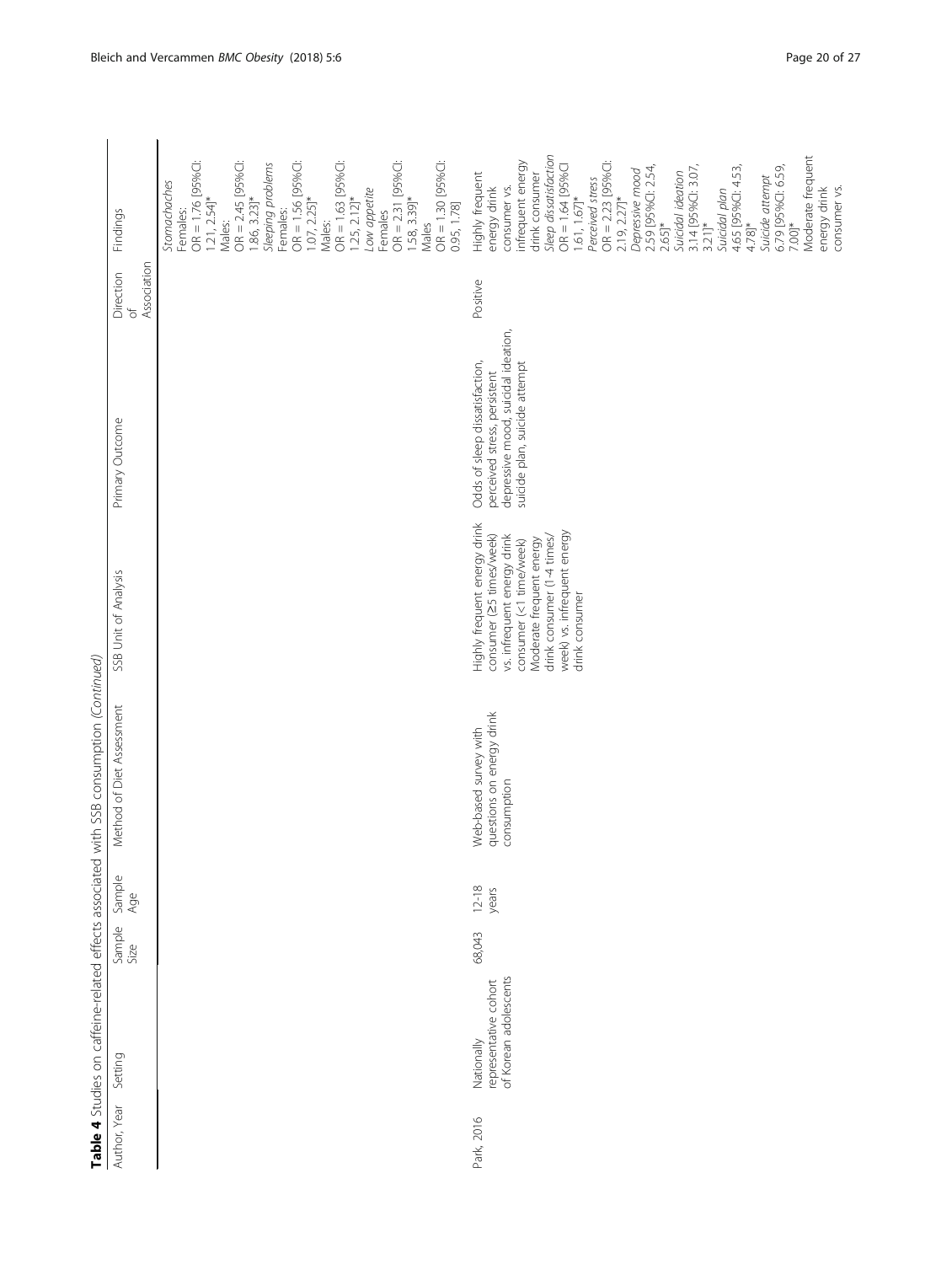| $\ddot{\phantom{a}}$                                                                                                                |
|-------------------------------------------------------------------------------------------------------------------------------------|
| I                                                                                                                                   |
|                                                                                                                                     |
|                                                                                                                                     |
|                                                                                                                                     |
|                                                                                                                                     |
|                                                                                                                                     |
|                                                                                                                                     |
|                                                                                                                                     |
|                                                                                                                                     |
|                                                                                                                                     |
|                                                                                                                                     |
|                                                                                                                                     |
|                                                                                                                                     |
| くく                                                                                                                                  |
|                                                                                                                                     |
| $\frac{1}{2}$                                                                                                                       |
|                                                                                                                                     |
|                                                                                                                                     |
|                                                                                                                                     |
|                                                                                                                                     |
| シニ・シリンソリー                                                                                                                           |
|                                                                                                                                     |
|                                                                                                                                     |
|                                                                                                                                     |
|                                                                                                                                     |
|                                                                                                                                     |
|                                                                                                                                     |
| )<br>}<br>}                                                                                                                         |
| $\frac{1}{1}$                                                                                                                       |
|                                                                                                                                     |
|                                                                                                                                     |
| ・リーニ                                                                                                                                |
|                                                                                                                                     |
|                                                                                                                                     |
|                                                                                                                                     |
|                                                                                                                                     |
|                                                                                                                                     |
|                                                                                                                                     |
|                                                                                                                                     |
| ľ                                                                                                                                   |
| Ī                                                                                                                                   |
|                                                                                                                                     |
|                                                                                                                                     |
|                                                                                                                                     |
|                                                                                                                                     |
|                                                                                                                                     |
| -<br>-<br>-<br>-<br>-<br>-<br>-<br><br>-<br><br><br><br><br><br><br><br><br><br><br><br><br><br><br><br><br><br><br><br>:<br>3<br>. |
|                                                                                                                                     |
|                                                                                                                                     |
| )<br>}                                                                                                                              |
|                                                                                                                                     |
|                                                                                                                                     |
|                                                                                                                                     |
|                                                                                                                                     |
|                                                                                                                                     |
|                                                                                                                                     |
|                                                                                                                                     |
| ジョンソート リミュラー                                                                                                                        |
|                                                                                                                                     |
|                                                                                                                                     |
|                                                                                                                                     |
|                                                                                                                                     |
|                                                                                                                                     |

|                   |                                                                                |                |                   | Table 4 Studies on caffeine-related effects associated with SSB consumption (Continued)                                      |                                                                                                                                                         |                                           |                 |                                                                                                                                                                                                                                                                                                                                                                                                                                               |
|-------------------|--------------------------------------------------------------------------------|----------------|-------------------|------------------------------------------------------------------------------------------------------------------------------|---------------------------------------------------------------------------------------------------------------------------------------------------------|-------------------------------------------|-----------------|-----------------------------------------------------------------------------------------------------------------------------------------------------------------------------------------------------------------------------------------------------------------------------------------------------------------------------------------------------------------------------------------------------------------------------------------------|
| Author, Year      | Setting                                                                        | Sample<br>Size | Sample<br>Age     | Method of Diet Assessment                                                                                                    | SSB Unit of Analysis                                                                                                                                    | Primary Outcome                           | Direction<br>of | Findings                                                                                                                                                                                                                                                                                                                                                                                                                                      |
|                   |                                                                                |                |                   |                                                                                                                              |                                                                                                                                                         |                                           | Association     |                                                                                                                                                                                                                                                                                                                                                                                                                                               |
|                   |                                                                                |                |                   |                                                                                                                              |                                                                                                                                                         |                                           |                 | OR=1.91 [95%CI: 1.87,<br>OR=1.51 [95%CI: 1.49,<br>OR=1.43 [95%CI: 1.42,<br>OR=1.78 [95%CI: 1.75,<br>Sleep dissatisfaction<br>$OR = 1.38$ [95%C]:<br>$OR = 1.25$ [95%C]:<br>infrequent energy<br>Depressive mood<br>Suicidal ideation<br>drink consumer<br>Suicide attempt<br>Perceived stress<br>Suicidal plan<br>$1.25, 1.26$ <sup>*</sup><br>1.37, 1.39]*<br>$1.81]$ *<br>$1.45$ <sup>*</sup><br>$1.52$ <sup>*</sup><br>$1.95$ <sup>*</sup> |
| Richards,<br>2015 | schools in the South<br>West of England<br>Adolescents from<br>three secondary | 2307           | $1 - 17$<br>years | DABS survey (assesses intake of<br>including questions on energy<br>drink and cola consumption<br>common dietary variables), | High consumption (21 can of<br>Low consumption (<1 can of<br>energy drink or cola) vs. no<br>energy drink or cola) vs. no<br>consumption<br>consumption | Odds of stress, anxiety and<br>depression | Mixed           | High consumption vs.<br>Low consumption vs.<br>$OR = 1.05$ [95%C]:<br>0.77, 1.43]<br>$OR = 0.68$ [95%C]:<br>OR = 1.10 [95%C]:<br>$OR = 1.11$ [95%C]:<br>0.83 [95%CI: 0.64,<br>1.23 [95%CI: 0.93,<br>no consumption<br>no consumption<br>Energy Drinks<br>Energy Drinks<br>Stress<br>0.52, 0.90]*<br>Depression<br>Depression<br>0.80, 1.50]<br>0.81, 1.52]<br>Anxiety<br>Anxiety<br><b>Stress</b><br>Stress<br>Gla<br>1.62]<br>1.09]          |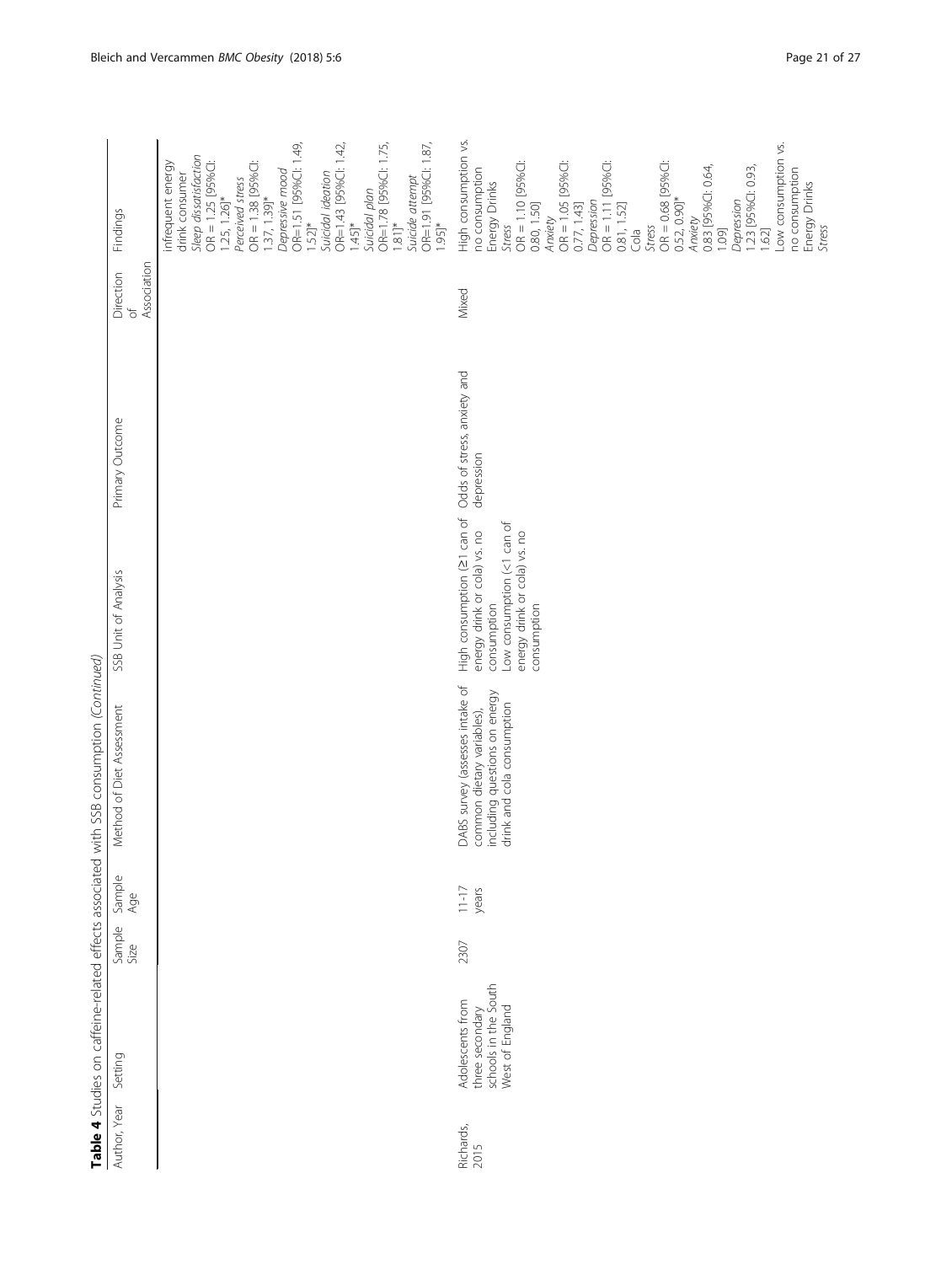| $\begin{bmatrix} 1 & 0 & 0 \\ 0 & 0 & 0 \\ 0 & 0 & 0 \\ 0 & 0 & 0 \\ 0 & 0 & 0 \\ 0 & 0 & 0 \\ 0 & 0 & 0 \\ 0 & 0 & 0 & 0 \\ 0 & 0 & 0 & 0 \\ 0 & 0 & 0 & 0 \\ 0 & 0 & 0 & 0 & 0 \\ 0 & 0 & 0 & 0 & 0 \\ 0 & 0 & 0 & 0 & 0 \\ 0 & 0 & 0 & 0 & 0 & 0 \\ 0 & 0 & 0 & 0 & 0 & 0 \\ 0 & 0 & 0 & 0 & 0 & 0 \\ 0 & 0 & 0 & 0 & 0 & $ |
|--------------------------------------------------------------------------------------------------------------------------------------------------------------------------------------------------------------------------------------------------------------------------------------------------------------------------------|
|                                                                                                                                                                                                                                                                                                                                |
|                                                                                                                                                                                                                                                                                                                                |
| ί                                                                                                                                                                                                                                                                                                                              |
|                                                                                                                                                                                                                                                                                                                                |
|                                                                                                                                                                                                                                                                                                                                |
|                                                                                                                                                                                                                                                                                                                                |
|                                                                                                                                                                                                                                                                                                                                |
|                                                                                                                                                                                                                                                                                                                                |
|                                                                                                                                                                                                                                                                                                                                |
|                                                                                                                                                                                                                                                                                                                                |
| ֖֖֖֖֖֖֖֖֖֖֧֚֚֚֚֚֚֚֚֚֚֚֚֚֚֚֚֬ <u>֚</u>                                                                                                                                                                                                                                                                                          |
|                                                                                                                                                                                                                                                                                                                                |
|                                                                                                                                                                                                                                                                                                                                |
|                                                                                                                                                                                                                                                                                                                                |
| I<br>l                                                                                                                                                                                                                                                                                                                         |
| j                                                                                                                                                                                                                                                                                                                              |
|                                                                                                                                                                                                                                                                                                                                |
| ı                                                                                                                                                                                                                                                                                                                              |
| i                                                                                                                                                                                                                                                                                                                              |
|                                                                                                                                                                                                                                                                                                                                |
|                                                                                                                                                                                                                                                                                                                                |
|                                                                                                                                                                                                                                                                                                                                |
|                                                                                                                                                                                                                                                                                                                                |
| $\ddot{\phantom{a}}$                                                                                                                                                                                                                                                                                                           |
|                                                                                                                                                                                                                                                                                                                                |
| i                                                                                                                                                                                                                                                                                                                              |
|                                                                                                                                                                                                                                                                                                                                |
| )<br>5                                                                                                                                                                                                                                                                                                                         |
| I                                                                                                                                                                                                                                                                                                                              |
| Ï                                                                                                                                                                                                                                                                                                                              |
|                                                                                                                                                                                                                                                                                                                                |
|                                                                                                                                                                                                                                                                                                                                |
| į                                                                                                                                                                                                                                                                                                                              |
|                                                                                                                                                                                                                                                                                                                                |
|                                                                                                                                                                                                                                                                                                                                |
|                                                                                                                                                                                                                                                                                                                                |
|                                                                                                                                                                                                                                                                                                                                |
| i                                                                                                                                                                                                                                                                                                                              |
|                                                                                                                                                                                                                                                                                                                                |
|                                                                                                                                                                                                                                                                                                                                |
|                                                                                                                                                                                                                                                                                                                                |
|                                                                                                                                                                                                                                                                                                                                |
| i                                                                                                                                                                                                                                                                                                                              |
|                                                                                                                                                                                                                                                                                                                                |
| ジリハリ ハリニリ リンジ                                                                                                                                                                                                                                                                                                                  |
|                                                                                                                                                                                                                                                                                                                                |
|                                                                                                                                                                                                                                                                                                                                |
|                                                                                                                                                                                                                                                                                                                                |
|                                                                                                                                                                                                                                                                                                                                |
| $\frac{1}{2}$                                                                                                                                                                                                                                                                                                                  |
|                                                                                                                                                                                                                                                                                                                                |
| $\vdots$                                                                                                                                                                                                                                                                                                                       |
|                                                                                                                                                                                                                                                                                                                                |
|                                                                                                                                                                                                                                                                                                                                |
| これよう                                                                                                                                                                                                                                                                                                                           |
|                                                                                                                                                                                                                                                                                                                                |
|                                                                                                                                                                                                                                                                                                                                |
| َ م                                                                                                                                                                                                                                                                                                                            |
|                                                                                                                                                                                                                                                                                                                                |
|                                                                                                                                                                                                                                                                                                                                |
|                                                                                                                                                                                                                                                                                                                                |
|                                                                                                                                                                                                                                                                                                                                |
|                                                                                                                                                                                                                                                                                                                                |
| りりりりり                                                                                                                                                                                                                                                                                                                          |
|                                                                                                                                                                                                                                                                                                                                |
|                                                                                                                                                                                                                                                                                                                                |
| j                                                                                                                                                                                                                                                                                                                              |
| $\vdots$                                                                                                                                                                                                                                                                                                                       |
|                                                                                                                                                                                                                                                                                                                                |
|                                                                                                                                                                                                                                                                                                                                |
|                                                                                                                                                                                                                                                                                                                                |
|                                                                                                                                                                                                                                                                                                                                |

| Table 4 Studies on caffeine-related effects associated                |                           |                                                              | with SSB consumption (Continued)                                             |                                         |                                                                                                                                              |                                                 |                                                                                                                                                                                                                                                                                           |
|-----------------------------------------------------------------------|---------------------------|--------------------------------------------------------------|------------------------------------------------------------------------------|-----------------------------------------|----------------------------------------------------------------------------------------------------------------------------------------------|-------------------------------------------------|-------------------------------------------------------------------------------------------------------------------------------------------------------------------------------------------------------------------------------------------------------------------------------------------|
| Author, Year Setting                                                  | Sample Sample<br>Size Age |                                                              | Method of Diet Assessment                                                    | SSB Unit of Analysis                    | Primary Outcome                                                                                                                              | Association<br>Direction<br>$\overline{\sigma}$ | Findings                                                                                                                                                                                                                                                                                  |
|                                                                       |                           |                                                              |                                                                              |                                         |                                                                                                                                              |                                                 | 1.26 [95%CI: 0.97,<br>0.72 [95%CI: 0.56,<br>38 [95%CI: 1.05,<br>0.99 [95%CI: 0.76,<br>0.86 [95%C]: 0.67,<br>1.18 [95%CI: 0.91]<br>Depression<br>Depression<br>Anxiety<br>Anxiety<br>$1.80$ <sup>*</sup><br>0.94]*<br><b>Stress</b><br>1.64]<br>$\frac{131}{\text{Cola}}$<br>1.10<br>1.54] |
| Longitudinal Studies                                                  |                           |                                                              |                                                                              |                                         |                                                                                                                                              |                                                 |                                                                                                                                                                                                                                                                                           |
| Marmorstein, Cohort of middle-<br>2016 school students in the<br>U.S. | $\overline{4}$            | years,<br>followed-<br>months<br>later<br>ol dh<br>$10 - 14$ | Self-reported questionnaire with<br>questions on energy drink<br>consumption | Energy drink consumption at<br>baseline | disorder, depression, panic, anxiety<br>Change in ADHD inattention,<br>ADHD hyperactive, conduct<br>at follow-up (controlling for<br>coffee) | Mixed                                           | Panic<br>β = 0.17<br>Generalized anxiety<br>ADHD hyperactive<br>β = 0.20*<br>ADHD inattention<br>Conduct disorder<br>β = 0.18<br>Depression<br>Social Anxiety<br>$\beta = 0.20*$<br>$\beta = -0.02$<br>$\beta = 0.09$<br>$\beta=0.08$                                                     |

Note: \* indicates statistical significance (p<0.05) as reported by each study Note: \* indicates statistical significance (p<0.05) as reported by each study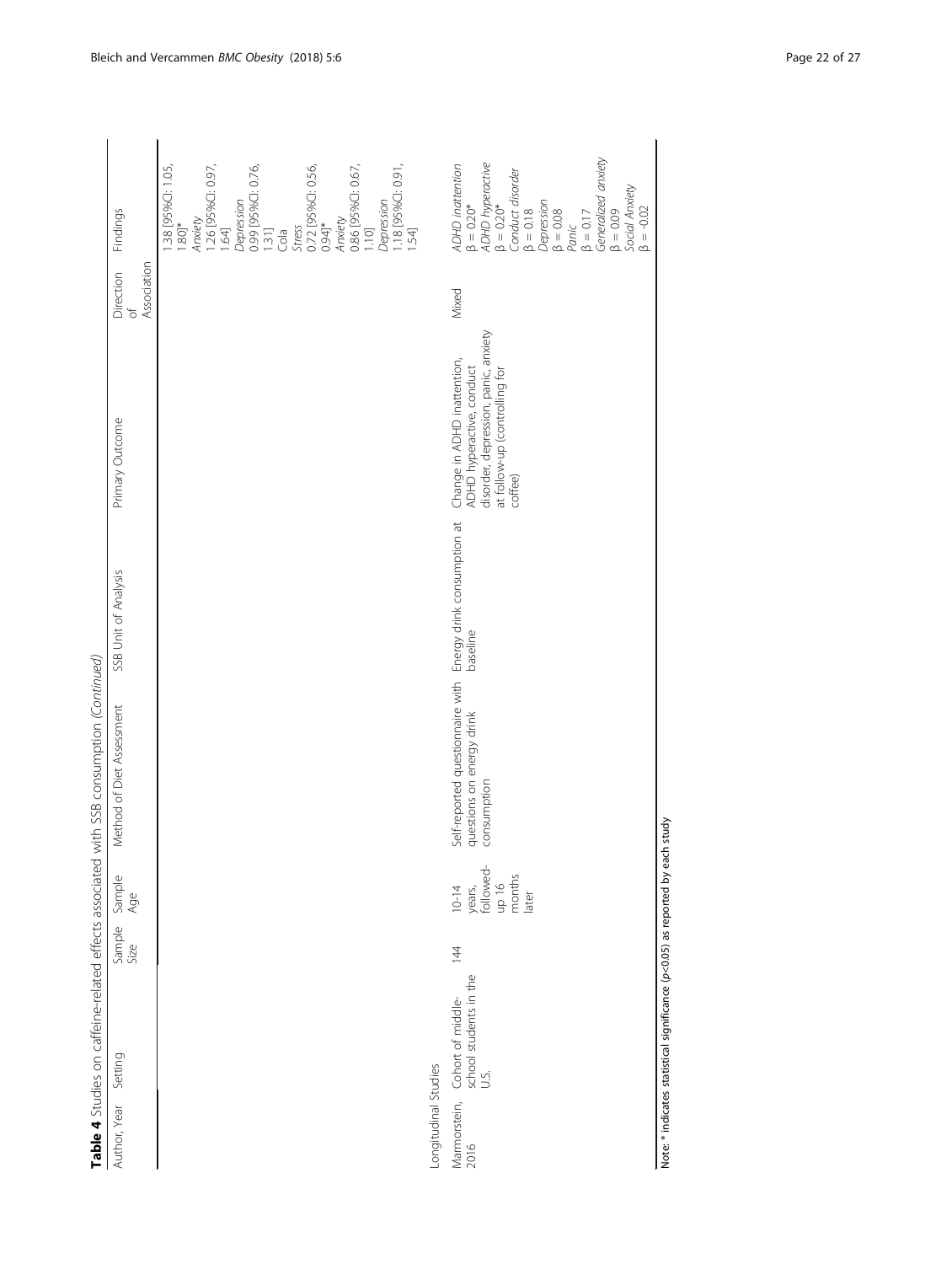# Summary of evidence

Since the most recent relevant review was published on this topic in 2009 [\[16](#page-24-0)], there has been a substantial increase in research examining the health consequences of SSB consumption among children and adolescents. For example, 227 studies indexed in PubMed were published on SSBs in 2017 compared to 16 studies published in  $2007<sup>1</sup>$  Many more studies are now conducted exclusively on children and adolescents, while previous evidence was based on results found among adults. While the majority of this research is still cross-sectional (limiting the ability to make inferences about causality), the past decade has seen a growing number of longitudinal studies being implemented, as well as an increasing amount of intervention trials.

The majority of this research on SSBs over the past decade has centered on the relationship with weight gain. The findings of this review confirm that there is clear and consistent evidence that the consumption of SSBs heightens obesity risk among children and adolescents. Although a formal quality assessment or strength of evidence evaluation was not conducted, the vast majority of cross-sectional, longitudinal and intervention studies find strong evidence for a positive relationship in all or part of their study population. The exact mechanism through which SSBs impact childhood obesity is not entirely understood. Generally, the research points to the low satiety of SSBs and incomplete compensation [[98, 99\]](#page-26-0). In other words, drinking calories in liquid form does not decrease hunger in the same way as solid food. Additionally, people do not sufficiently reduce their total energy intake to make up for the excess calories obtained from SSBs. There is also a lively debate about whether the effect of calories from SSBs on body weight is worse than some other foods or nutrients [[100, 101\]](#page-26-0).

The association between SSB consumption and weight gain is paramount, given that childhood obesity affects roughly one in six (13 million) children in the U.S., disproportionately impacting children who are low-income and racial and ethnic minorities [[102\]](#page-26-0). From 1976 to 2016, the prevalence of childhood obesity in the U.S. more than doubled in children ages 2 to 5 (from 5% to 13.9%), nearly tripled in children aged 6 to 11 (from 6.5% to 18.4%) and quadrupled in adolescents' ages 12 to 19 (from 5% to 20.6%) [\[103](#page-26-0)–[105](#page-26-0)]. While there is some indication that childhood obesity rates may leveling in the U.S. [[104](#page-26-0)], the overall prevalence of obesity among children in 2016–2016 was estimated at 18.5% [\[105](#page-26-0)], meaning it is still considerably higher than the Healthy People 2020 goal of 14.5% [\[4](#page-24-0)]. Given that children who are overweight and obese youth are likely to remain so as adults [\[106\]](#page-26-0), obesity and its adverse health consequences create a serious threat to children's current and future health [[107](#page-26-0)]. Hence, reducing SSB consumption is an important intervention point to reduce the burden of childhood obesity in the U.S.

This review also finds strong and consistent evidence that consumption of SSBs is associated with dental caries among children and adolescents. The mechanism for the association between SSB consumption and dental caries is well understood: dental caries are caused by acids produced by bacteria metabolizing sugar in the mouth. Increased sugar from SSBs intensifies the acid production and causes further decay of teeth [[108\]](#page-26-0). The majority of studies examining this relationship are cross-sectional, but a modest number of longitudinal studies as well as one intervention study also support the association.

While evidence has shown a positive relationship between SSB consumption and type 2 diabetes among adults [[5, 12,](#page-24-0) [109](#page-26-0)], the available literature among child and adolescents is limited. The majority of studies among children and adolescents do not directly examine the link between SSB consumption and type 2 diabetes and instead measure insulin resistance, a biomarker of increased cardio-metabolic risk and type 2 diabetes. It is hypothesized that the high content of sucrose and highfructose corn syrup present in SSBs may increase dietary glycemic load leading to insulin resistance and inflammation [[7\]](#page-24-0). While not as strong and consistent as the relationships between SSB consumption and weight gain or dental caries, most studies in this review generally support an association between SSB consumption and insulin resistance among children and adolescents. However, this is limited by a small number of studies and the predominance of a cross-sectional study design.

The findings of this review also point to an association between caffeinated SSBs and a wide range of health issues including poor quality or reduced sleep, headaches, risk-seeking behavior and depressive symptoms. The presence of caffeine in energy drinks and other caffeinated SSBs (e.g., cola), in conjunction with the large volumes consumed, can lead to neurological and psychological effects associated with high caffeine consumption. The majority of studies examining the caffeine-related effects of SSBs focus on energy drinks, with very few analyzing the effects of other caffeinated SSBs such as colas. One reason for this may be the considerably higher level of caffeine content in energy drinks: a 250 mL energy drink has an average of 80 mg of caffeine (range: 27-87 mg), compared to 40 g of caffeine (range: 30-60 mg) in a 330 mL cola drink [\[110\]](#page-26-0). Additionally, studies examining caffeinerelated effects have almost exclusively been crosssectional, limiting the strength of inferences that can be made and bringing forth issues of reverse causation.

While there is a large and growing body of research examining the impact of SSBs on children's health,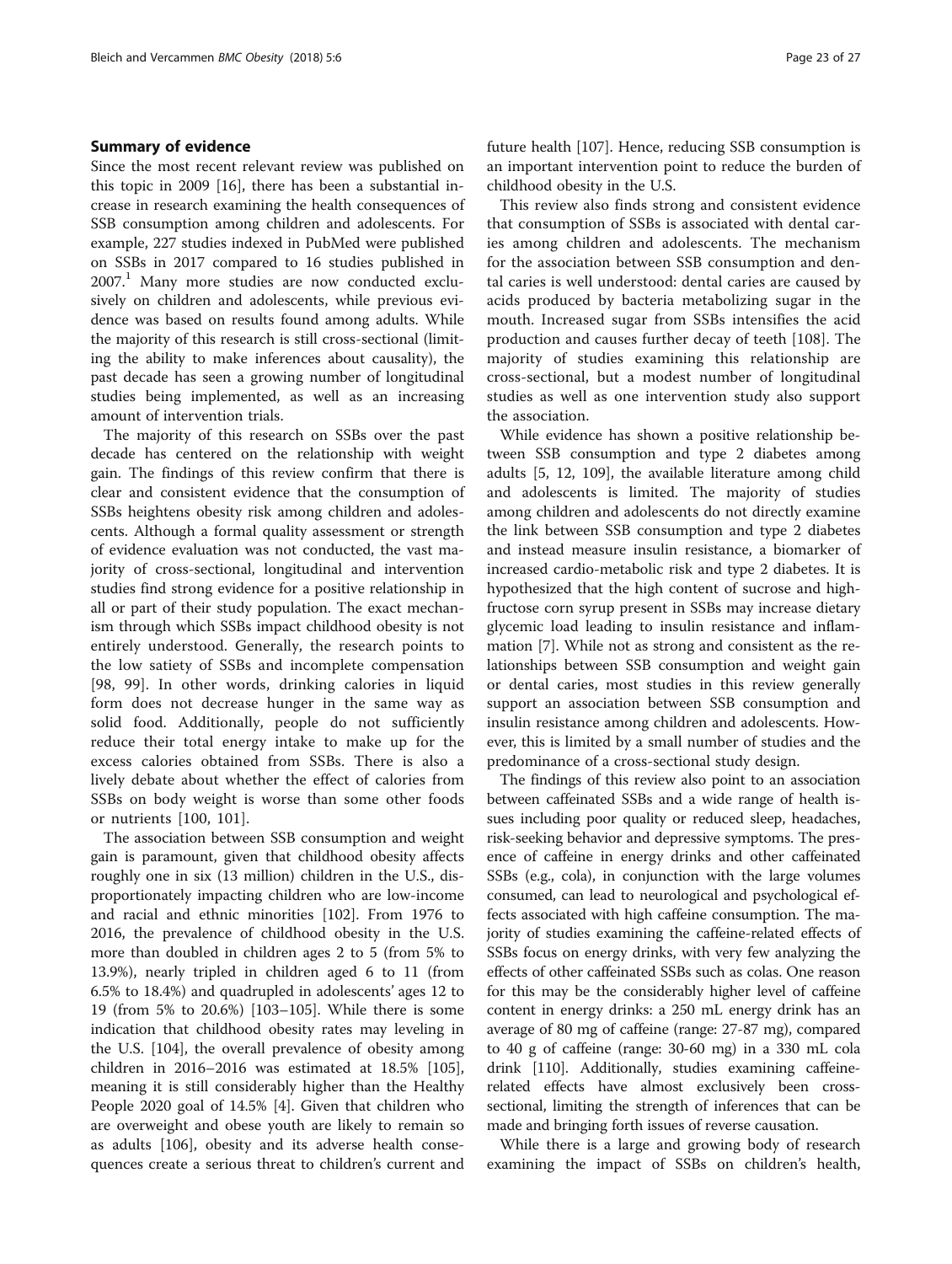<span id="page-23-0"></span>important gaps remain. First, researchers should utilize more rigorous study designs (intervention trials and longitudinal studies) and move away from a reliance on cross-sectional studies. This will strengthen the evidence base and allow firmer conclusions to be made regarding the causal relationships between SSB consumption and negative health consequences. Second, more consistency is needed in the definition of SSBs (e.g., specifying which beverages are included and what is a typical serving size) and measurement strategy (e.g., FFQ vs. 24-h recall). Similarly, more uniformity is needed in assessing outcomes, particularly in the risk of overweight/obesity where studies vary considerably in the outcomes measured (e.g., BMI, BMI z-score, BMI percentile, overweight/obese status). Third, researchers should more rigorously examine differences in health risks by subpopulations (e.g., race/ethnicity, socioeconomic status, age and gender) to determine if the intake of SSBs in particularly harmful in certain population subsets. While it is established that lowincome and racial and ethnic minorities consume more SSBs, it is unclear the extent to which health consequences are magnified among these groups. This is important particularly for targeting interventions and policy approaches to reduce children's SSB consumption. Better insights in these areas have the potential to inform realworld policies and recommendations that may greatly benefit children's health. Finally, additional research is needed about caffeinated SSBs and their impact on children's health. Energy and sport drink consumption is rising rapidly in the U.S. [\[13\]](#page-24-0) and so studies examining the negative health effects of caffeinated SSBs are needed to inform future efforts to reduce consumption.

This review has several limitations. First, it only focuses on four main health effects associated with SSB consumption and does not address other potential consequences which have been documented among consumers of SSBs (e.g., hyperlipidemia, non-alcoholic fatty liver disease). Second, our conclusions for a particular health consequence did not include a quality assessment and was limited to an informal evaluation of consistency and lack of conflicting studies. Third, article screening was not done in duplicate, although all included articles were confirmed by a second reviewer.

# Conclusion

This review provides clear and consistent evidence that consumption of SSBs increases obesity risk and dental caries among children and adolescents, with emerging evidence supporting an association with insulin resistance and caffeine-related effects. In general, the strength of evidence for all four health consequences could be improved through the implementation of more longitudinal and intervention studies. Additionally, more consistency is needed from studies in the measurement of exposures

(e.g., standardized measurement and definition of SSBs) and outcomes (e.g., assessment of weight-related outcomes) to create a stronger evidence base. Future research should compare low-income and racial/ethnic minority subgroups in order to determine if differences in health risks associated with SSBs exist. Although SSB consumption has declined in the last 15 years, consumption still remains high (61% of children consume at least one SSB per day). The vast majority of the available literature suggests that reducing SSB consumption would improve children's health.

# **Endnotes**

<sup>1</sup>Author calculations, based on PubMed results by year.

# Additional file

[Additional file 1: Appendix.](dx.doi.org/10.1186/s40608-017-0178-9) Search Strategies (Contains the full list of search terms and PRISMA diagrams). (DOCX 128 kb)

#### Abbreviations

BMI: Body mass index; NHANES: National Health and Nutritional Examination Survey; OECD: Organisation for Economic Co-operation and Development; SSB: Sugar-sweetened beverage

#### Acknowledgements

Not applicable

#### Funding

This work was funded by the Robert Wood Johnson Foundation Healthy Eating Research Program.

#### Availability of data and materials

Please contact author for data requests.

#### Authors' contributions

SNB designed the research. KAV conducted the review. SNB and KAV drafted and revised the paper for intellectual content. SNB had primary responsibility for final content. Both authors read and approved the final manuscript.

#### Ethics approval and consent to participate

Not applicable

#### Consent for publication

Not applicable

#### Competing interests

The authors declare that they have no competing interests.

#### Publisher's Note

Springer Nature remains neutral with regard to jurisdictional claims in published maps and institutional affiliations.

#### Author details

<sup>1</sup>Department of Health Policy and Management, Harvard T.H. Chan School of Public Health, Boston, MA, USA. <sup>2</sup>Department of Epidemiology, Harvard T.H. Chan School of Public Health, Boston, USA.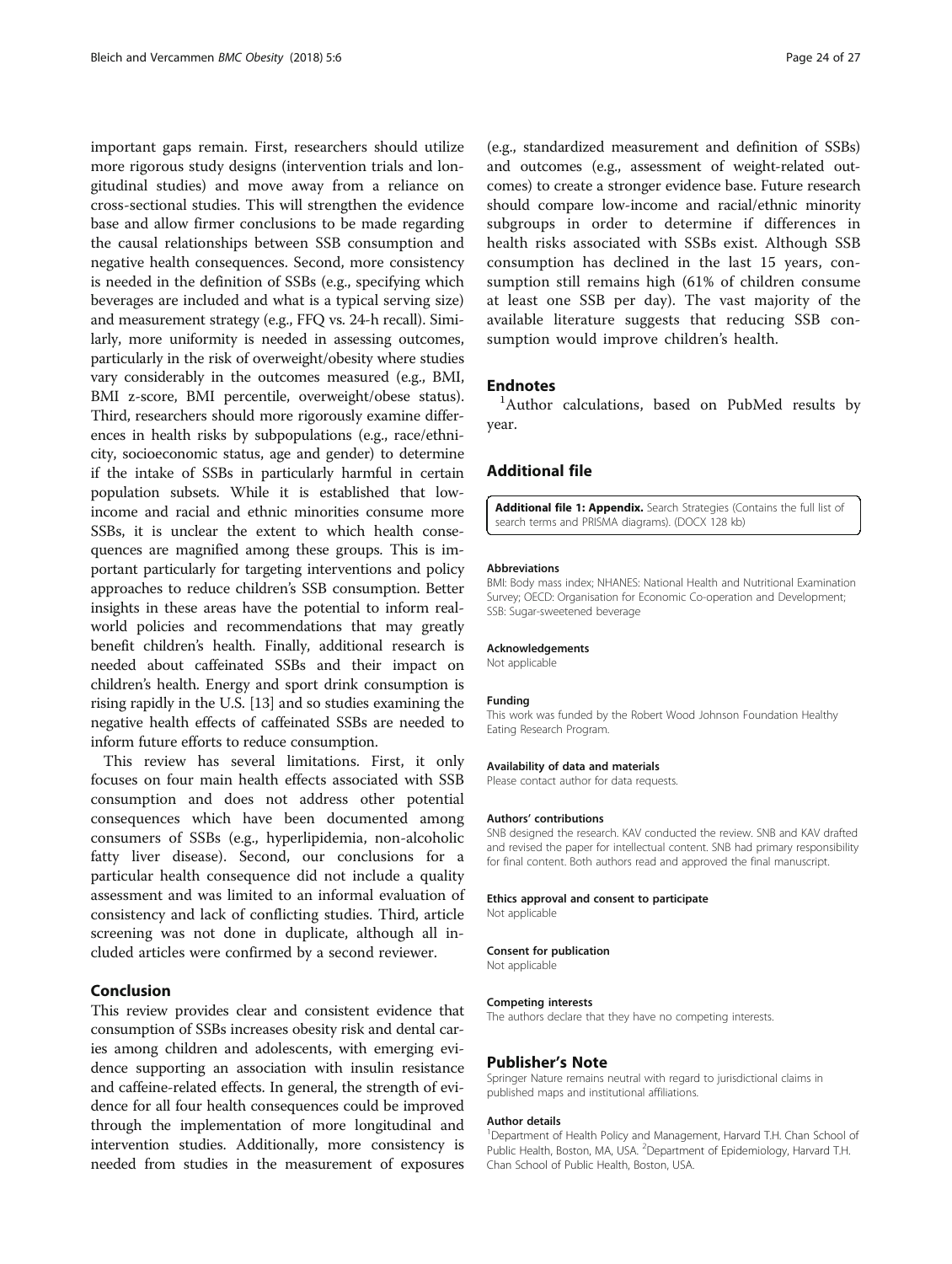#### <span id="page-24-0"></span>Received: 30 May 2017 Accepted: 26 December 2017 Published online: 20 February 2018

#### References

- 1. US Department of Health and Human Services USDoA. 2015–2020 Dietary guidelines for Americans. 8th ed.. Washington (DC): USDA. 2015.
- 2. Bleich SN, Wolfson JA. Trends in SSBs and snack consumption among children by age, body weight, and race/ethnicity. Obesity. 2015;23(5):1039–46.
- 3. Bleich SN, Vercammen KA, Kom JW, Zhonghe L. Trends in beverage consumption among children and adults, 2003-2014. Obesity. 2017;
- 4. Malik VS, Pan A, Willett WC, Hu FB. Sugar-sweetened beverages and weight gain in children and adults: a systematic review and meta-analysis. Am J Clin Nutr. 2013;98(4):1084–102.
- 5. Resolved HFB. There is sufficient scientific evidence that decreasing sugarsweetened beverage consumption will reduce the prevalence of obesity and obesity-related diseases. Obesity reviews : an official journal of the International Association for the Study of Obesity. 2013;14(8):606–19. [https://doi.org/10.1111/obr.12040.](http://dx.doi.org/10.1111/obr.12040.)
- 6. Malik VS, Popkin BM, Bray GA, Després J-P, Hu FB. Sugar-sweetened beverages, obesity, type 2 diabetes mellitus, and cardiovascular disease risk. Circulation. 2010;121(11):1356–64.
- Malik VS, Popkin BM, Bray GA, Després J-P, Willett WC, Hu FB. Sugarsweetened beverages and risk of metabolic syndrome and type 2 diabetes. Diabetes Care. 2010;33(11):2477–83.
- Schulze MB, Manson JE, Ludwig DS, Colditz GA, Stampfer MJ, Willett WC, et al. Sugar-sweetened beverages, weight gain, and incidence of type 2 diabetes in young and middle-aged women. JAMA. 2004;292(8):927–34.
- 9. Nseir W, Nassar F, Assy N. Soft drinks consumption and nonalcoholic fatty liver disease. World J Gastroenterol: WJG. 2010;16(21):2579.
- 10. Tahmassebi J, Duggal M, Malik-Kotru G, Curzon M. Soft drinks and dental health: a review of the current literature. J Dent. 2006;34(1):2–11.
- 11. Davis JN, Ventura EE, Weigensberg MJ, Ball GD, Cruz ML, Shaibi GQ, et al. The relation of sugar intake to β cell function in overweight Latino children. Am J Clin Nutr. 2005;82(5):1004–10.
- 12. Hu FB, Malik VS. Sugar-sweetened beverages and risk of obesity and type 2 diabetes: epidemiologic evidence. Physiol Behav. 2010;100(1):47–54. [https://doi.org/10.1016/j.physbeh.2010.01.036](http://dx.doi.org/10.1016/j.physbeh.2010.01.036).
- 13. Al-Shaar L, Vercammen K, Lu C, Richardson S, Tamez M, Mattei J. Health effects and public health concerns of energy drink consumption in the United States: a mini-review. Front Public Health. 2017;5:225.
- 14. Forshee RA, Anderson PA, Storey ML. Sugar-sweetened beverages and body mass index in children and adolescents: a meta-analysis. Am J Clin Nutr. 2008;87(6):1662–71.
- 15. Harrington S. The role of sugar-sweetened beverage consumption in adolescent obesity: a review of the literature. J Sch Nurs. 2008;24(1):3–12.
- 16. Gortmaker S, Long M, Wang YC. The negative impact of sugar-sweetened beverages on Children's health: a research synthesis. Robert Wood Johnson Foundation; 2009.
- 17. Beck AL, Tschann J, Butte NF, Penilla C, Greenspan LC. Association of beverage consumption with obesity in Mexican American children. Public Health Nutr. 2014;17(2):338–44. [https://doi.org/10.1017/s1368980012005514](http://dx.doi.org/10.1017/s1368980012005514).
- 18. Bremer AA, Byrd RS, Auinger P. Differences in male and female adolescents from various racial groups in the relationship between insulin resistanceassociated parameters with sugar-sweetened beverage intake and physical activity levels. Clin Pediatr. 2010;49(12):1134–42. [https://doi.org/10.1177/](http://dx.doi.org/10.1177/0009922810379043) [0009922810379043](http://dx.doi.org/10.1177/0009922810379043).
- 19. Clifton PM, Chan L, Moss CL, Miller MD, Cobiac L. Beverage intake and obesity in Australian children. Nutrition & metabolism. 2011;8:87. [https://doi.org/10.1186/1743-7075-8-87.](http://dx.doi.org/10.1186/1743-7075-8-87)
- 20. Coppinger T, Jeanes Y, Mitchell M, Reeves S. Beverage consumption and BMI of British schoolchildren aged 9-13 years. Public Health Nutr. 2013;16(7): 1244–9. [https://doi.org/10.1017/s1368980011002795](http://dx.doi.org/10.1017/s1368980011002795).
- 21. Danyliw AD, Vatanparast H, Nikpartow N, Whiting SJ. Beverage patterns among Canadian children and relationship to overweight and obesity. Applied physiology, nutrition, and metabolism = Physiologie appliquee, nutrition et metabolisme. 2012;37(5):900–6. [https://doi.org/10.1139/h2012-074.](http://dx.doi.org/10.1139/h2012-074.)
- 22. Davis JN, Koleilat M, Shearrer GE, Whaley SE. Association of infant feeding and dietary intake on obesity prevalence in low-income toddlers. Obesity (Silver Spring, Md). 2014;22(4):1103–11. [https://doi.org/10.1002/oby.20644.](http://dx.doi.org/10.1002/oby.20644.)
- 23. Davis JN, Whaley SE, Goran MI. Effects of breastfeeding and low sugarsweetened beverage intake on obesity prevalence in Hispanic toddlers. Am J Clin Nutr. 2012;95(1):3–8. [https://doi.org/10.3945/ajcn.111.019372.](http://dx.doi.org/10.3945/ajcn.111.019372)
- 24. Denova-Gutierrez E, Jimenez-Aguilar A, Halley-Castillo E, Huitron-Bravo G, Talavera JO, Pineda-Perez D, et al. Association between sweetened beverage consumption and body mass index, proportion of body fat and body fat distribution in Mexican adolescents. Annals of nutrition & metabolism. 2008;53(3–4):245–51. [https://doi.org/10.1159/000189127](http://dx.doi.org/10.1159/000189127).
- 25. Gibson S, Neate D. Sugar intake, soft drink consumption and body weight among British children: further analysis of National Diet and nutrition survey data with adjustment for under-reporting and physical activity. Int J Food Sci Nutr. 2007;58(6):445–60. [https://doi.org/10.1080/09637480701288363.](http://dx.doi.org/10.1080/09637480701288363)
- 26. Gómez-Martínez S, Martín A, Romeo Marín J, Castillo Garzón MJ, Mesena M, Baraza J et al. Is soft drink consumption associated with body composition? A cross-sectional study in Spanish adolescents. 2009.
- 27. Grimes CA, Riddell LJ, Campbell KJ, Nowson CA. Dietary salt intake, sugarsweetened beverage consumption, and obesity risk. Pediatrics. 2013;131(1): 14–21. [https://doi.org/10.1542/peds.2012-1628.](http://dx.doi.org/10.1542/peds.2012-1628)
- 28. Ha K, Chung S, Lee H, Kim C, Joung H, Paik H, et al. Association of dietary sugars and sugar-sweetened beverage intake with obesity in Korean children and adolescents. Nutrients. 2016;8(1):31.
- 29. Kosova EC, Auinger P, Bremer AA. The relationships between sugar-sweetened beverage intake and cardiometabolic markers in young children. J Acad Nutr Diet. 2013;113(2):219–27. [https://doi.org/10.1016/j.jand.2012.10.020](http://dx.doi.org/10.1016/j.jand.2012.10.020).
- 30. Linardakis M, Sarri K, Pateraki MS, Sbokos M, Kafatos A. Sugar-added beverages consumption among kindergarten children of Crete: effects on nutritional status and risk of obesity. BMC Public Health. 2008;8:279. [https://doi.org/10.1186/1471-2458-8-279](http://dx.doi.org/10.1186/1471-2458-8-279).
- 31. Papandreou D, Andreou E, Heraclides A, Rousso II. Beverage intake related to overweight and obesity in school children? Hippokratia. 2013;17(1):42–6.
- 32. Schroder H, Mendez MA, Ribas L, Funtikova AN, Gomez SF, Fito M, et al. Caloric beverage drinking patterns are differentially associated with diet quality and adiposity among Spanish girls and boys. Eur J Pediatr. 2014; 173(9):1169–77. [https://doi.org/10.1007/s00431-014-2302-x.](http://dx.doi.org/10.1007/s00431-014-2302-x)
- 33. Valente H, Teixeira V, Padrao P, Bessa M, Cordeiro T, Moreira A, et al. Sugarsweetened beverage intake and overweight in children from a Mediterranean country. Public Health Nutr. 2011;14(1):127–32. [https://doi.org/10.1017/](http://dx.doi.org/10.1017/s1368980010002533) [s1368980010002533](http://dx.doi.org/10.1017/s1368980010002533).
- 34. Bremer AA, Auinger P, Byrd RS. Sugar-sweetened beverage intake trends in US adolescents and their association with insulin resistance-related parameters. Journal of nutrition and metabolism. 2010;2010 [https://doi.org/10.1155/2010/](http://dx.doi.org/10.1155/2010/196476) [196476.](http://dx.doi.org/10.1155/2010/196476)
- 35. Jiménez-Aguilar A, Flores M, Shamah-Levy T. Sugar-sweetened beverages consumption and BMI in Mexican adolescents: Mexican National Health and nutrition survey 2006. Salud Publica Mex. 2009;51:S604–S12.
- 36. Ambrosini GL, Oddy WH, Huang RC, Mori TA, Beilin LJ, Jebb SA. Prospective associations between sugar-sweetened beverage intakes and cardiometabolic risk factors in adolescents. Am J Clin Nutr. 2013;98(2):327–34. [https://doi.org/10.](http://dx.doi.org/10.3945/ajcn.112.051383) [3945/ajcn.112.051383.](http://dx.doi.org/10.3945/ajcn.112.051383)
- 37. Chaidez V, McNiven S, Vosti SA, Kaiser LL. Sweetened food purchases and indulgent feeding are associated with increased toddler anthropometry. J Nutr Educ Behav. 2014;46(4):293–8. [https://doi.org/10.1016/j.jneb.2013.05.011.](http://dx.doi.org/10.1016/j.jneb.2013.05.011)
- 38. DeBoer MD, Scharf RJ, Demmer RT. Sugar-sweetened beverages and weight gain in 2- to 5-year-old children. Pediatrics. 2013;132(3):413–20. [https://doi.](http://dx.doi.org/10.1542/peds.2013-0570) [org/10.1542/peds.2013-0570](http://dx.doi.org/10.1542/peds.2013-0570).
- 39. Dubois L, Farmer A, Girard M, Peterson K. Regular sugar-sweetened beverage consumption between meals increases risk of overweight among preschool-aged children. J Am Diet Assoc. 2007;107(6):924–934; discussion 34-5. [https://doi.org/10.1016/j.jada.2007.03.004](http://dx.doi.org/10.1016/j.jada.2007.03.004).
- 40. Field AE, Sonneville KR, Falbe J, Flint A, Haines J, Rosner B, et al. Association of sports drinks with weight gain among adolescents and young adults. Obesity (Silver Spring, Md). 2014;22(10):2238–43. [https://doi.org/10.1002/oby.](http://dx.doi.org/10.1002/oby.20845.) [20845.](http://dx.doi.org/10.1002/oby.20845.)
- 41. Jensen BW, Nichols M, Allender S, de Silva-Sanigorski A, Millar L, Kremer P, et al. Inconsistent associations between sweet drink intake and 2-yea change in BMI among Victorian children and adolescents. Pediatric obesity. 2013;8(4):271–83. [https://doi.org/10.1111/j.2047-6310.2013.00174.x.](http://dx.doi.org/10.1111/j.2047-6310.2013.00174.x)
- 42. Jensen BW, Nielsen BM, Husby I, Bugge A, El-Naaman B, Andersen LB, et al. Association between sweet drink intake and adiposity in Danish children participating in a long-term intervention study. Pediatric obesity. 2013;8(4): 259–70. [https://doi.org/10.1111/j.2047-6310.2013.00170.x](http://dx.doi.org/10.1111/j.2047-6310.2013.00170.x).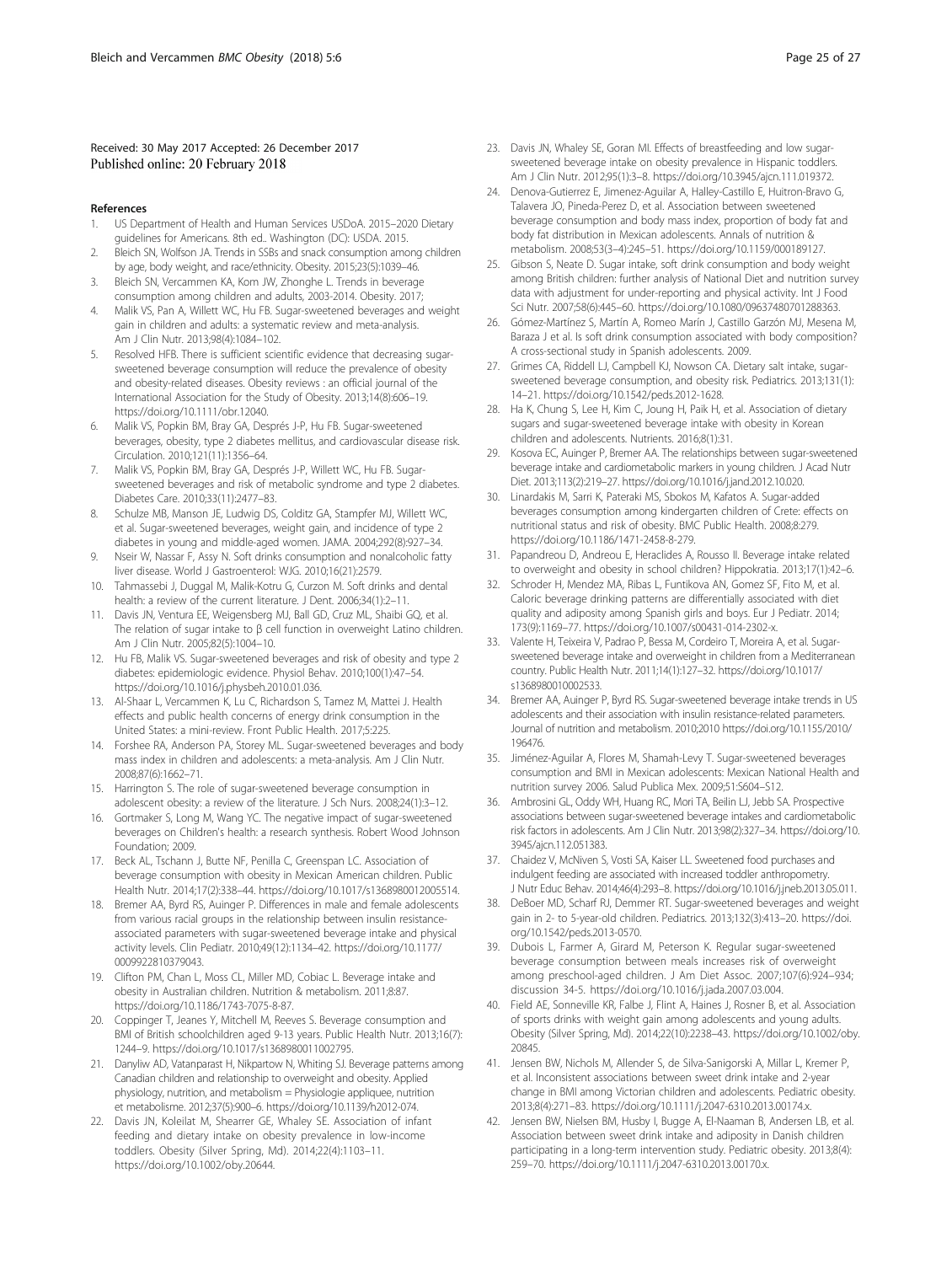- <span id="page-25-0"></span>43. Kral TVE, Stunkard AJ, Berkowitz RI, Stallings VA, Moore RH, Faith MS. Beverage consumption patterns of children born at different risk of obesity. Obesity. 2008;16(8):1802–8. [https://doi.org/10.1038/oby.2008.287.](http://dx.doi.org/10.1038/oby.2008.287)
- 44. Laska MN, Murray DM, Lytle LA, Harnack LJ. Longitudinal associations between key dietary behaviors and weight gain over time: transitions through the adolescent years. Obesity (Silver Spring, Md). 2012;20(1):118–25. [https://doi.org/10.1038/oby.2011.179.](http://dx.doi.org/10.1038/oby.2011.179.)
- 45. Leermakers ET, Felix JF, Erler NS, Cerimagic A, Wijtzes AI, Hofman A, et al. Sugar-containing beverage intake in toddlers and body composition up to age 6 years: the generation R study. Eur J Clin Nutr. 2015;69(3):314–21. [https://doi.org/10.1038/ejcn.2015.2](http://dx.doi.org/10.1038/ejcn.2015.2).
- 46. Libuda L, Alexy U, Sichert-Hellert W, Stehle P, Karaolis-Danckert N, Buyken AE, et al. Pattern of beverage consumption and long-term association with body-weight status in German adolescents–results from the DONALD study. Br J Nutr. 2008;99(6):1370–9. [https://doi.org/10.1017/s0007114507862362.](http://dx.doi.org/10.1017/s0007114507862362.)
- 47. Lim S, Zoellner JM, Lee JM, Burt BA, Sandretto AM, Sohn W, et al. Obesity and sugar-sweetened beverages in African-American preschool children: a longitudinal study. Obesity (Silver Spring, Md). 2009;17(6):1262–8. [https://doi.](http://dx.doi.org/10.1038/oby.2008.656.) [org/10.1038/oby.2008.656.](http://dx.doi.org/10.1038/oby.2008.656.)
- 48. Millar L, Rowland B, Nichols M, Swinburn B, Bennett C, Skouteris H, et al. Relationship between raised BMI and sugar sweetened beverage and high fat food consumption among children. Obesity (Silver Spring, Md). 2014; 22(5):E96–103. [https://doi.org/10.1002/oby.20665.](http://dx.doi.org/10.1002/oby.20665.)
- 49. Pan L, Li R, Park S, Galuska DA, Sherry B, Freedman DS. A longitudinal analysis of sugar-sweetened beverage intake in infancy and obesity at 6 years. Pediatrics. 2014;134(Suppl 1):S29–35. [https://doi.org/10.1542/peds.](http://dx.doi.org/10.1542/peds.2014-0646F.) [2014-0646F.](http://dx.doi.org/10.1542/peds.2014-0646F.)
- 50. Vanselow MS, Pereira MA, Neumark-Sztainer D, Raatz SK. Adolescent beverage habits and changes in weight over time: findings from project EAT. Am J Clin Nutr. 2009;90(6):1489–95. [https://doi.org/10.3945/ajcn.2009.27573.](http://dx.doi.org/10.3945/ajcn.2009.27573)
- 51. Weijs PJ, Kool LM, van Baar NM, van der Zee SC. High beverage sugar as well as high animal protein intake at infancy may increase overweight risk at 8 years: a prospective longitudinal pilot study. Nutr J. 2011;10:95. [https://doi.org/10.1186/1475-2891-10-95](http://dx.doi.org/10.1186/1475-2891-10-95).
- 52. Zheng M, Rangan A, Olsen NJ, Andersen LB, Wedderkopp N, Kristensen P, et al. Sugar-sweetened beverages consumption in relation to changes in body fatness over 6 and 12 years among 9-year-old children: the European youth heart study. Eur J Clin Nutr. 2014;68(1):77–83. [https://doi.org/10.1038/](http://dx.doi.org/10.1038/ejcn.2013.243) [ejcn.2013.243.](http://dx.doi.org/10.1038/ejcn.2013.243)
- 53. Fiorito LM, Marini M, Francis LA, Smiciklas-Wright H, Birch LL. Beverage intake of girls at age 5 y predicts adiposity and weight status in childhood and adolescence. Am J Clin Nutr. 2009;90(4):935–42.
- 54. Laurson K, Eisenmann JC, Moore S. Lack of association between television viewing, soft drinks, physical activity and body mass index in children. Acta Paediatr. 2008;97(6):795–800.
- 55. Bremer AA, Auinger P, Byrd RS. Sugar-sweetened beverage intake trends in US adolescents and their association with insulin resistance-related parameters. Journal of nutrition and metabolism. 2009;2010
- 56. Lee A, Chowdhury R, Welsh J. Sugars and adiposity: the long-term effects of consuming added and naturally occurring sugars in foods and in beverages. Obesity science & practice. 2015;1(1):41–9.
- 57. Stoof SP, Twisk JWR, Olthof MR. Is the intake of sugar-containing beverages during adolescence related to adult weight status? Public Health Nutr. 2013; 16(7):1257–62. [https://doi.org/10.1017/s1368980011002783.](http://dx.doi.org/10.1017/s1368980011002783)
- 58. de Ruyter JC, Olthof MR, Seidell JC, Katan MBA. Trial of sugar-free or sugarsweetened beverages and body weight in children. N Engl J Med. 2012; 367(15):1397–406.
- 59. Ebbeling CB, Feldman HA, Chomitz VR, Antonelli TA, Gortmaker SL, Osganian SK, et al. A randomized trial of sugar-sweetened beverages and adolescent body weight. N Engl J Med. 2012;367(15):1407–16.
- 60. James J, Thomas P, Kerr D. Preventing childhood obesity: two year followup results from the Christchurch obesity prevention programme in schools (CHOPPS). BMJ. 2007;335(7623):762.
- 61. James J, Thomas P, Cavan D, Kerr D. Preventing childhood obesity by reducing consumption of carbonated drinks: cluster randomised controlled trial. BMJ. 2004;328(7450):1237.
- 62. Kondaki K, Grammatikaki E, Jiménez-Pavón D, De Henauw S, Gonzalez-Gross M, Sjöstrom M, et al. Daily sugar-sweetened beverage consumption and insulin resistance in European adolescents: the HELENA (healthy lifestyle in Europe by nutrition in adolescence) study. Public Health Nutr. 2013;16(03): 479–86.
- 63. Santiago-Torres M, Cui Y, Adams AK, Allen DB, Carrel AL, Guo JY, et al. Familial and individual predictors of obesity and insulin resistance in urban Hispanic children. Pediatric obesity. 2016;11(1):54–60.
- 64. Wang J, Mark S, Henderson M, O'loughlin J, Tremblay A, Wortman J, et al. Adiposity and glucose intolerance exacerbate components of metabolic syndrome in children consuming sugar-sweetened beverages: QUALITY cohort study. Pediatric obesity. 2013;8(4):284–93.
- 65. Bremer AA, Auinger P, Byrd RS. Relationship between insulin resistance– associated metabolic parameters and anthropometric measurements with sugar-sweetened beverage intake and physical activity levels in US adolescents: findings from the 1999-2004 National Health and nutrition examination survey. Archives of pediatrics & adolescent medicine. 2009;163(4):328–35.
- 66. Wang J, Light K, Henderson M, O'loughlin J, Mathieu M-E, Paradis G, et al. Consumption of added sugars from liquid but not solid sources predicts impaired glucose homeostasis and insulin resistance among youth at risk of obesity. J Nutr. 2014;144(1):81–6.
- 67. Armfield JM, Spencer AJ, Roberts-Thomson KF, Plastow K. Water fluoridation and the association of sugar-sweetened beverage consumption and dental caries in Australian children. Am J Public Health. 2013;103(3):494–500.
- 68. Chi DL, Hopkins S, O'Brien D, Mancl L, Orr E, Lenaker D. Association between added sugar intake and dental caries in Yup'ik children using a novel hair biomarker. BMC oral health. 2015;15(1):121.
- 69. Declerck D, Leroy R, Martens L, Lesaffre E, Garcia-Zattera MJ, Broucke SV, et al. Factors associated with prevalence and severity of caries experience in preschool children. Community Dent Oral Epidemiol. 2008;36(2):168–78.
- 70. Evans EW, Hayes C, Palmer CA, Bermudez OI, Cohen SA. Must a. Dietary intake and severe early childhood caries in low-income, young children. J Acad Nutr Diet. 2013;113(8):1057–61.
- 71. Guido JA, EA MM, Soto A, Eggertsson H, Sanders BJ, Jones JE, et al. Caries prevalence and its association with brushing habits, water availability, and the intake of sugared beverages. Int J Paediatr Dent. 2011;21(6):432–40.
- 72. Hoffmeister L, Moya P, Vidal C, Benadof D. Factors associated with early childhood caries in Chile. Gac Sanit. 2016;30(1):59–62.
- 73. Jerkovic K, Binnekade J, Van der Kruk J, Van d, Most J, Talsma A, van der Schans C. Differences in oral health behaviour between children from high and children from low SES schools in the Netherlands. Community Dent Health. 2009;26(2):110.
- 74. Jurczak A, Kościelniak D, Gregorczyk-Maga I, Kołodziej I, Ciepły J, Olczak-Kowalczyk D, et al. Influence of socioeconomic and nutritional factors on the development of early childhood caries in children aged 1-6 years. Nowa Stomatologia. 2015:
- 75. Kolker JL, Yuan Y, Burt BA, Sandretto AM, Sohn W, Lang SW, et al. Dental caries and dietary patterns in low-income African American children. Pediatr Dent. 2007;29(6):457–64.
- 76. Lee J, Messer EPL. Intake of sweet drinks and sweet treats versus reported and observed caries experience. european archives of Paediatric Dentistry. 2010;11(1):5–17.
- 77. Majorana A, Cagetti MG, Bardellini E, Amadori F, Conti G, Strohmenger L, et al. Feeding and smoking habits as cumulative risk factors for early childhood caries in toddlers, after adjustment for several behavioral determinants: a retrospective study. BMC Pediatr. 2014;14(1):45.
- 78. Mello T, Antunes I, Waldman E, Ramos E, Relvas M, Barros H. Prevalence and severity of dental caries in schoolchildren of Porto, Portugal. Community Dent Health. 2008;25(2):119–25.
- 79. Pacey A, Nancarrow T, Egeland G. Prevalence and risk factors for parentalreported oral health of Inuit preschoolers: Nunavut Inuit child health survey, 2007–2008. Rural Remote Health. 2010;10(2):1368.
- 80. Skinner J, Byun R, Blinkhorn A, Johnson G. Sugary drink consumption and dental caries in new South Wales teenagers. Aust Dent J. 2015;60(2):169–75.
- 81. Wilder JR, Kaste LM, Handler A, McGruder T C, Rankin KM. The association between sugar-sweetened beverages and dental caries among third-grade students in Georgia. J Public Health Dent. 2015;
- 82. Nakayama Y, Mori M. Association between nocturnal breastfeeding and snacking habits and the risk of early childhood caries in 18-to 23-month-old Japanese children. Journal of Epidemiology. 2015;25(2):142–7.
- 83. Lim S, Sohn W, Burt BA, Sandretto AM, Kolker JL, Marshall TA, et al. Cariogenicity of soft drinks, milk and fruit juice in low-income african-american children: a longitudinal study. J Am Dent Assoc. 2008;139(7):959–67.
- 84. Park S, Lin M, Onufrak S, Li R. Association of sugar-sweetened beverage intake during infancy with dental caries in 6-year-olds. Clinical nutrition research. 2015;4(1):9–17.